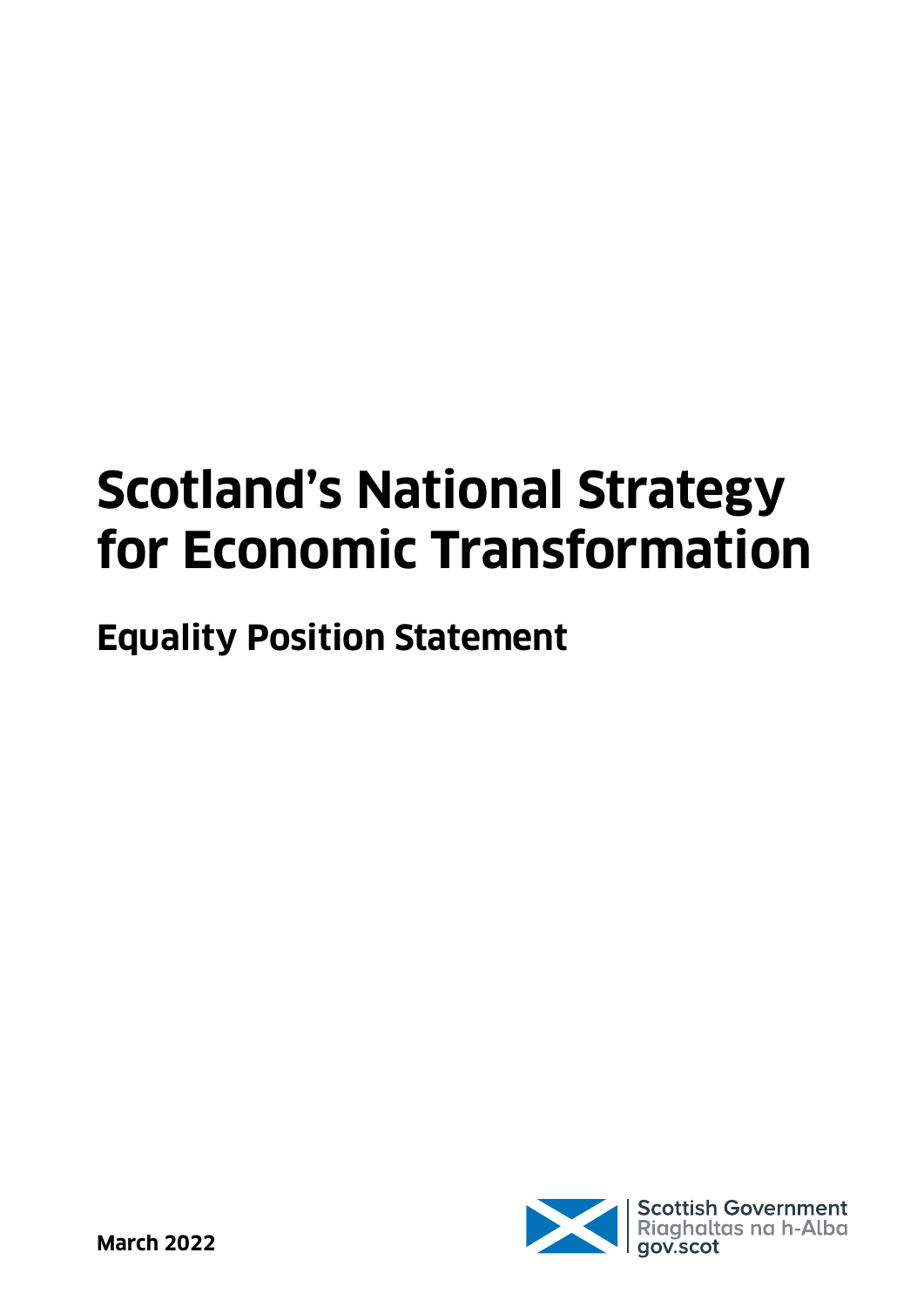## **Scotland's National Strategy for Economic Transformation<br>Equality Position Statement**

#### **Content**

| 1.  |                                                                 |  |
|-----|-----------------------------------------------------------------|--|
| 2.  | NSET Transformational Equality Policy Projects and Governance 4 |  |
| 3.  |                                                                 |  |
| 4.  |                                                                 |  |
| 5.  |                                                                 |  |
| 5.1 |                                                                 |  |
| 5.2 |                                                                 |  |
| 5.3 |                                                                 |  |
| 6.  |                                                                 |  |
| 7.  |                                                                 |  |
| 7.1 |                                                                 |  |
| 7.2 |                                                                 |  |
| 7.3 |                                                                 |  |
| 7.4 |                                                                 |  |
| 7.5 |                                                                 |  |
| 7.6 |                                                                 |  |
| 7.7 |                                                                 |  |
| 7.8 |                                                                 |  |
| 7.9 |                                                                 |  |
| 8.  |                                                                 |  |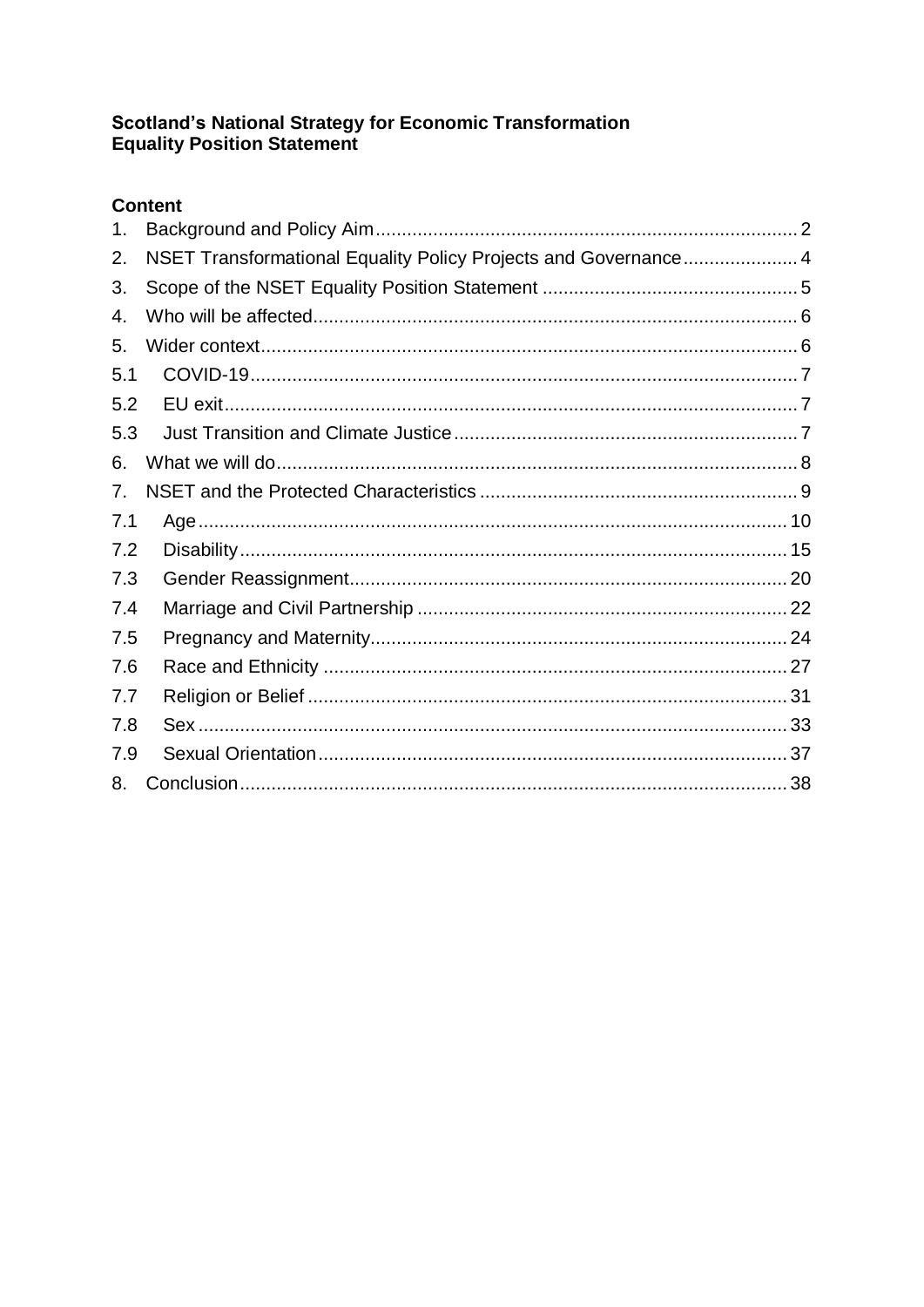#### <span id="page-2-0"></span>**1. Background and Policy Aim**

In 2021, the SNP Manifesto<sup>1</sup> made a commitment to delivering a new National Strategy for Economic Transformation (NSET) in the first six months of the current parliamentary session.

The Scottish Government established a new Advisory Council for Economic Transformation, including industry representatives, trade unions, academics and economist, to shape the strategy. It also engaged extensively with a wide range of stakeholders across Scotland, including through a semi-formal, 9-week consultation that received over 260 responses.

This engagement has helped to shape and inform NSET's vision and ambition, as well as the transformational Programmes of Action that will be developed and implemented over the next 10 years.

#### **Vision**

Our vision for 2032 is for Scotland to be a wellbeing economy, thriving across economic, social and environmental dimensions. Scotland's economy will significantly outperform the last decade, both in terms of economic performance and tackling structural economic inequalities.

We recognise our people must be at the heart of an economy that works for all and where everybody, in every community and in every region of the country, shares in our prosperity. Our ambition is for Scotland to become:

- Fairer: Ensuring that work pays for everyone through better wages and fair work, reducing poverty and improving life chances.
- Wealthier: Driving an increase in productivity by building an internationally competitive economy founded on entrepreneurship and innovation.
- Greener: Demonstrating global leadership in delivering a just transition to a net zero, nature-positive economy and rebuilding natural capital.

A successful economy is critical to achieving our ambitions for Scotland. Success means a strong economy where good, secure and well-paid jobs and growing businesses have driven a significant reduction in poverty and, in particular, child poverty.

This strategy supports delivery of the outcomes described in our National Performance Framework; it builds on our Programme for Government and our Covid Recovery Strategy; and it will set the context for future Spending Reviews and capital investment plans in the years ahead.

#### **Addressing inequalities**

Tackling the underlying causes of inequality in our society and providing economic opportunity is vital in order to improve life chances.

Despite our wealth, too many households continue to live in poverty as a result of structural inequalities. Significantly reducing poverty will boost our economy but

<sup>1</sup> <sup>1</sup> [SNP 2021 Manifesto: Scotland's Future, Scotland's Choice —](https://www.snp.org/manifesto/) Scottish National Party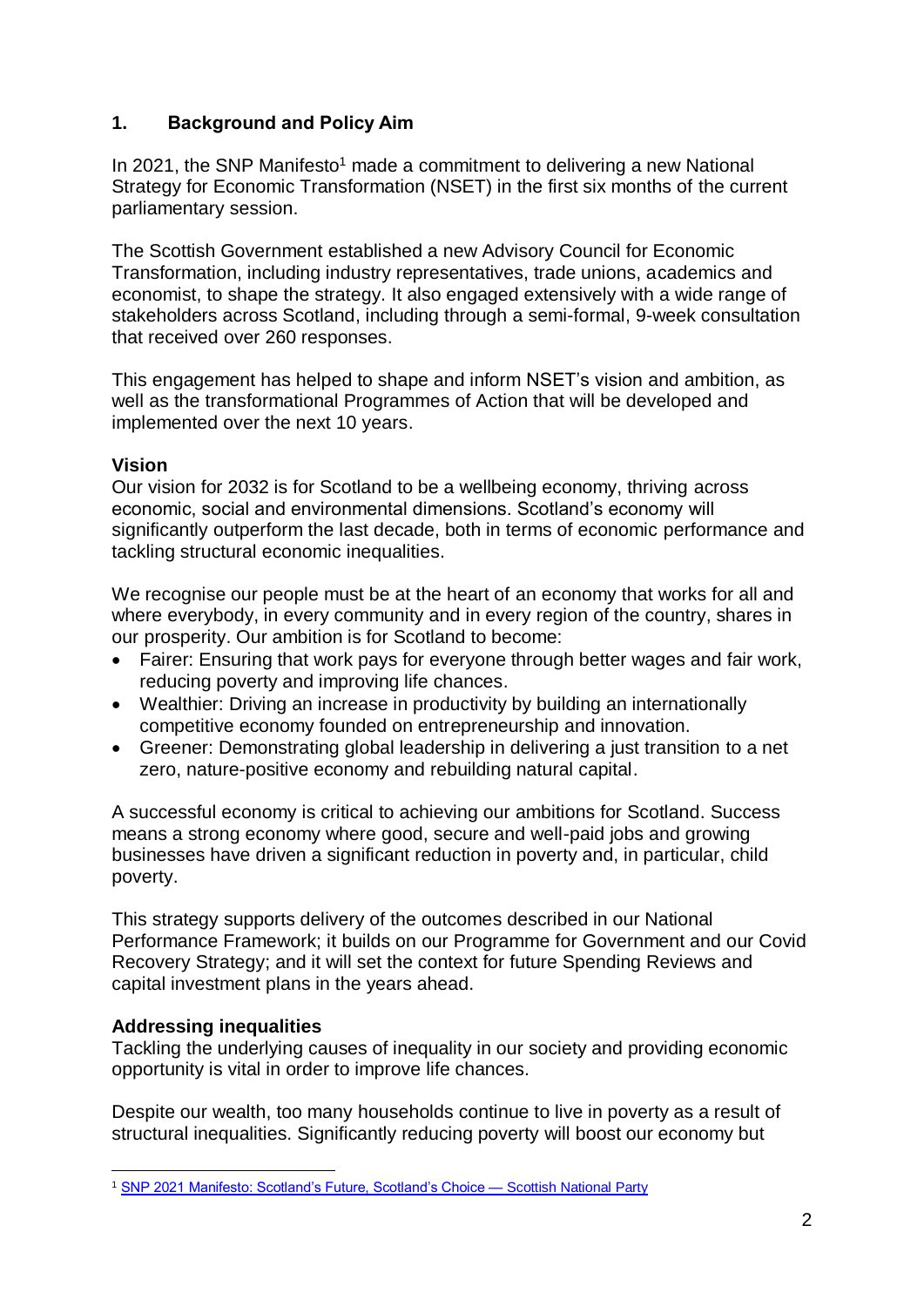achieving it requires better wages and fair work. Our aim is to ensure that work provides a sustainable standard of living and a genuine route out of poverty. If we address poverty this will in turn boost productivity. For example, if Scotland's productivity matched that of the OECD top quartile, average annual wages would be almost 10% higher.

#### **Transformational Programmes of Action**

The analysis of the evidence has identified the following interconnected policy Programmes of Action to shift the economic dial and deliver our vision. They tackle the long term structural challenges, build on our economic strengths and position Scotland to maximise the greatest economic opportunities of the next ten years in a way that will transform the very fundamentals of how our economy works.

- **Entrepreneurial People and Culture:** Establish Scotland as a world-class entrepreneurial nation founded on a culture that encourages, promotes and celebrates entrepreneurial activity in every sector of our economy;
- **New Market Opportunities:** Strengthen Scotland's position in new markets and industries generating new, well-paid jobs from the just transition to net zero;
- **Productive Businesses and Regions:** Make Scotland's businesses, industries, regions and communities and public services more productive and innovative;
- **Skilled Workforce:** Ensure that people have the skills they need at every stage of life to have rewarding careers and meet the demands of an ever changing economy and society, and that employers invest in the skilled employees they need to grow their businesses; and
- **Fairer and More Equal Society:** Reorient our economy towards wellbeing and fair work, to deliver higher rates of employment and wage growth, to significantly reduce structural poverty, particularly child poverty, and improve health, cultural and social outcomes for disadvantaged families and communities.

We will deliver these Programmes of Action through a sixth programme on delivery which will introduce a new streamlined delivery model where all participants are clear about their roles and accept accountability for their actions:

• **A Culture of Delivery:** To ensure we successfully deliver the interconnected programmes of action set out above and transform the way in which the Government and business listen to, support and work with each other.

The NSET will be delivered over the next ten years, with regular monitoring of progress and assessment of impact (see chapter 2 for further information).

#### **Wellbeing economy**

We are looking beyond GDP growth and taking a broader view of what it means to be a successful country to pursue a fairer, wealthier and greener economy, with wellbeing at its heart. Scotland is already leading the way on this work and we have made wellbeing an explicit part of our national purpose as a country, underpinning our National Performance Framework.

We recognise the importance of ensuring that our economic transformation helps to tackle inequality, advances equality, and improves the quality of life for people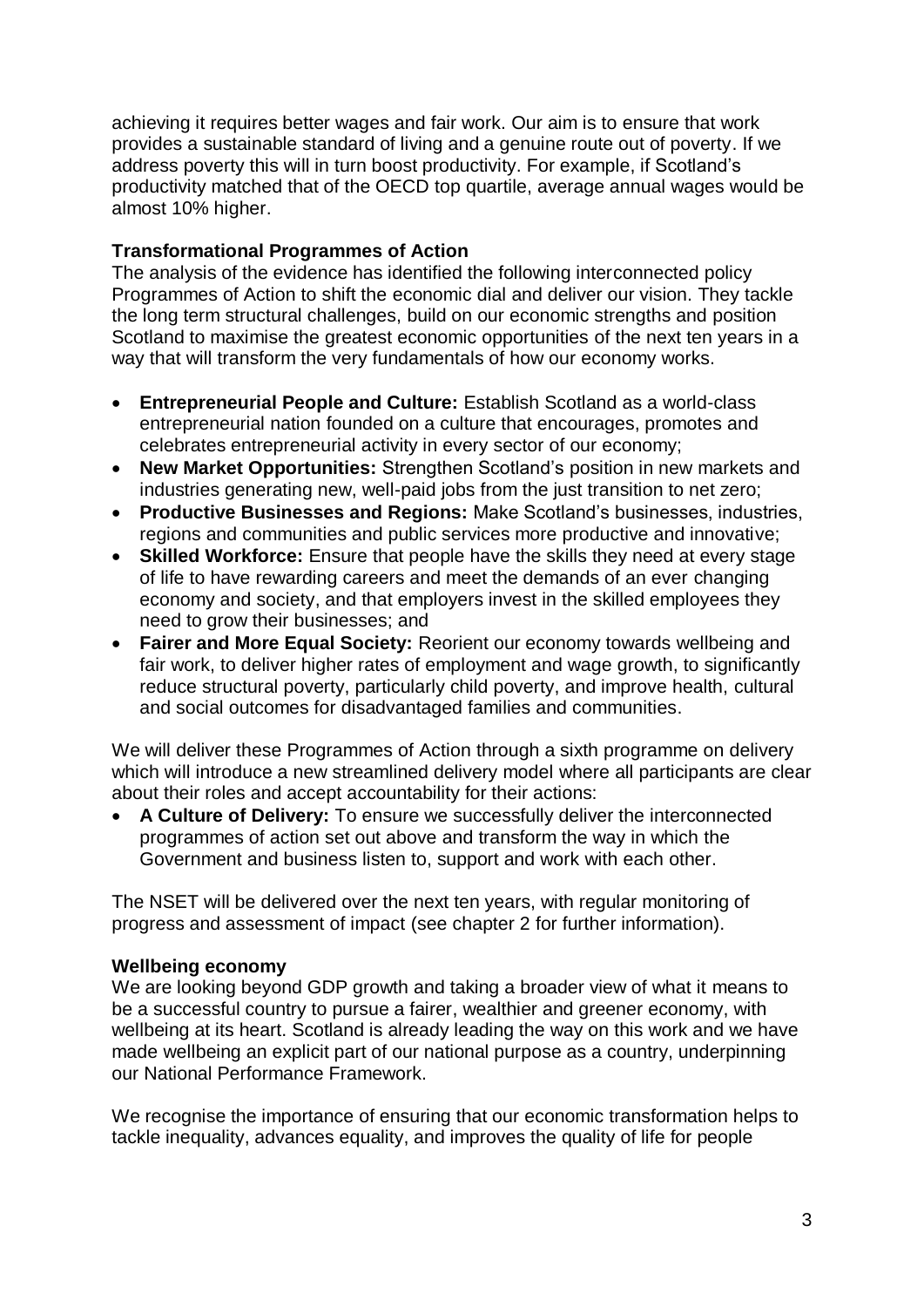experiencing the most disadvantage<sup>2</sup> in Scotland. Therefore, the development of NSET has been underpinned by extensive analysis of evidence and it will be implemented in a way that responds to the experiences of people right across our society.

#### **Budgeting process**

Ensuring that Scotland's economic transformation benefits all parts of Scotland and all people in our society will require actions across a range of policy areas, including decisions on spending. The recommendations submitted to the Scottish Government from the Equality Budget Advisory Group (EBAG) in its report 'Equality Budget Advisory Group: Recommendations for Equality and Human Rights Budgeting 2021- 2026<sup>3</sup> ask for increased transparency and participation in the budget process, improved Scottish Government staff capability to collect and use equality and human rights evidence in the development of policies and budget decisions, and creation of further mechanisms to promote the importance of and provide greater accountability for equality and human rights in the development of the budget. We have committed to further embedding equality and human rights within the budgeting process and are exploring practical options to do so. We will provide a response to the EBAG in Spring 2022.

Our delivery plans will be linked to the forthcoming Scottish Government Resource Spending Review (RSR) and the RSR will also include equality impact assessments.

#### <span id="page-4-0"></span>**2. NSET Transformational Equality Policy Projects and Governance**

The NSET has identified 6 programmes and 18 projects, underpinned by 77 actions. Those projects that are expected to make a particularly significant contribution to addressing and mitigating existing and potential future inequalities in Scotland's labour market and economy include:

- Stimulate entrepreneurship by embedding first rate entrepreneurial learning across the education and skills systems;
- Create a world class entrepreneurial infrastructure with institutions and programmes to provide a high intensity pathways for high growth companies;
- Adapting the education and skills system to make it more agile and responsive to our economic needs and ambitions;
- Support and incentivise people, and their employers, to invest in skills and training throughout their lives;
- Expand Scotland's available labour pool, at all skills levels;
- Tackle poverty through fairer pay and conditions;
- Eradicate structural barriers to participating in the labour market; and
- Realise the different economic and community assets and strengths of Scotland's regions.

<sup>1</sup>  $2$  People with protected characteristics, including sex, ethnicity, disability and age; people with health issues, socio-economic disadvantage and those living in the most deprived communities and rural and island communities.

<sup>3</sup> [Equality Budget Advisory Group: recommendations for equality and human rights budgeting -](https://www.gov.scot/publications/equality-budget-advisory-group-recommendations-for-equality-and-human-rights-budgeting---2021-2026-parliamentary-session/) 2021- [2026 parliamentary session -](https://www.gov.scot/publications/equality-budget-advisory-group-recommendations-for-equality-and-human-rights-budgeting---2021-2026-parliamentary-session/) gov.scot (www.gov.scot)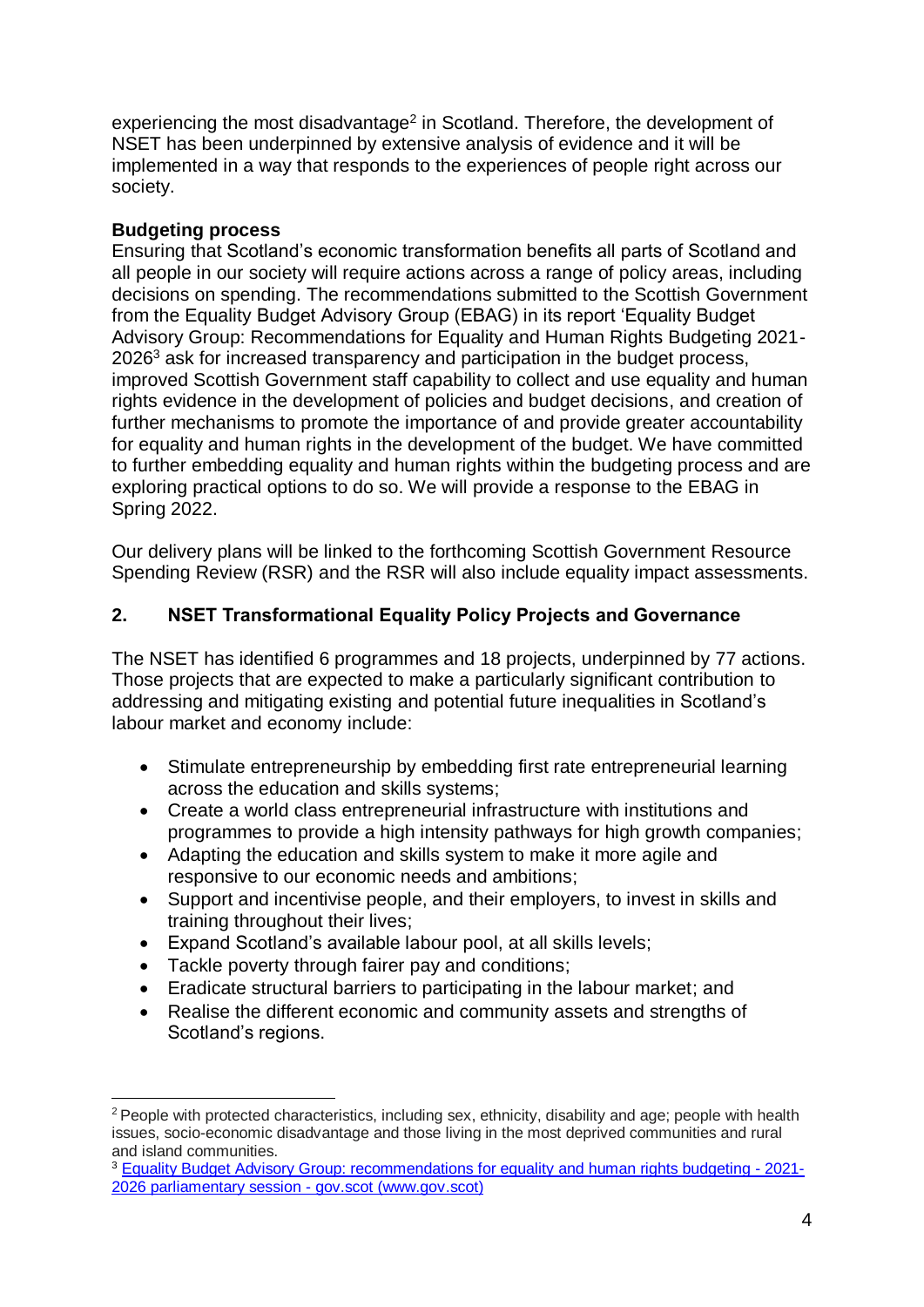To ensure progress towards our vision for 2032, we will restructure the Enterprise and Skills Strategic Board so that it becomes the National Strategy for Economic Transformation (NSET) Delivery Board. The newly structured Board will be cochaired by the Cabinet Secretary for Finance and the Economy and a figure from the private sector, include worker representatives, and hold to account both the public sector and business partners for the delivery of the strategy.

Detailed delivery plans will be finalised within six months of publication of the strategy, setting out how the projects will be taken forward. Given the importance of tackling structural inequalities, the impacts of the strategy's projects on equality groups will be a key consideration in delivery over the next ten years, supported by the Wellbeing Economy Monitor. We will publish an annual progress report from the NSET Delivery Board, which will include equalities monitoring. We will also ensure that our skills programme emphasises the importance of businesses and skills providers capturing equalities information to understand the diversity of the workforce and the reach of service provision.

#### <span id="page-5-0"></span>**3. Scope of the NSET Equality Position Statement**

This Equality Position Statement summarises the available evidence regarding equality and inequality in Scotland's economy, which has been used to inform the decisions we have taken in the NSET.

It includes evidence gathered as part of NSET's semi-formal public consultation and stakeholder engagement, and also takes into account available equality evidence in relation to the labour market, Scotland's economy and the impacts of COVID-19. This Position Statement should be read, understood and used together with the NSET Evidence Paper<sup>4</sup>.

This Position Statement is not in itself an Equality Impact Assessment (EQIA). Rather, EQIAs will be progressed for the individual policies put in place to deliver NSET as they are developed by policy teams. This document, and the evidence included, sets a framework for conducting EQIAs in future, to ensure that equality and human rights considerations continue to shape the implementation of NSET programmes. The EQIAs that are to be developed will seek to build on the evidence in this Position Statement and the accompanying Evidence Paper, including through engagement with stakeholders and people with lived experience. It will also be essential to review and update EQIAs as policies are implemented and additional data are gathered, so that the potential impacts of policies and actions on people with protected characteristics – both positive and negative – can be fully explored and appropriate mitigating activity taken.

The COVID-19 pandemic has highlighted the importance of equality related data as a means of understanding disproportionate impacts on different groups in society and to inform the Scottish Government's response to those impacts. To address some of the known gaps in equality evidence, in April 2021 we launched the first phase of our Equality Data Improvement Programme (EDIP)<sup>5</sup>. The EDIP will be

<sup>1</sup> <sup>4</sup> NSET Evidence Paper <https://www.gov.scot/isbn/9781804351475>

<sup>5</sup> [Equality Data Improvement Programme \(EDIP\) project board -](https://www.gov.scot/groups/equality-data-improvement-programme-edip-group/) gov.scot (www.gov.scot)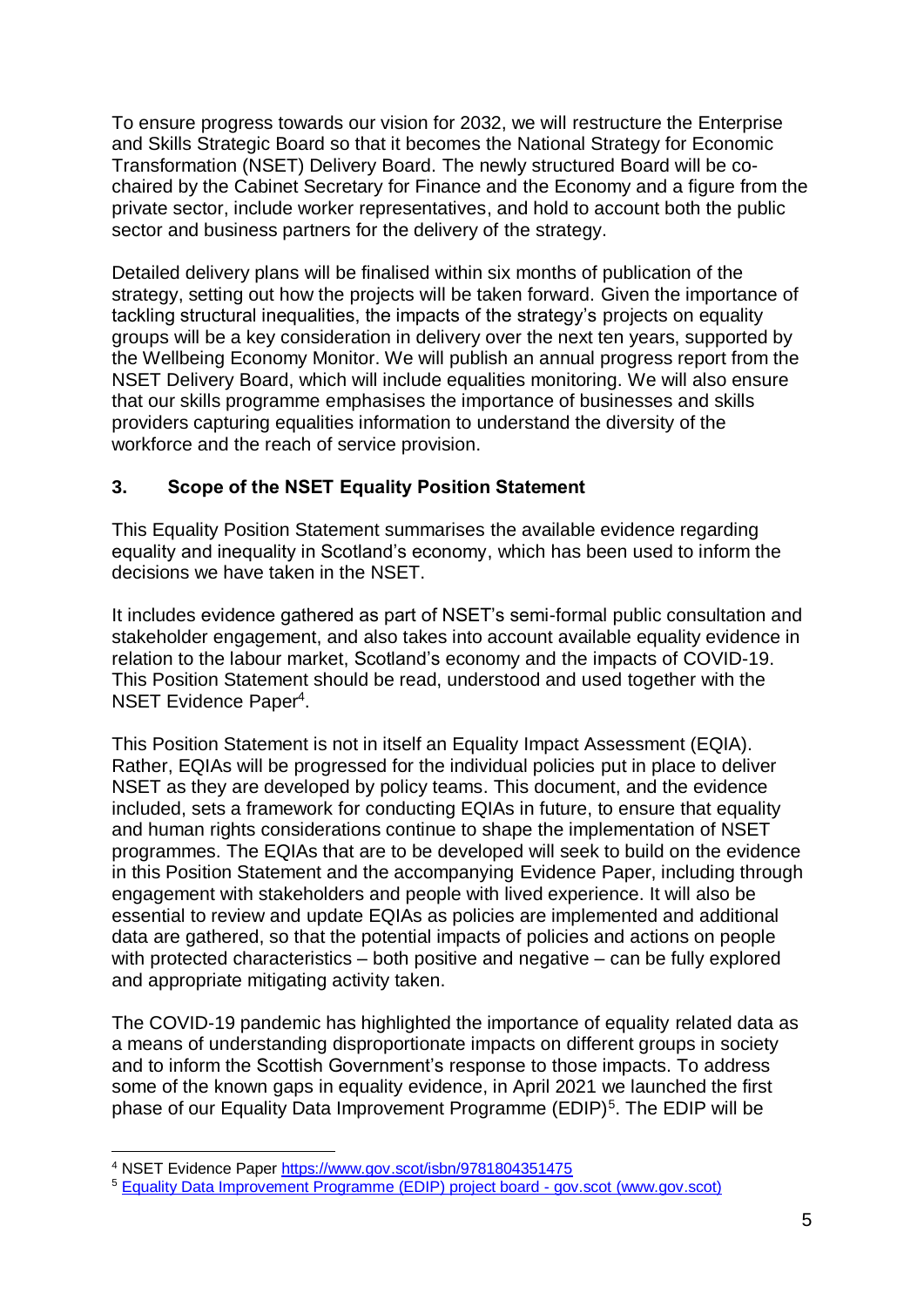undertaken over 18 months, and it is anticipated it will lead to the publication of a revised equality evidence strategy and a second phase of the programme in late 2022. This work will help us identify gaps in equality evidence and improve our equality evidence base.

In addition, we engaged with equality stakeholders across Scotland to strengthen our understanding of existing inequalities in the economy and how NSET should address them. This included two Equality and Human Rights roundtables in September and November 2021, which were followed by an Equality and Human Rights Roundtable hosted by the Cabinet Secretary for Finance and the Economy in January 2022. Ministerial engagements with the Women's Leadership Centre and the Poverty and Inequality Commission took place in June 2021. We also analysed relevant responses to our semi-formal consultation, such as a joint response from Engender and Close the Gap, and responses from Equate Scotland, CRER, the Scottish Women's Budget Group and the Equality and Human Rights Commission.

While evidence has been gathered focusing primarily on groups with protected characteristics, it is vital to consider our approach through an intersectional lens. People across Scotland will often have a combination of multiple protected characteristics, different socio-economic backgrounds and household incomes, and experience inequalities in relation to health, education and other aspects of their lives. Addressing inequalities must also recognise the regional and rural dimensions, including the high incidences of child poverty in certain regions. It is therefore key to remember both the intersectionality of protected characteristics and the wide range of circumstances that influence the opportunities and barriers people face, including their lived experience of poverty, inequality and/or discrimination. An intersectional, person-centred approach to reading, reviewing and using the evidence from this Position Statement is therefore essential.

#### <span id="page-6-0"></span>**4. Who will be affected**

Transforming the economy is a national endeavour and government, public sector, business, trade unions, third sector, local authorities and social enterprises all have a part to play.

The economy impacts everybody, regardless of their age, ethnicity, sex and other characteristics. The actions identified in NSET are intended to drive Scotland's overall economic prosperity to the benefit of all our people. However, just as every person is an individual with particular characteristics and circumstances, their experiences of economic activity and the impact that Scotland's economy has on their lives are different. Targeting the actions proposed in NSET towards people with protected characteristics, and taking a person-centred approach to considering the outcomes of policies and actions, can help to address entrenched inequalities and cumulative impacts on people, and particularly those who experience disadvantage.

#### <span id="page-6-1"></span>**5. Wider context**

<span id="page-6-2"></span>Due to the breadth of NSET's vision to reshape our economy and society, the factors that will influence its delivery are wide-ranging. Some of these factors are explored in more detail below.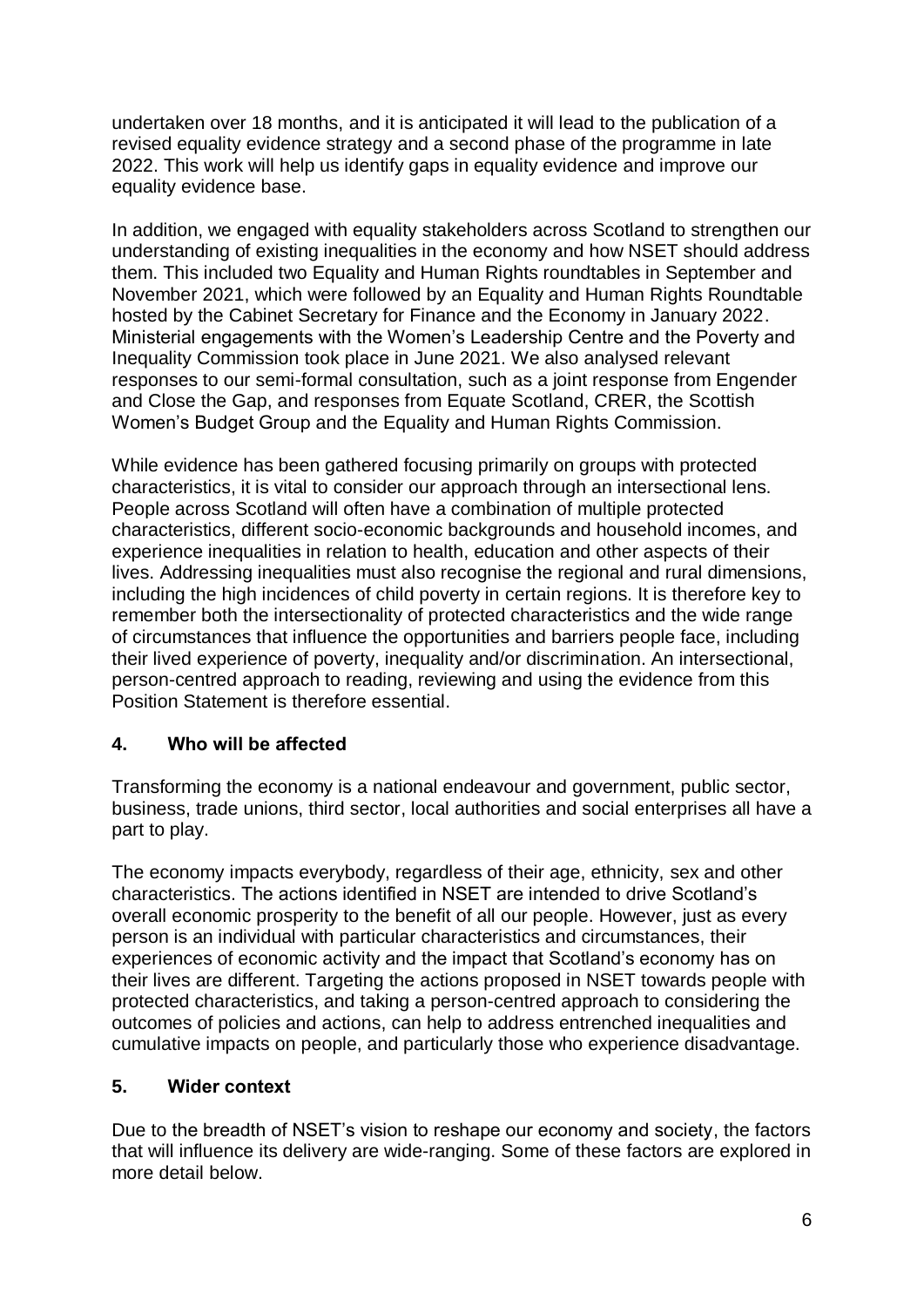#### **5.1 COVID-19**

The economic effects of COVID-19 have impacted disproportionately on many who were already experiencing inequalities. As our economy recovers, we must seek to mitigate any 'scarring' impacts that could have damaging long-term implications on the Scottish workforce. In the longer term, we need to improve employment outcomes for people who traditionally face disadvantage and/or are underrepresented in the labour market. This particularly applies to people with low socioeconomic status, young people, minority ethnic people, women, and people with disabilities. We recognise that there are barriers to participation in the labour market resulting in significant and persistent employment and pay gaps for these groups. Failing to take a targeted person-centred approach to improve outcomes for those specific groups who experience most disadvantage may lead to inequalities being entrenched further.

We recognise that a number of these groups overlap, for example the vast majority of lone parents are young women who live in more deprived areas; and women, disabled people and people from minority ethnic backgrounds are all on average more likely to be low earners. The COVID-19 pandemic has exacerbated some preexisting inequalities (in relation to income, wealth, living standards, labour market participation, health chances and education outcomes) and highlighted the effect of deprivation as a driving force for multiple inequalities and poor outcomes $6$ .

In addition, whilst the adverse economic impacts resulting from the COVID-19 pandemic are still unfolding, the pandemic has had a particular impact on reducing resources and resilience among businesses across Scotland, with an increase in corporate debt and some business still continuing to focus on survival. This might have an impact on advancing equality amongst the Scottish workforce and the labour market overall, and we recognise that equality and human rights need to be embedded and factored in from the start as priority principles that drive policy development and implementation.

#### <span id="page-7-0"></span>**5.2 EU exit**

1

EU exit has impacted the Scottish economy and, when combined with the adverse impact of the pandemic, this might also negatively affect certain groups of the population<sup>7</sup>.

#### <span id="page-7-1"></span>**5.3 Just Transition and Climate Justice**

The need for rapid global decarbonisation will transform markets, refocus businesses and provide opportunities to create new jobs, businesses and sectors. However, the impacts of climate change and the costs and benefits of the transition to net-zero are not always distributed fairly. The concept of just transition means reducing emissions in a way which is fair and leaves no-one behind<sup>8</sup>, a transition in which every region and community shares in the economic and social opportunities it presents. A just transition to net zero is central to NSET's vision, and particular consideration is needed for groups of people who traditionally face disadvantage in Scotland's labour market and economy.

<sup>&</sup>lt;sup>6</sup> [Coronavirus \(COVID-19\): impact on equality \(research\) -](https://www.gov.scot/publications/the-impacts-of-covid-19-on-equality-in-scotland/) gov.scot (www.gov.scot)

<sup>&</sup>lt;sup>7</sup> [Coronavirus \(COVID-19\): impact on equality \(research\) -](https://www.gov.scot/publications/the-impacts-of-covid-19-on-equality-in-scotland/) gov.scot (www.gov.scot)

<sup>&</sup>lt;sup>8</sup> [Just Transition Commission Interim Report -](https://www.webarchive.org.uk/wayback/archive/20210529112742/https:/www.gov.scot/publications/transition-commission-interim-report/) gov.scot (webarchive.org.uk)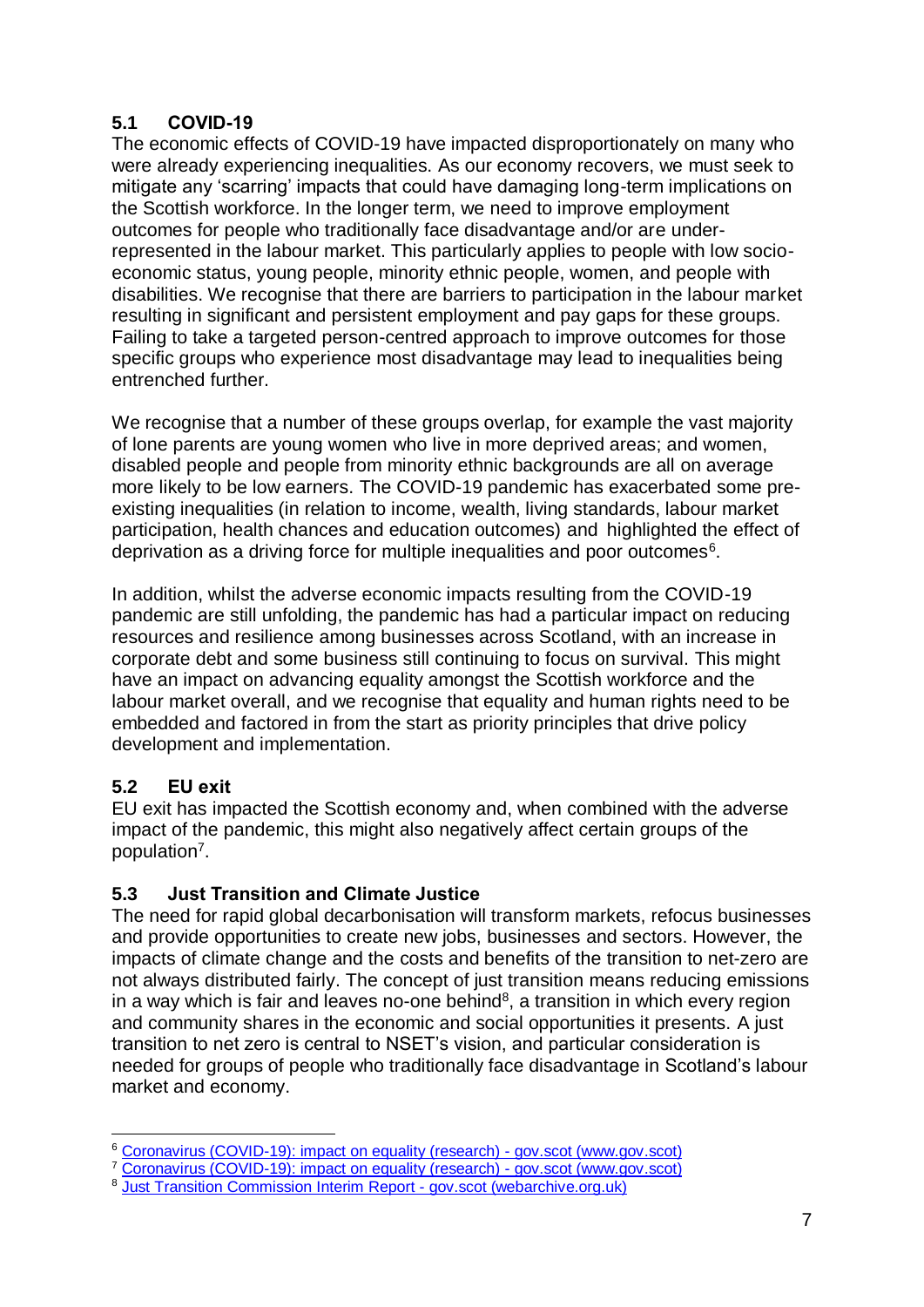Over the next ten years, technological change to improve competitiveness and productivity in our economy might impact certain jobs more than others, and the transition to net zero will impact on jobs and distribution channels in the oil and gas industry in particular. Evidence also suggests that climate change needs to be seen as a pervasive economic issue impacting differently on men and women, with women experiencing disproportionate impacts<sup>9</sup>.

The transition required to meet the emission reduction targets set out in the Climate Change (Emissions Reduction Targets) (Scotland) Act 2019<sup>10</sup> will represent one of a number of long-term structural changes to the economy and it is imperative we understand and mitigate risks that could arise in relation to regional cohesion, equalities, poverty (including fuel poverty), and a sustainable and inclusive labour market<sup>11</sup>. The experience of the impacts of the transition to net zero and the capacity to adapt will be experienced differently across industries, regions and people. NSET, with its focus on a wellbeing economy, fairer prosperity, new markets and skills programmes, and projects relating to investment in skills and training throughout people's working lives, aims to tackle potential disadvantages that may be experienced by different groups during Scotland's transition to net zero.

#### <span id="page-8-0"></span>**6. What we will do**

In its response<sup>12</sup> to the report<sup>13</sup> of the independent Advisory Group on Economic Recovery in August 2020, the Scottish Government committed to strengthen its focus on tackling inequalities and wellbeing to create a socially just economy. It proposed the creation of a Centre of Expertise to work across the economy portfolio, with a purpose to: i) further develop our understanding and evidence base on equality and human rights and the economy; (ii) ensure we identify and capitalise on opportunities to advance equality and human rights consistently across our programmes; and (iii) build wider capacity to embed skills and understanding across the economy portfolio.

NSET's 'Fairer and More Equal Society' Programme of Action confirms the commitment in the Scottish Government's Economic Recovery Implementation Plan, setting out an action to establish a Centre of Expertise in Equality and Human Rights within the Scottish Government, advancing our understanding and embedding equality and human rights within the economic policy-making process.

To deliver NSET's transformational programmes in a way that maximises opportunities to advance equality and human rights, we will take the following actions:

<sup>&</sup>lt;u>.</u> <sup>9</sup> Women and the Net Zero Economy - [A transition toolkit for businesses with global supply chains](https://assets.publishing.service.gov.uk/government/uploads/system/uploads/attachment_data/file/1031763/Women-Net-Zero-Economy-toolkit-businesses2.pdf)  [\(publishing.service.gov.uk\);](https://assets.publishing.service.gov.uk/government/uploads/system/uploads/attachment_data/file/1031763/Women-Net-Zero-Economy-toolkit-businesses2.pdf) [Women and Economic Dimensions of Climate Change -](https://www.sciencedirect.com/science/article/pii/B9780128174654000066) ScienceDirect.

<sup>&</sup>lt;sup>10</sup> Climate Change (Emissions Reduction [Targets\) \(Scotland\) Act 2019 \(legislation.gov.uk\)](https://www.legislation.gov.uk/asp/2019/15/enacted)

<sup>&</sup>lt;sup>11</sup> [Just Transition Commission Interim Report -](https://www.webarchive.org.uk/wayback/archive/20210529112742/https:/www.gov.scot/publications/transition-commission-interim-report/) gov.scot (webarchive.org.uk)

<sup>&</sup>lt;sup>12</sup> [Economic Recovery Implementation Plan: Scottish Government response](https://www.gov.scot/publications/economic-recovery-implementation-plan-scottish-government-response-to-the-advisory-group-on-economic-recovery/pages/2/) to the Advisory Group on Economic Recovery - [gov.scot \(www.gov.scot\)](https://www.gov.scot/publications/economic-recovery-implementation-plan-scottish-government-response-to-the-advisory-group-on-economic-recovery/pages/2/)

<sup>&</sup>lt;sup>13</sup> Towards a Robust, Resilient Wellbeing Economy for Scotland: Report of the Advisory Group on Economic Recovery - [gov.scot \(www.gov.scot\)](https://www.gov.scot/publications/towards-robust-resilient-wellbeing-economy-scotland-report-advisory-group-economic-recovery/)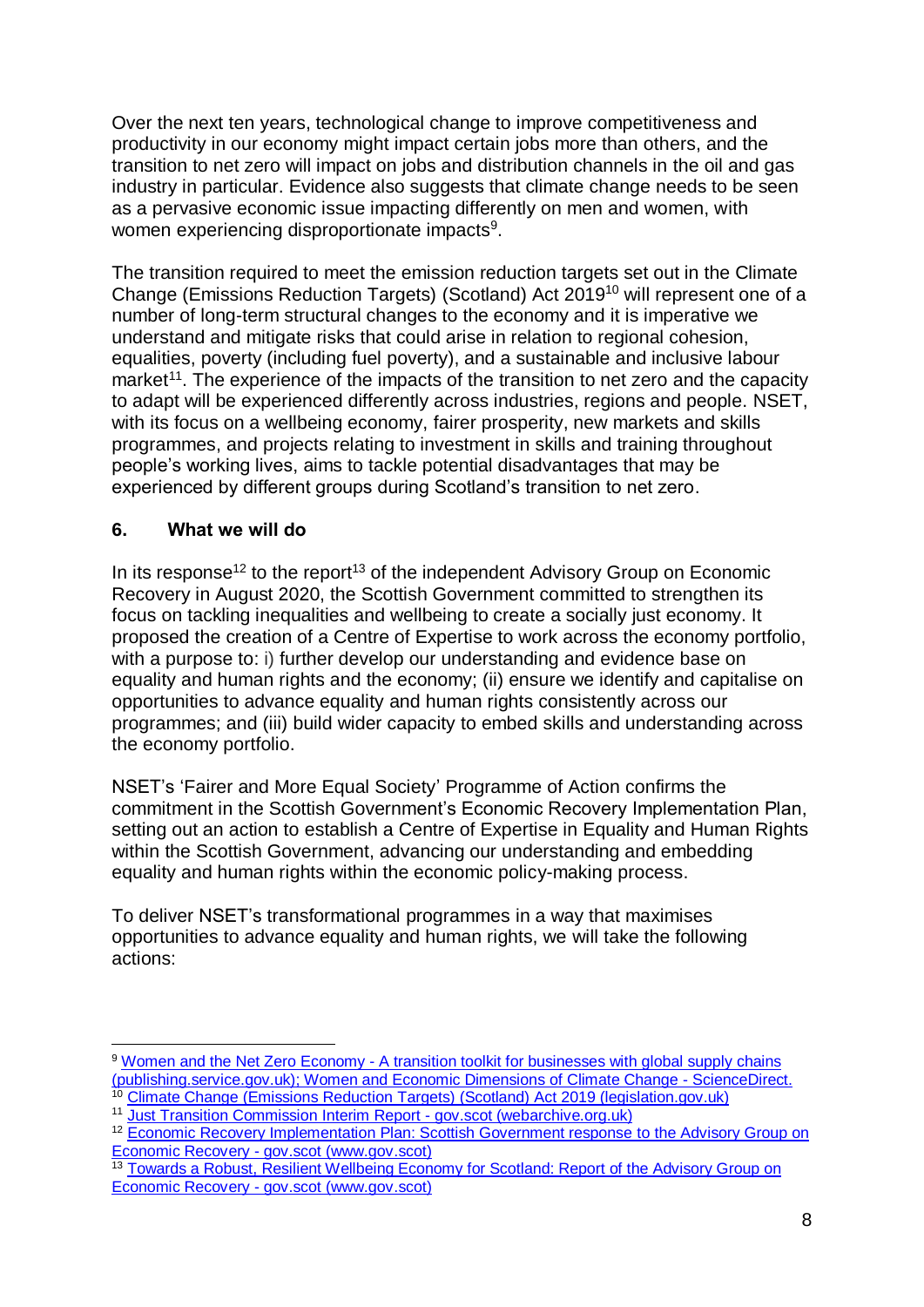- **Evidence base** economy analysts are contributing to the Scottish Government Equality Data Improvement Programme, to improve the quality of equality data that is available to use in policy development, implementation and monitoring.
- **Building capacity** an equality and human rights-needs analysis will be conducted across the Economy portfolio to identify the additional capacity and training required to support policy areas in designing, developing and implementing NSET actions with full consideration for equality and human rights. Economy officials will work with officials in the Directorate for Equality, Inclusion and Human Rights and stakeholders to construct and deliver a training programme to upskill policy officials.
- **Advancing equality and human rights consistently**  building on work to strengthen the evidence base and increase knowledge and understanding of equality and human rights among economic policy officials, full equality impact assessments will be undertaken on the policy commitments and actions outlined in the NSET as they are developed and implemented. This will be informed by the evidence contained in this Position Statement and the Evidence Paper which, alongside the stakeholder engagement and semiformal consultation, underpinned NSET development.

#### <span id="page-9-0"></span>**7. NSET and the Protected Characteristics**

The Scottish Government is mindful of its obligation under the Equality Act 2010 (Specific Duties) (Scotland) Regulations 2012. Section 5 of the Equality Act 2010 places a requirement on public authorities to carry out an EQIA and there is a general duty for listed public authorities to promote equality by advancing equality of opportunity; eliminating unlawful discrimination, harassment and victimisation; and fostering good community relations between persons who share a protected characteristic and those who do not. To deliver this obligation, the Scottish Government promotes a mainstreaming approach to equality to ensure that the impact of its policies, programmes and legislation on groups of people who share a protected characteristic are assessed by all areas and at all levels.

We must consider how the decisions we make meet the three needs of the general equality duty. Where any negative impacts are identified we will seek to address and mitigate them, and we will seek to advance equality through NSET's programmes by ensuring that any new or changing policy is informed and shaped by an Equality Impact Assessment (EQIA).

<span id="page-9-1"></span>NSET has been informed by evidence, including evidence concerning economic inequalities and the experiences of people with different protected characteristics in relation to Scotland's economy. A summary of evidence relevant to each protected characteristic is provided below, along with selected consultation responses and information gained through stakeholder engagement. We also list some of the key NSET projects and their underpinning actions that we anticipate will make a significant contribution to addressing the issues identified.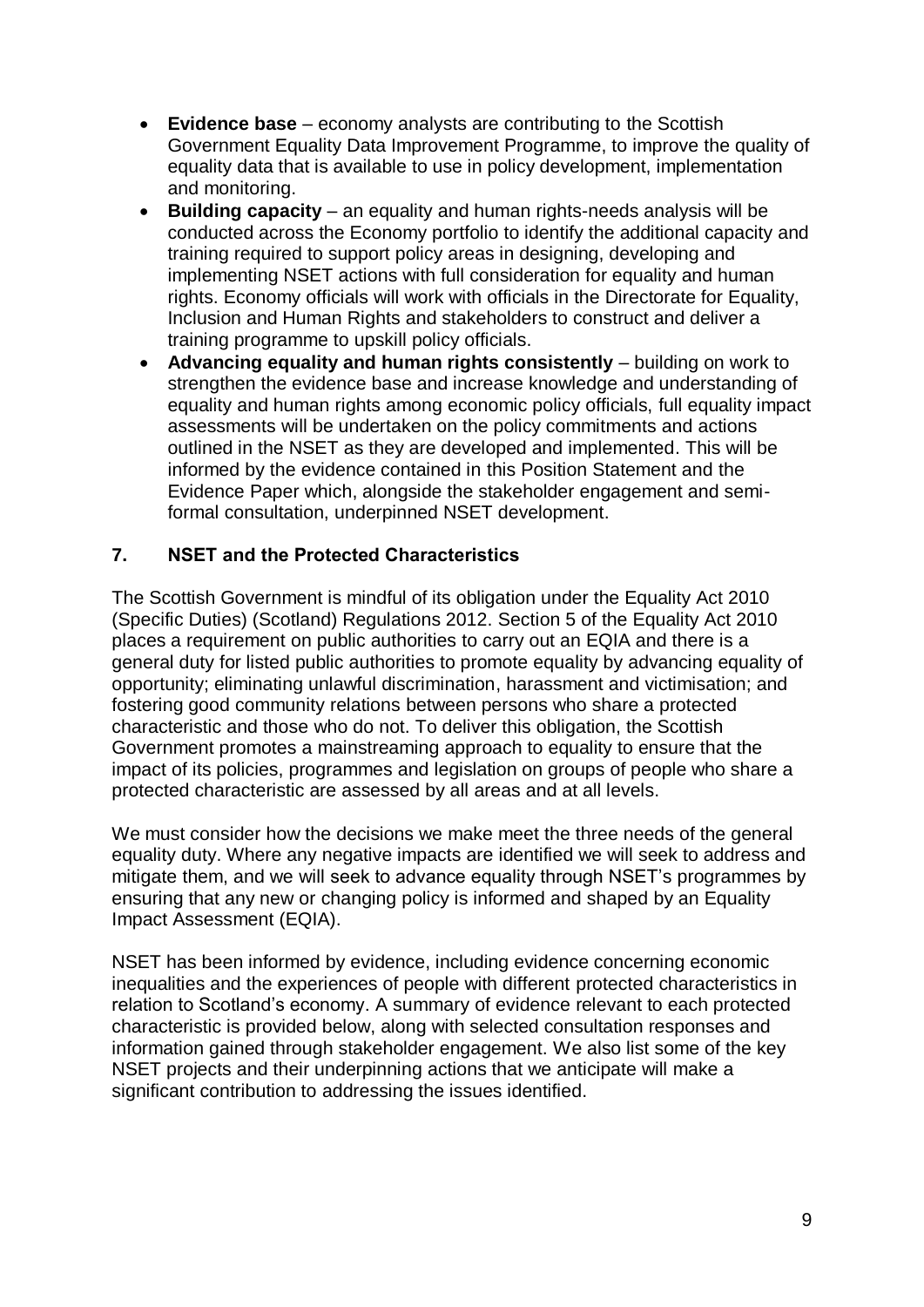#### **7.1 Age**

#### **Older People (Aged 50+)**

What the evidence tells us:

- Scotland has an ageing population. Scotland's population is increasing and older people represent a growing share<sup>14</sup>. People are also working into older ages<sup>15</sup>.
- There is considerable geographical variation in the age profile of the population, with lowest variation in the cities<sup>16</sup> and a greater proportion of older people in rural and island areas<sup>17</sup>. This uneven age structure can be attributed to falling birth rates, an increase in life expectancy, and migration.
- Older people are among those who have experienced disproportionate health, social and economic impacts as a result of the COVID-19 pandemic<sup>18</sup>. In the year to April 2020-March 2021, the employment rate for people aged 50-64 fell by 2.6 percentage points, the largest decrease of any age group<sup>19</sup>.
- During COVID-19, stereotypes about older people in relation to redundancy and caring responsibilities affected employer behaviour<sup>20</sup>.
- Despite general increase in internet access at home (42% in 2003; 89% in  $2019)$ <sup>21</sup>, digital participation is generally lower among the older population and average internet use decreases with age<sup>22</sup>.
- Those aged over 50 face employment barriers in three key areas: communities, access to services and financial security<sup>23</sup>. Ageism, exclusion and lack of willingness to recognise the skills and experience of the older workforce also present employment barriers for this group<sup>24</sup>.
- To promote ongoing employment and address employment barriers for older people there is a need for $25$ :
	- o access to, and increased awareness of, flexible employment opportunities and reduced working hours;
	- o financial security (including pension-related information);
	- o life changes support and flexible measures addressing issues related to rising retirement age, such as caring responsibilities;
	- $\circ$  ongoing training and education opportunities that are (financially) accessible to older people.

<sup>&</sup>lt;u>.</u> <sup>14</sup> Annual Population Survey, 2021

<sup>15</sup> DWP, Economic [Labour Market Status of Individuals Aged 50 and Over, Trends Over time:](https://www.gov.uk/government/statistics/economic-labour-market-status-of-individuals-aged-50-and-over-trends-over-time-september-2021/economic-labour-market-status-of-individuals-aged-50-and-over-trends-over-time-september-2021)  [September 2021](https://www.gov.uk/government/statistics/economic-labour-market-status-of-individuals-aged-50-and-over-trends-over-time-september-2021/economic-labour-market-status-of-individuals-aged-50-and-over-trends-over-time-september-2021)

<sup>&</sup>lt;sup>16</sup> Scottish Science Advisory Council. Reaction to the UK Government Office for Science Foresight report "Future of an Ageing Population". Edinburgh: Scottish Science Advisory Council

<sup>&</sup>lt;sup>17</sup> National Records Scotland, Population Projection for Scottish Areas

<sup>&</sup>lt;sup>18</sup> If not now, when? - [Social Renewal Advisory Board report: January 2021 -](https://www.gov.scot/publications/not-now-social-renewal-advisory-board-report-january-2021/) gov.scot (www.gov.scot)

<sup>&</sup>lt;sup>19</sup> [Scotland's Labour Market: People, Places and Regions -](https://www.gov.scot/publications/scotlands-labour-market-people-places-regions-statistics-annual-population-survey-2020-21/pages/4/) Statistics from the Annual Population Survey 2020/21 - [gov.scot \(www.gov.scot\)](https://www.gov.scot/publications/scotlands-labour-market-people-places-regions-statistics-annual-population-survey-2020-21/pages/4/)

<sup>&</sup>lt;sup>20</sup> If not now, when? - [Social Renewal Advisory Board report: January 2021 -](https://www.gov.scot/publications/not-now-social-renewal-advisory-board-report-january-2021/) gov.scot (www.gov.scot)

<sup>21</sup> [Scottish household survey 2019: annual report -](https://www.gov.scot/publications/scottish-household-survey-2019-annual-report/) gov.scot (www.gov.scot)

<sup>&</sup>lt;sup>22</sup> [A Fairer Scotland for Older People: A Framework for Action \(www.gov.scot\)](https://www.gov.scot/binaries/content/documents/govscot/publications/strategy-plan/2019/04/fairer-scotland-older-people-framework-action/documents/fairer-scotland-older-people-framework-action/fairer-scotland-older-people-framework-action/govscot%3Adocument/fairer-scotland-older-people-framework-action.pdf)

<sup>&</sup>lt;sup>23</sup> [A Fairer Scotland for Older People: A Framework for Action \(www.gov.scot\)](https://www.gov.scot/binaries/content/documents/govscot/publications/strategy-plan/2019/04/fairer-scotland-older-people-framework-action/documents/fairer-scotland-older-people-framework-action/fairer-scotland-older-people-framework-action/govscot%3Adocument/fairer-scotland-older-people-framework-action.pdf)

<sup>24</sup> [A Fairer Scotland for Older People: A Framework for Action \(www.gov.scot\)](https://www.gov.scot/binaries/content/documents/govscot/publications/strategy-plan/2019/04/fairer-scotland-older-people-framework-action/documents/fairer-scotland-older-people-framework-action/fairer-scotland-older-people-framework-action/govscot%3Adocument/fairer-scotland-older-people-framework-action.pdf)

<sup>&</sup>lt;sup>25</sup> [A Fairer Scotland for Older People: A Framework for Action \(www.gov.scot\);](https://www.gov.scot/binaries/content/documents/govscot/publications/strategy-plan/2019/04/fairer-scotland-older-people-framework-action/documents/fairer-scotland-older-people-framework-action/fairer-scotland-older-people-framework-action/govscot%3Adocument/fairer-scotland-older-people-framework-action.pdf) Older People and Employment in Scotland: research. An examination of attitudes and issues surrounding an older workforce. Scottish Government, 2017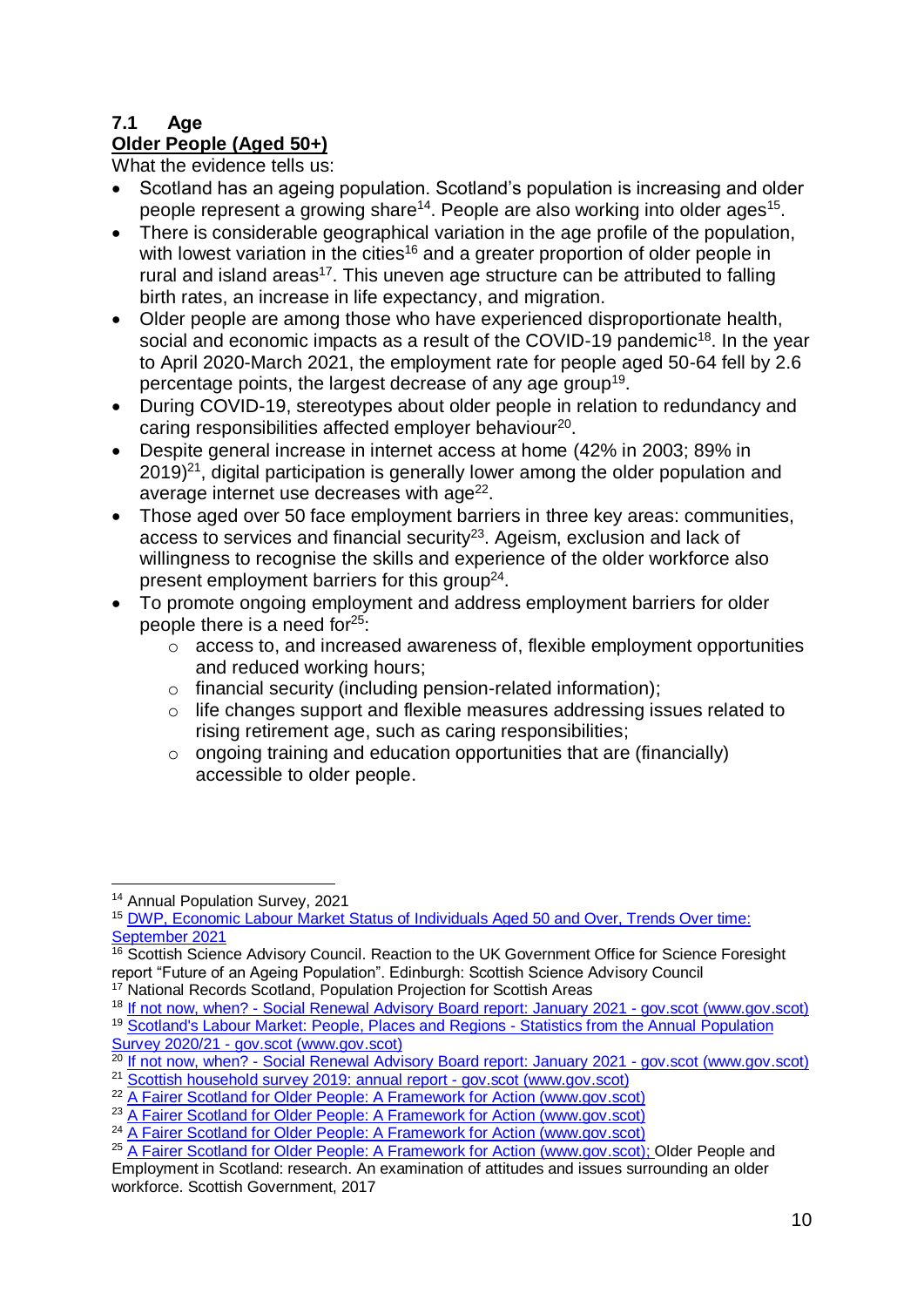Examples of NSET Programmes of Action and Projects that will promote equality:

#### Entrepreneurial People and Culture

Project 2: Create a world class entrepreneurial infrastructure of institutions and programmes providing a high intensity pathway for high growth companies. For example, through providing access to support programmes from amongst the most under-represented groups, particularly women, those on low incomes and those without qualifications at further or higher education.

Project 4: Build an entrepreneurial mindset in every sector of our economy. For example, to proactively present business start-up opportunities to those at risk of redundancy through the PACE programme.

#### Productive Businesses and Regions

Project 8: Improve connectivity infrastructure and digital adoption across the economy. For example, to create better transport connectivity with sustainable, smart and cleaner transport options; and to provide an efficient and resilient digital infrastructure, including continued investment in improved broadband, fibre and mobile coverage.

Project 9: Upskill business and public sector leaders, pioneering new approaches to driving productivity improvements. For example, to launch the Centre for Workplace Transformation in 2022 to support experimentation in ways of working postpandemic to deliver good jobs, recognising the importance of the way workplaces operate and best use of employees' skills to enhance business performance.

Project 10: Realise the potential of the different economic and community assets and strengths of Scotland's regions. For example, working with Regional Economic Partnerships to deliver strong regional economic policies and tailor interventions to evidenced regional strengths and opportunities, and introducing Community Wealth Building legislation that builds on the successes and learnings of all of the Scottish Government community wealth building local and regional pilot areas in urban and rural Scotland.

#### Skilled Workforce

Project 11: Adapt the education and skills system so that it is more agile and responsive to our economic needs and ambitions. For example, to deliver the forthcoming national strategy on adult learning that will ensure that community learning is more consistent and comprehensive; to develop more, shorter industry facing courses; and to implement the next phase of the Green Jobs Workforce Academy and launch a new skills guarantee for workers in carbon intensive industries, providing career guidance and training opportunities, enabling people to seek employment in other sectors.

Project 12: Support and incentivise people, and their employers, to invest in skills and training throughout their working lives. For example, to implement a lifetime upskilling and retraining offer that is more straightforward to access for people and business; to target more skills investment and support to working age people in poverty or at risk of moving into poverty; to work with learners and delivery partners to understand the steps to take to improve training provision, ensuring that access to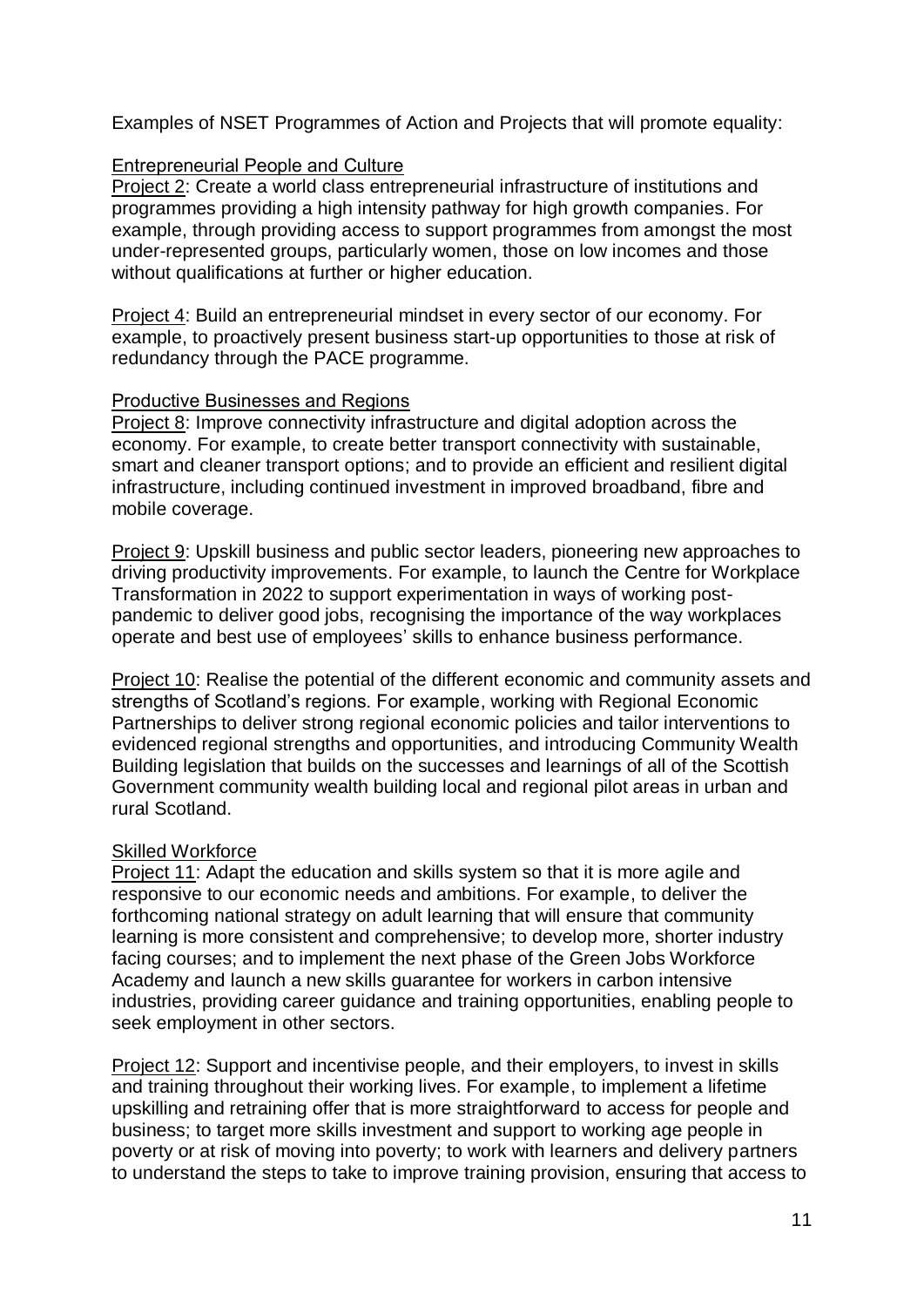training for more marginalised groups is made as easy as possible, including in areas such as training at times that suit people with caring responsibilities, with additional support needs or that fit around current jobs; to work with employers and unions to develop a new Skills Pact and improve investment in skills and training, ensuring provision better meets the needs of both employers and employees.

Project 13: Expand Scotland's available labour pool, at all skills levels. For example, to systematically address Scotland's labour market inactivity challenges through assessing trends within different labour market inactive groups and understand what steps can be taken to bring more individuals into the labour market – including through the use of child-care and transport provision, part-time / flexible working, support for employees with disabilities, and business start-up and work from home opportunities.

#### A Fairer and More Equal Society

Project 14: Tackle poverty through fairer pay and conditions. For example, to apply Fair Work conditionality to grants, requiring payment of real Living Wage, and channels for effective workers' voice by summer 2022, and determine how these conditions can be applied to non-departmental public bodies, and to further extend Fair Work conditionality; and to engage with employers and trade unions in sectors where low pay and precarious work can be most prevalent to embed fair work practices and achieve higher standards of pay, better security of work, and greater union representation.

Project 15: Eradicate structural barriers to participating in the labour market. For example, to simplify the employability system by implementing No One Left Behind; to ensure that people receive aligned and integrated offer of support to help them on their journey towards, into or progressing within the labour market and help them thrive and sustain employment for the long term; to take further steps to remove barriers to employment and career advancement for disabled people; and, building on the principles of the Young Person's Guarantee, develop an all age guarantee of support for those most disadvantaged in the labour market.

#### **Young People**

1

What the evidence tells us:

- Following the 2008 recession, there was a substantial decrease in the employment rate for people aged 16-24 and the COVID-19 pandemic has also adversely impacted this age group<sup>26</sup>. The employment rate for young people had been gradually increasing since April 2013-March 2014 but has decreased significantly since April 2018-March 2019<sup>27</sup>.
- Young people are especially vulnerable to unemployment and long-term employment 'scarring'<sup>28</sup>. They are more likely to earn less than the real Living

<sup>&</sup>lt;sup>26</sup> [Scotland's Labour Market: People, Places and Regions -](https://www.gov.scot/publications/scotlands-labour-market-people-places-regions-statistics-annual-population-survey-2020-21/pages/5/) Statistics from the Annual Population Survey 2020/21 - [gov.scot \(www.gov.scot\)](https://www.gov.scot/publications/scotlands-labour-market-people-places-regions-statistics-annual-population-survey-2020-21/pages/5/)

<sup>27</sup> [Scotland's Labour Market: People, Places and Regions -](https://www.gov.scot/publications/scotlands-labour-market-people-places-regions-statistics-annual-population-survey-2020-21/pages/5/) Statistics from the Annual Population Survey 2020/21 - [gov.scot \(www.gov.scot\)](https://www.gov.scot/publications/scotlands-labour-market-people-places-regions-statistics-annual-population-survey-2020-21/pages/5/)

<sup>28 &#</sup>x27;Scarring' refers to the idea that people could face reduced pay and reduced employment prospects even after the economy has recovered.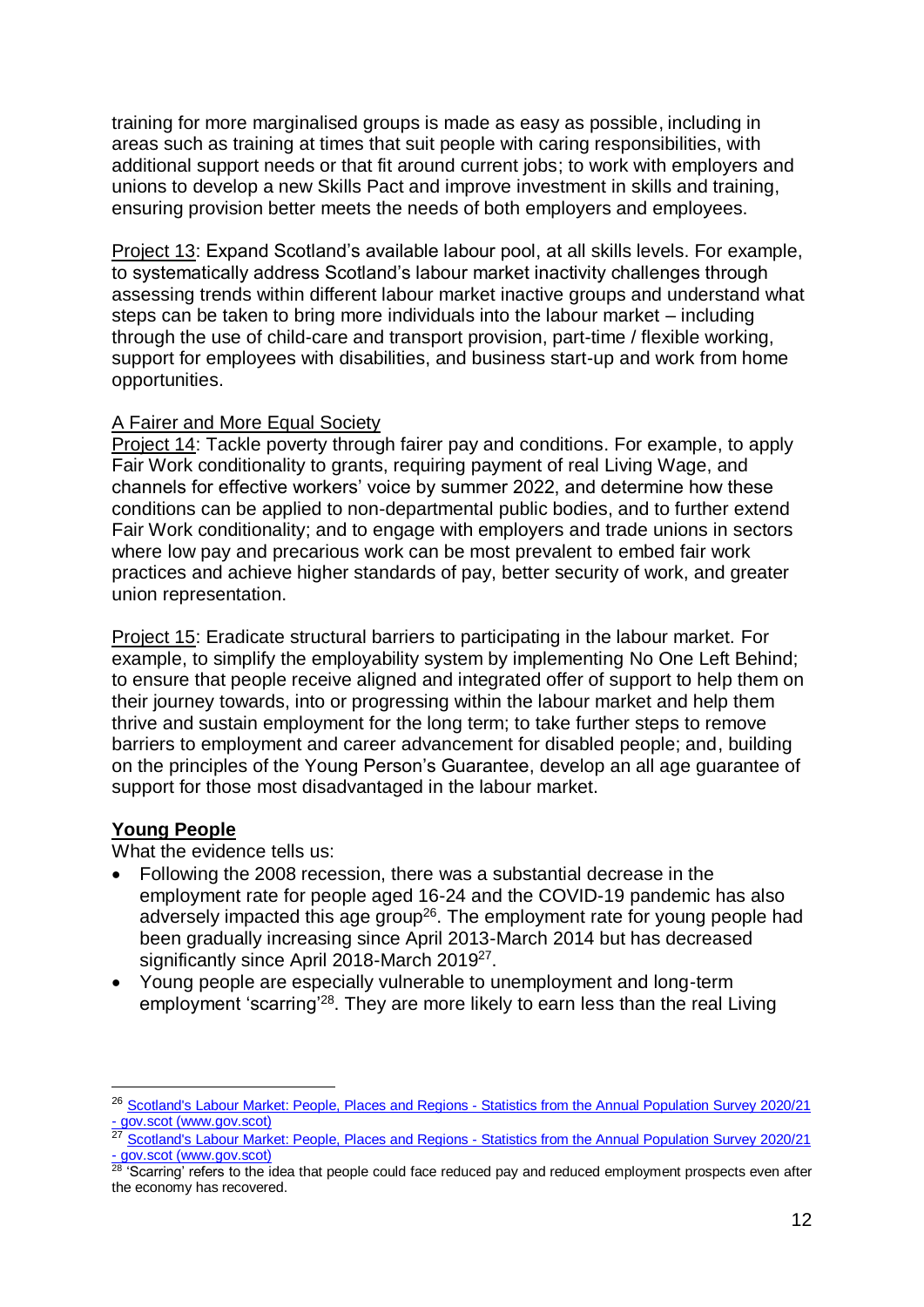Wage<sup>29</sup>, and are more likely to be financially vulnerable and in unmanageable debt<sup>30</sup>.

- Young people are more likely to work in sectors hardest-hit by COVID-19 such as retail, leisure and entertainment $31$ , and they are less likely to be in contractually secure employment<sup>32</sup>.
- With the arrival of the pandemic, young people in Scotland aged 16-24 experienced the largest increase in unemployment rate across all age groups, rising by 3.6 percentage points in the year to April 2020 - March 2021, taking the rate to  $12.5\%^{33}$ .
- In 2020/21, the employment rate for young people aged 16-24 was 52.8%, around 25 percentage points lower than the employment rate for the overall (16- 64 years) population in Scotland<sup>34</sup>. This is partly due to greater education participation for this group<sup>35</sup>.
- 12.4% of young people aged 16-24 were not in employment, education or training (NEET) during the period from April 2020 to March 2021 $36$ . Whilst this is an increase of 1.9 percentage points from the previous year, it represents a decrease compared to the peak period following the 2008 recession<sup>37</sup>.
- Whilst historically decreasing across all age groups, from April 2020 to March 2021, the underemployment rate<sup>38</sup> was highest for young people (double the national average<sup>39</sup>).
- There has been significant improvement in business start-ups in the younger age groups. Scotland's Total Early-stage Entrepreneurial Activity (TEA) rate (2018- 2020 average) for 18-29 age group (9.7%) is higher compared to UK nations<sup>40</sup>. It remains unclear whether this is caused by young people's interest in pursuing an entrepreneurial career or by a lack of secure, well-paid employment opportunities.
- Care experienced young people and care leavers are more likely to face challenges in the labour market than young people as a whole. They are over three times more likely not to have a job by the age of 26 and earn incomes

1

<sup>&</sup>lt;sup>29</sup> [Annual survey of hours and earnings: 2021 -](https://www.gov.scot/publications/annual-survey-of-hours-and-earnings-2021/) gov.scot (www.gov.scot)

<sup>30</sup> [Wealth and assets: analysis 2006 to 2018 -](https://www.gov.scot/publications/wealth-and-assets-in-scotland-2006-2018/) gov.scot (www.gov.scot)

<sup>&</sup>lt;sup>31</sup> [UK\\_Inequality\\_Briefing.pdf \(abiadams.com\);](https://abiadams.com/wp-content/uploads/2020/04/UK_Inequality_Briefing.pdf) Sector shutdowns during the coronavirus crisis: which [workers are most exposed? -](https://www.ifs.org.uk/publications/14791) Institute For Fiscal Studies - IFS

<sup>&</sup>lt;sup>32</sup> [EMP17: People in employment on zero hours contracts -](https://www.ons.gov.uk/employmentandlabourmarket/peopleinwork/employmentandemployeetypes/datasets/emp17peopleinemploymentonzerohourscontracts) Office for National Statistics (ons.gov.uk); [Scotland's Labour Market: People, Places and Regions -](https://www.gov.scot/publications/scotlands-labour-market-people-places-regions-statistics-annual-population-survey-2020-21/pages/5/) Statistics from the Annual Population Survey 2020/21 - [gov.scot \(www.gov.scot\)](https://www.gov.scot/publications/scotlands-labour-market-people-places-regions-statistics-annual-population-survey-2020-21/pages/5/)

<sup>33</sup> [Scotland's Labour Market: People, Places and Regions -](https://www.gov.scot/publications/scotlands-labour-market-people-places-regions-statistics-annual-population-survey-2020-21/pages/7/) Statistics from the Annual Population Survey 2020/21 - [gov.scot \(www.gov.scot\)](https://www.gov.scot/publications/scotlands-labour-market-people-places-regions-statistics-annual-population-survey-2020-21/pages/7/)

<sup>&</sup>lt;sup>34</sup> [Scotland's Labour Market: People, Places and Regions -](https://www.gov.scot/publications/scotlands-labour-market-people-places-regions-statistics-annual-population-survey-2020-21/) Statistics from the Annual Population Survey 2020/21 - [gov.scot \(www.gov.scot\)](https://www.gov.scot/publications/scotlands-labour-market-people-places-regions-statistics-annual-population-survey-2020-21/)

<sup>&</sup>lt;sup>35</sup> NSET Evidence Paper <https://www.gov.scot/isbn/9781804351475>

<sup>36</sup> [Scotland's Labour Market: People, Places and Regions -](https://www.gov.scot/publications/scotlands-labour-market-people-places-regions-statistics-annual-population-survey-2020-21/) Statistics from the Annual Population Survey 2020/21 - [gov.scot \(www.gov.scot\)](https://www.gov.scot/publications/scotlands-labour-market-people-places-regions-statistics-annual-population-survey-2020-21/)

<sup>&</sup>lt;sup>37</sup> [Scotland's Labour Market: People, Places and Regions -](https://www.gov.scot/publications/scotlands-labour-market-people-places-regions-statistics-annual-population-survey-2020-21/pages/7/) Statistics from the Annual Population Survey 2020/21 - [gov.scot \(www.gov.scot\)](https://www.gov.scot/publications/scotlands-labour-market-people-places-regions-statistics-annual-population-survey-2020-21/pages/7/)

<sup>&</sup>lt;sup>38</sup> Underemployment refers to those who are in work but would prefer to work more hours in their current job (at their basic rate of pay), in an additional job or in a new job with longer hours to replace their current job. This provides a measure of underutilisation of labour.

<sup>&</sup>lt;sup>39</sup> [Scotland's Labour Market: People, Places and Regions -](https://www.gov.scot/publications/scotlands-labour-market-people-places-regions-statistics-annual-population-survey-2020-21/pages/5/) Statistics from the Annual Population Survey 2020/21 - [gov.scot \(www.gov.scot\)](https://www.gov.scot/publications/scotlands-labour-market-people-places-regions-statistics-annual-population-survey-2020-21/pages/5/)

<sup>&</sup>lt;sup>40</sup> NSET Evidence Paper [https://www.gov.scot/isbn/9781804351475.](https://www.gov.scot/isbn/9781804351475) The equivalent TEA rates for other regions for this age group are: England (9.4%), Wales (9.3%) and Northern Ireland (7.6%).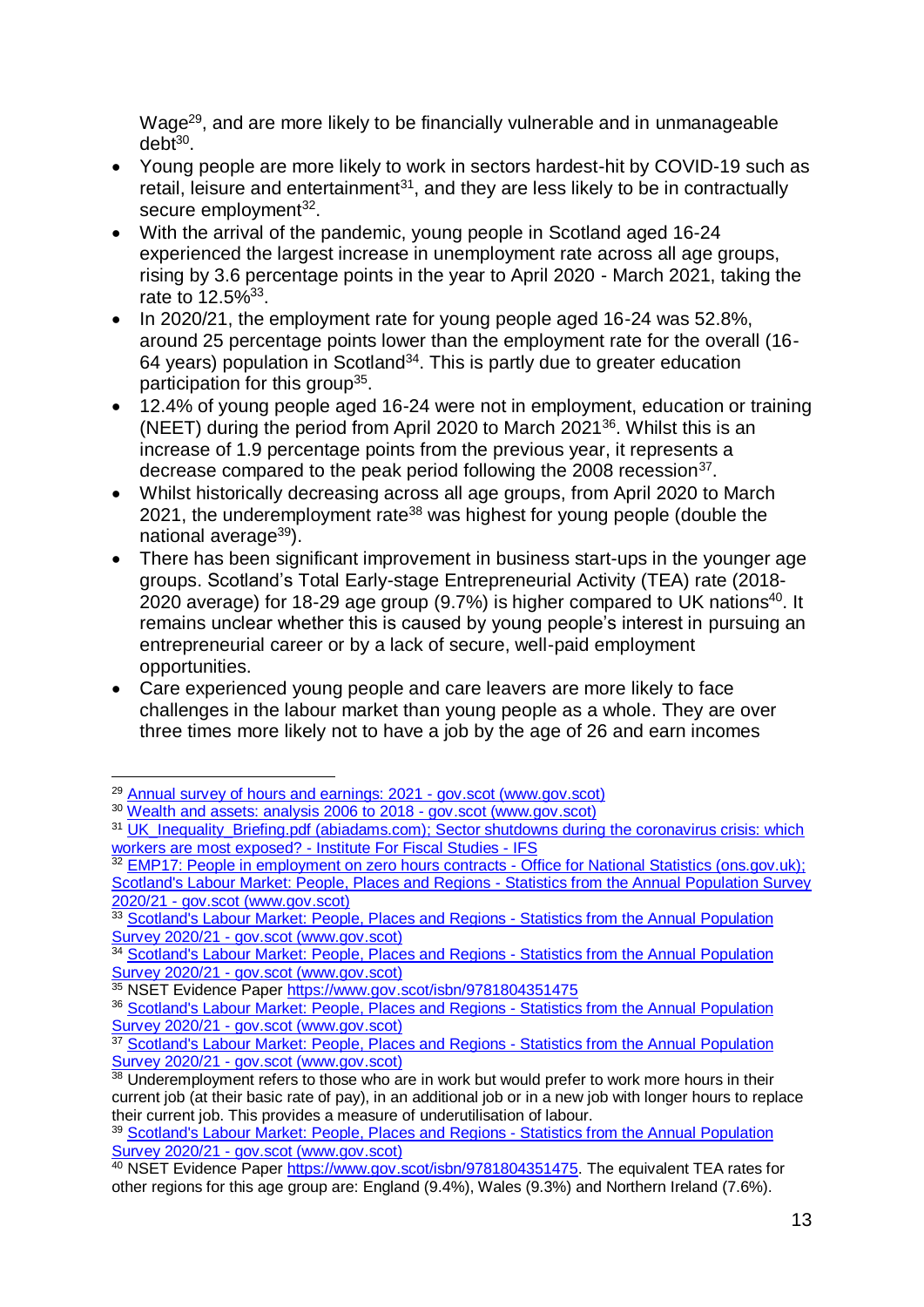which are 27% lower on average than their non-care experienced peers. They are also over one and a half times more likely to experience financial difficulties and are nearly twice as likely to have no internet access at home $41$ .

#### Stakeholder feedback

Stakeholders have highlighted that workplaces upholding and implementing the principles of Fair Work are particularly important to ensuring that young people reach their full potential in the labour market, and called for a long-term commitment to the Developing Young Workforce (DYW) scheme for the length of the NSET.

Examples of NSET Programmes of Actions and Projects that will advance equality:

#### Entrepreneurial People and Culture

Project 1: Embed first rate entrepreneurial learning across the education and skills systems. For example, to promote the best available project-based entrepreneurial learning across the school and post-16 education curricula by building a new partnership between business and our education system, offering every school, college and university a network of relationships with high quality start-ups and entrepreneurs as inspirational role models and mentors for young people, with initial focus of this initiative on schools in areas of multiple deprivation; to embed entrepreneurship in the Young Person's Guarantee; and to adapt and review Scotland's apprenticeship system so that it is available for start-ups and early scaleups to use, focussing in particular on providing opportunities for under-represented groups and on specific skills, such as digital.

Project 2: Create a world class entrepreneurial infrastructure of institutions and programmes providing a high intensity pathway for high growth companies. For example, to widen access to entrepreneurship by providing a clear entry point for very early stage founders, including those leaving formal education and supporting them to conceive new ideas, start companies, design and develop products and support early tests of market traction; and to provide access to support programmes from amongst the most under-represented groups, such as those without qualifications at further or higher education.

#### Productive Businesses and Regions

Project 8: Improve connectivity infrastructure and digital adoption across the economy. For example, to provide an efficient and resilient digital infrastructure which includes continued investment in improved broadband, fibre and mobile coverage for residential and business premises.

#### Skilled Workforce

Project 11: Adapt the education and skills system to make it more agile and responsive to our economic needs and ambitions. For example, to develop proposals for a national digital academy focused around the provision of SCQF level 6 qualifications including Highers, to open up access to a wide array of subjects to a wider array of learners. This is likely to include broadening young people's access to subjects which may not be available locally, as well as supporting post-school learners to access learning later in life and around other commitments.

<sup>1</sup> <sup>41</sup> [Follow-the-money.pdf \(carereview.scot\)](https://www.carereview.scot/wp-content/uploads/2020/02/Follow-the-money.pdf)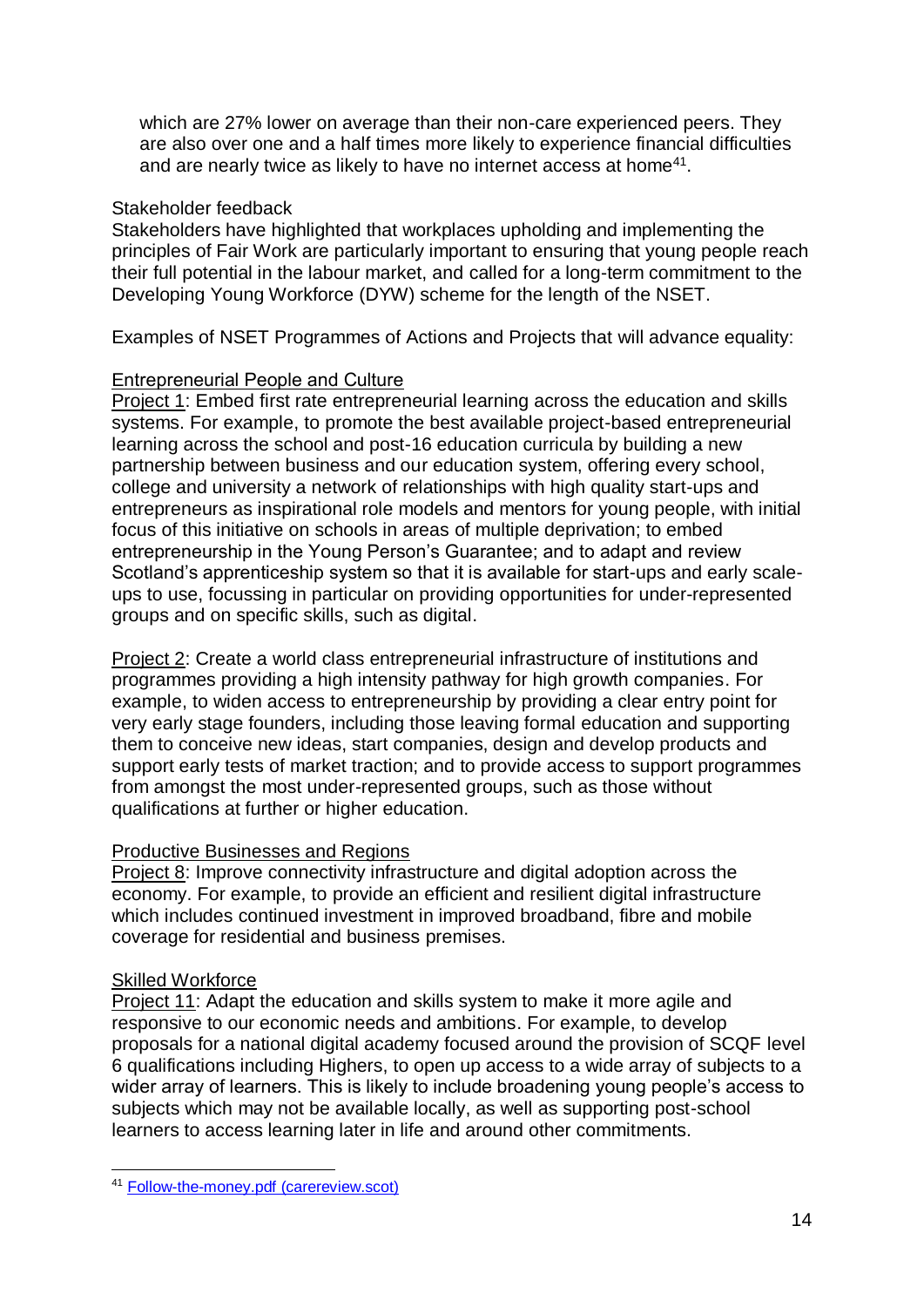Project 12: Support and incentivise people, and their employers, to invest in skills and training throughout their working lives. For example, to target more skills investment and support to working age people in poverty or at risk of moving into poverty.

Project 13: Expand Scotland's available talent pool, at all skills levels, to give employers the skills pipeline they need to take advantage of opportunities. For example, we will systemically address Scotland's labour market inactivity challenges by assessing trends within labour market inactive groups and understand what steps can be taken to bring more individuals into the labour market – including through the use of child-care and transport provision, part-time / flexible working, support for employees with disabilities, and business start-up and work from home opportunities.

#### A Fairer and More Equal Society

Project 14: Tackle poverty through fairer pay and conditions. For example, to apply Fair Work conditionality to grants, requiring payment of real Living Wage, and channels for effective workers' voice by summer 2022, and determine how these conditions can be applied to non-departmental public bodies, and to further extend Fair Work conditionality; to deliver on the commitment to require payment of the real Living Wage in Scottish Government contracts from October 2021; and to work with employers and trade unions in sectors where low pay and precarious work can be most prevalent (including leisure and hospitality, and early learning and childcare) to embed fair work practices and achieve higher standards of pay, better security of work and greater union representation.

Project 15: Eradicate structural barriers to participating in the labour market. For example, to simplify the employability system by implementing No One Left Behind; to ensure that people receive aligned and integrated offer of support to help them on their journey towards, into or progressing within the labour market and help them thrive and sustain employment for the long term; to take further steps to remove barriers to employment and career advancement for disabled people, women, those with care experience and people from minority ethnic groups; and, building on the principles of the Young Person's Guarantee, to develop an all age guarantee of support for those most disadvantaged in the labour market, with an initial focus on parents from the six priority family groups<sup>42</sup> at risk of child poverty.

#### <span id="page-15-0"></span>**7.2 Disability**

1

What the evidence tells us: Employment

• It is estimated that around one fifth of Scotland's working-age population is disabled<sup>43</sup>. The prevalence of disability increases with age<sup>44</sup>.

<sup>&</sup>lt;sup>42</sup> Our Tackling Child Poverty Delivery Plan has identified six priority family types at higher risk of poverty: Lone parent families, the large majority of which are headed by women; Families which include a disabled adult or child; Larger families; Minority ethnic families; Families with a child under one year old; Families where the mother is under 25 years of age.

<sup>43</sup> [Disabled people in the labour market in Scotland -](https://www.gov.scot/publications/disabled-people-in-the-labour-market-in-scotland/) gov.scot (www.gov.scot)

<sup>44</sup> [A Fairer Scotland for Older People: A Framework for Action \(www.gov.scot\)](https://www.gov.scot/binaries/content/documents/govscot/publications/strategy-plan/2019/04/fairer-scotland-older-people-framework-action/documents/fairer-scotland-older-people-framework-action/fairer-scotland-older-people-framework-action/govscot%3Adocument/fairer-scotland-older-people-framework-action.pdf)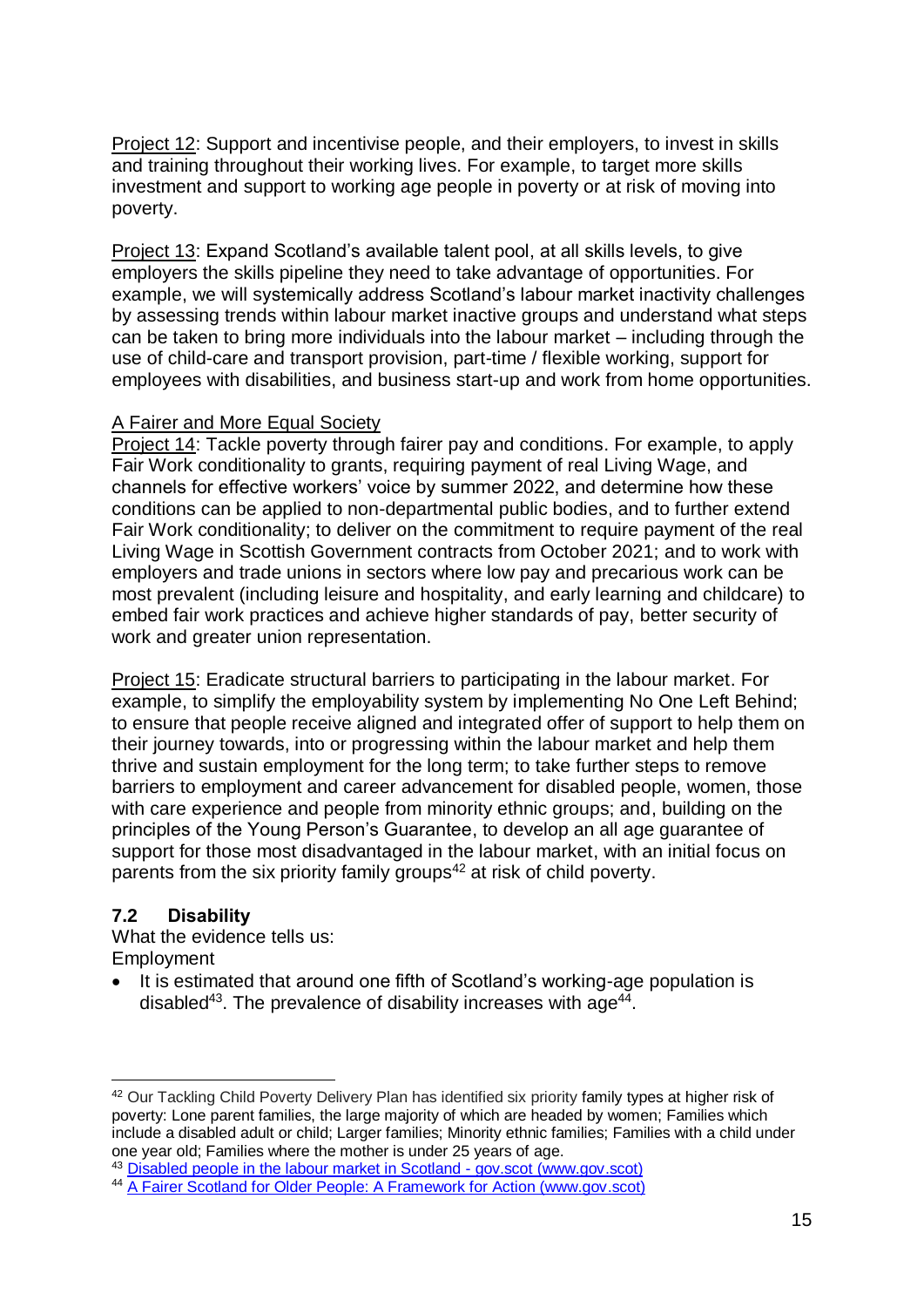- People with disabilities are less likely to be in employment than non-disabled people and earn less on average than non-disabled people<sup>45</sup>.
- The employment rate for people with disabilities was estimated at 47.4% (April 2020-March 2021), significantly lower than the employment rate for non-disabled people (80.2%)<sup>46</sup>.
- The disability employment gap in Scotland<sup>47</sup> narrowed in the pre-pandemic period and over the latest year (to Oct 2020 – Sep 2021), but remains large at an estimated 31.0 percentage points<sup>48</sup>.
- People with disabilities are employed across all occupation types and sectors of Scotland's economy, however they are more likely to work in lower paid occupations<sup>49</sup>.
- Even pre-pandemic, compared to non-disabled people, people with disabilities were less likely to have access to fair work<sup>50</sup>. They are also more likely to be underemployed than non-disabled people<sup>51</sup>.
- Available data also indicates that the proportion of disabled sole traders is relatively low in Scotland. In 2014, only 9% of SMEs (between 1 and 249 employees) in Scotland had an owner with a disability or long-standing illness, representing a decrease of 2% since 2012<sup>52</sup>.
- Employment barriers for people and parents with disabilities include health needs, caring responsibilities, unaffordable childcare, transport, inaccessible job adverts and application processes, workplace discrimination, lack of flexible working and adequate support and effects on benefits.
- To address employment barriers for people with disabilities and promote ongoing employment for those able to undertake paid work, as well as enabling people with disabilities to work more hours and take on roles that are better paid or more suited to their skills, there is a need for a greater availability of flexible working and remote working<sup>53</sup>.

<sup>1</sup> <sup>45</sup> Fairer Scotland for disabled people - [employment action plan: progress report -](https://www.gov.scot/publications/fairer-scotland-disabled-people-employment-action-plan-year-2-progress-report/pages/4/) year 2 - gov.scot [\(www.gov.scot\)](https://www.gov.scot/publications/fairer-scotland-disabled-people-employment-action-plan-year-2-progress-report/pages/4/)

<sup>46</sup> [Scotland's Labour Market: People, Places](https://www.gov.scot/publications/scotlands-labour-market-people-places-regions-statistics-annual-population-survey-2020-21/pages/11/) and Regions - Statistics from the Annual Population Survey 2020/21 - [gov.scot \(www.gov.scot\)](https://www.gov.scot/publications/scotlands-labour-market-people-places-regions-statistics-annual-population-survey-2020-21/pages/11/)

 $47$  The disability employment gap is the difference between the employment rate of Equality Act disabled people (as defined by the Equality Act 2010) and the employment rate of non-disabled people.

<sup>48</sup> [Labour market monthly briefing: January 2022 -](https://www.gov.scot/publications/labour-market-monthly-briefing-january-2022/) gov.scot (www.gov.scot)

<sup>49</sup> Fairer Scotland for disabled people - [employment action plan: progress report -](https://www.gov.scot/publications/fairer-scotland-disabled-people-employment-action-plan-year-2-progress-report/pages/4/) year 2 - gov.scot [\(www.gov.scot\)](https://www.gov.scot/publications/fairer-scotland-disabled-people-employment-action-plan-year-2-progress-report/pages/4/)

<sup>50</sup> [Work-and-Wellbeing-Discussion-Paper-1.pdf \(d1ssu070pg2v9i.cloudfront.net\);](https://d1ssu070pg2v9i.cloudfront.net/pex/carnegie_uk_trust/2016/11/Work-and-Wellbeing-Discussion-Paper-1.pdf) [Coronavirus](https://www.gov.scot/publications/the-impacts-of-covid-19-on-equality-in-scotland/)  [\(COVID-19\): impact on equality \(research\) -](https://www.gov.scot/publications/the-impacts-of-covid-19-on-equality-in-scotland/) gov.scot (www.gov.scot)

 $\frac{1}{51}$  [Disabled people in the labour market](https://www.gov.scot/publications/disabled-people-in-the-labour-market-in-scotland/) in Scotland - gov.scot (www.gov.scot)

<sup>52</sup> [Small Business Survey reports -](https://www.gov.uk/government/collections/small-business-survey-reports) GOV.UK (www.gov.uk). Sole traders are defined as businesses with only one owner. This figure includes small and medium enterprises with employees only (i.e. between 1 and 249 employees).

<sup>&</sup>lt;sup>53</sup> [How flexible hiring could improve business performance and living standards | JRF;](https://www.jrf.org.uk/report/how-flexible-hiring-could-improve-business-performance-and-living-standards) If not now, when? - [Social Renewal Advisory Board report: January 2021 -](https://www.gov.scot/publications/not-now-social-renewal-advisory-board-report-january-2021/documents/) gov.scot (www.gov.scot)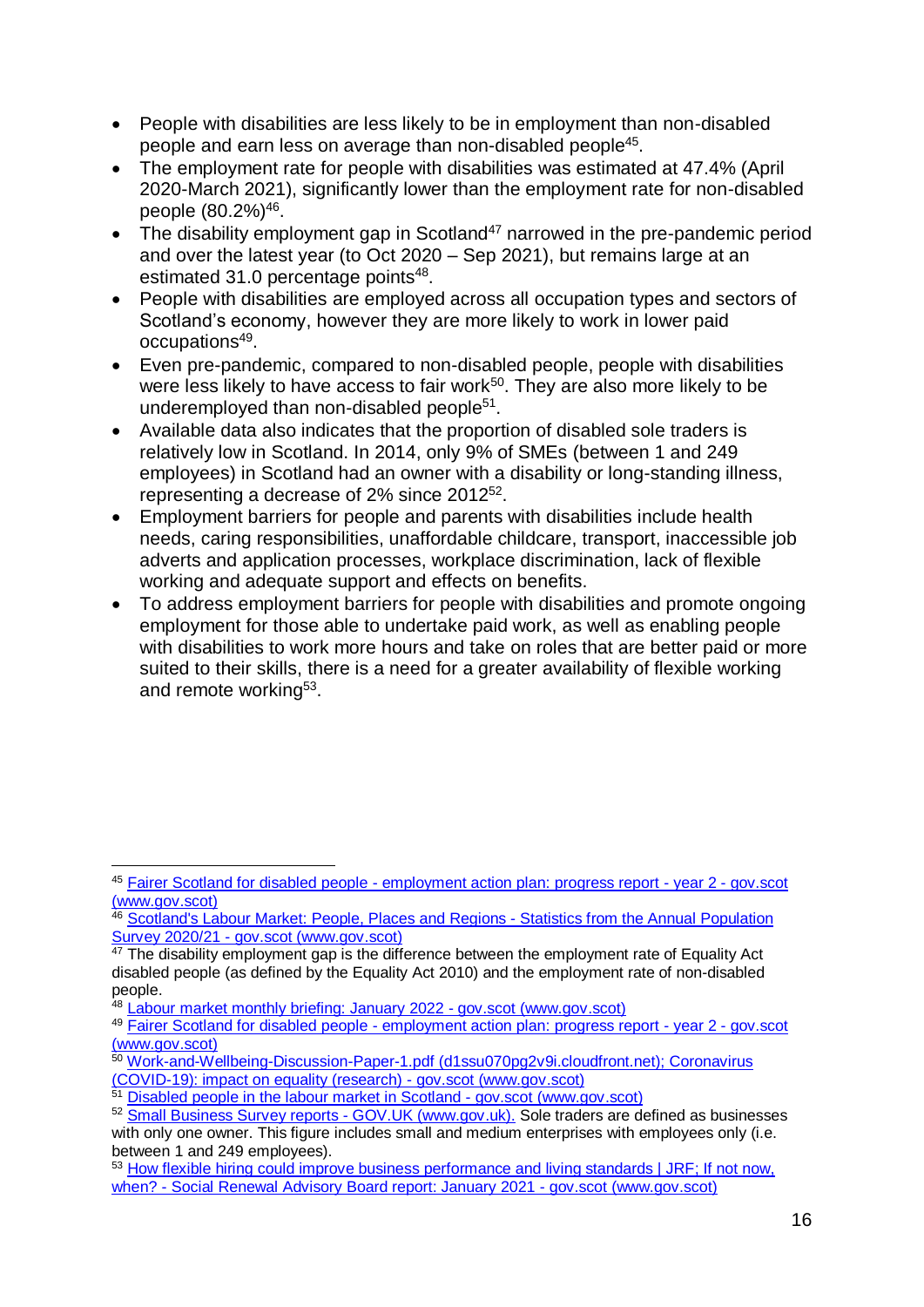Parents with disabilities

- Parents with disabilities are less likely to be employed compared to non-disabled parents, with those in employment tending to work fewer hours<sup>54</sup>. Mothers with disabilities are particularly unlikely to work full-time<sup>55</sup>.
- Children in households with a person with disabilities are more likely to live in poverty, and being in work sometimes does not prevent poverty<sup>56</sup>.

Education and training

- People with disabilities are more likely to have no or low qualifications compared to non-disabled people and are less likely than non-disabled people to have qualifications at degree level or above<sup>57</sup>. Even with a degree or higher qualification, people with disabilities are still less likely to be employed than nondisabled people without one<sup>58</sup>.
- Pupils with disabilities have lower attendance levels at school and are more likely to be excluded<sup>59</sup>. Young people with disabilities are twice as likely not to be in a positive destination (education, employment or training) six months after leaving school, and three times as likely not to be in a positive destination by the age of 19<sup>60</sup> .

#### COVID-19 impact

- The COVID-19 pandemic has posed additional barriers on disabled people's employment and exacerbated pre-existing barriers for some<sup>61</sup>, partly due to people with disabilities being more likely to work in industries hardest hit by the pandemic such as hospitality and distribution<sup>62</sup>.
- At UK level, there is evidence to suggest that employees with disabilities were more likely to be made redundant during the pandemic than non-disabled employees<sup>63</sup>. Disabled employees were also more likely to have experienced a

57 [Disabled people in the labour market in Scotland -](https://www.gov.scot/publications/disabled-people-in-the-labour-market-in-scotland/) gov.scot (www.gov.scot)

<sup>1</sup> <sup>54</sup> [Tackling Child Poverty Delivery Plan: Third Year Progress Report \(2020-21\): Annex B: Child](https://www.gov.scot/binaries/content/documents/govscot/publications/research-and-analysis/2021/07/tackling-child-poverty-third-year-progress-report-annex-b-child-poverty-families-disabled-adult-child/documents/tackling-child-poverty-delivery-plan-third-year-progress-report-2020-21-annex-b-child-poverty-families-disabled-adult-child/tackling-child-poverty-delivery-plan-third-year-progress-report-2020-21-annex-b-child-poverty-families-disabled-adult-child/govscot%3Adocument/tackling-child-poverty-delivery-plan-third-year-progress-report-2020-21-annex-b-child-poverty-families-disabled-adult-child.pdf)  [Poverty in Families with a Disabled Adult or Child \(www.gov.scot\)](https://www.gov.scot/binaries/content/documents/govscot/publications/research-and-analysis/2021/07/tackling-child-poverty-third-year-progress-report-annex-b-child-poverty-families-disabled-adult-child/documents/tackling-child-poverty-delivery-plan-third-year-progress-report-2020-21-annex-b-child-poverty-families-disabled-adult-child/tackling-child-poverty-delivery-plan-third-year-progress-report-2020-21-annex-b-child-poverty-families-disabled-adult-child/govscot%3Adocument/tackling-child-poverty-delivery-plan-third-year-progress-report-2020-21-annex-b-child-poverty-families-disabled-adult-child.pdf)

<sup>55</sup> Tackling Child Poverty Delivery Plan: Third Year Progress Report (2020-21): Annex B: Child [Poverty in Families with a Disabled Adult or](https://www.gov.scot/binaries/content/documents/govscot/publications/research-and-analysis/2021/07/tackling-child-poverty-third-year-progress-report-annex-b-child-poverty-families-disabled-adult-child/documents/tackling-child-poverty-delivery-plan-third-year-progress-report-2020-21-annex-b-child-poverty-families-disabled-adult-child/tackling-child-poverty-delivery-plan-third-year-progress-report-2020-21-annex-b-child-poverty-families-disabled-adult-child/govscot%3Adocument/tackling-child-poverty-delivery-plan-third-year-progress-report-2020-21-annex-b-child-poverty-families-disabled-adult-child.pdf) Child (www.gov.scot)

<sup>56</sup> [not-now-social-renewal-advisory-board-report.pdf \(scotland.gov.uk\);](https://www.gov.scot/publications/not-now-social-renewal-advisory-board-report-january-2021/) Economic Impact of [Coronavirus Led Labour Market Effects on Individuals and Households;](https://www.gov.scot/binaries/content/documents/govscot/publications/statistics/2020/02/additional-poverty-statistics-2020/documents/economic-impact-of-coronavirus-led-labour-market-effects-on-individuals-and-households/economic-impact-of-coronavirus-led-labour-market-effects-on-individuals-and-households/govscot%3Adocument/Covid-19%2B-%2BLabour%2BMarket%2B-%2BEconomic%2BImpact%2Bof%2BCoronavirus%2Bon%2BIndividuals%2Band%2BHouseholds%2B-%2BSummary%2Bfor%2Bpublication.docx) [Tackling child poverty: third](https://www.gov.scot/publications/tackling-child-poverty-third-year-progress-report-2020-2021/pages/7/)  [year progress report 2020-2021 -](https://www.gov.scot/publications/tackling-child-poverty-third-year-progress-report-2020-2021/pages/7/) gov.scot (www.gov.scot)

<sup>58</sup> Fairer Scotland for disabled people - [employment action plan: progress report -](https://www.gov.scot/publications/fairer-scotland-disabled-people-employment-action-plan-year-2-progress-report/pages/4/) year 2 - gov.scot [\(www.gov.scot\)](https://www.gov.scot/publications/fairer-scotland-disabled-people-employment-action-plan-year-2-progress-report/pages/4/)

 $\frac{1}{59}$  [Tackling child poverty: third year progress report 2020-2021 -](https://www.gov.scot/publications/tackling-child-poverty-third-year-progress-report-2020-2021/pages/7/) gov.scot (www.gov.scot)

<sup>&</sup>lt;sup>60</sup> [Summary Statistics for Attainment and Initial Leaver Destinations, No. 3: 2021 Edition -](https://www.gov.scot/publications/summary-statistics-attainment-initial-leaver-destinations-no-3-2021-edition/) gov.scot [\(www.gov.scot\);](https://www.gov.scot/publications/summary-statistics-attainment-initial-leaver-destinations-no-3-2021-edition/) If not now, when? - [Social Renewal Advisory Board report: January 2021 -](https://www.gov.scot/publications/not-now-social-renewal-advisory-board-report-january-2021/documents/) gov.scot [\(www.gov.scot\)](https://www.gov.scot/publications/not-now-social-renewal-advisory-board-report-january-2021/documents/)

<sup>&</sup>lt;sup>61</sup> [Tackling child poverty: third year progress report 2020-2021 -](https://www.gov.scot/publications/tackling-child-poverty-third-year-progress-report-2020-2021/pages/7/) gov.scot (www.gov.scot)

<sup>&</sup>lt;sup>62</sup> [Locked out of the labour market \(leonardcheshire.org\);](https://stg.leonardcheshire.org/sites/default/files/2020-10/Locked-out-of-labour-market.pdf) [An unequal crisis -](https://www.citizensadvice.org.uk/about-us/our-work/policy/policy-research-topics/work-policy-research-surveys-and-consultation-responses/work-policy-research/an-unequal-crisis/) Citizens Advice; Equality [Advisory and Support Service \(equalityadvisoryservice.com\);](https://www.equalityadvisoryservice.com/) [Poverty and Covid-19 -](https://socialmetricscommission.org.uk/poverty-and-covid-2/) Social Metrics [Commission;](https://socialmetricscommission.org.uk/poverty-and-covid-2/) [The COVID Decade: understanding the long-term societal impacts of COVID-19 | The](https://www.thebritishacademy.ac.uk/publications/covid-decade-understanding-the-long-term-societal-impacts-of-covid-19/)  [British Academy;](https://www.thebritishacademy.ac.uk/publications/covid-decade-understanding-the-long-term-societal-impacts-of-covid-19/) [Disabled mothers three times more likely to have lost work during the pandemic -](https://wbg.org.uk/media/disabled-mothers-three-times-more-likely-to-have-lost-work-during-the-pandemic/) [Womens Budget Group \(wbg.org.uk\);](https://wbg.org.uk/media/disabled-mothers-three-times-more-likely-to-have-lost-work-during-the-pandemic/) [Poverty in Scotland 2020 | JRF;](https://www.jrf.org.uk/report/poverty-scotland-2020) Fairer Scotland for disabled people - [employment action plan: progress report -](https://www.gov.scot/publications/fairer-scotland-disabled-people-employment-action-plan-year-2-progress-report/) year 2 - gov.scot (www.gov.scot); [Which jobs are](https://www.ons.gov.uk/employmentandlabourmarket/peopleinwork/earningsandworkinghours/articles/whichjobsaremostlikelytohaveseenadropinpayduringthepandemic/2021-03-05)  [most likely to have seen a drop in pay during the pandemic? -](https://www.ons.gov.uk/employmentandlabourmarket/peopleinwork/earningsandworkinghours/articles/whichjobsaremostlikelytohaveseenadropinpayduringthepandemic/2021-03-05) Office for National Statistics [\(ons.gov.uk\);](https://www.ons.gov.uk/employmentandlabourmarket/peopleinwork/earningsandworkinghours/articles/whichjobsaremostlikelytohaveseenadropinpayduringthepandemic/2021-03-05) [Disability+Infographic+16-64+Final+Version+-+PDF.pdf \(www.gov.scot\)](https://www.gov.scot/binaries/content/documents/govscot/publications/statistics/2020/02/disabled-people-labour-market-scotland-2018/documents/disabled-people-and-the-labour-market-in-scotland-2018/disabled-people-and-the-labour-market-in-scotland-2018/govscot:document/Disability+Infographic+16-64+Final+Version+-+PDF.pdf) | [Covid+and+Inequalities+Final+Report+For+Publication+-+PDF.pdf \(scotland.gov.uk\)](https://www.gov.scot/binaries/content/documents/govscot/publications/research-and-analysis/2020/09/the-impacts-of-covid-19-on-equality-in-scotland/documents/full-report/full-report/govscot%3Adocument/Covid%2Band%2BInequalities%2BFinal%2BReport%2BFor%2BPublication%2B-%2BPDF.pdf) <sup>63</sup> [Coronavirus and redundancies in the UK labour market -](https://www.ons.gov.uk/employmentandlabourmarket/peopleinwork/employmentandemployeetypes/articles/labourmarketeconomicanalysisquarterly/december2020#redundancies-among-different-groups-of-employees-and-industries) Office for National Statistics (ons.gov.uk)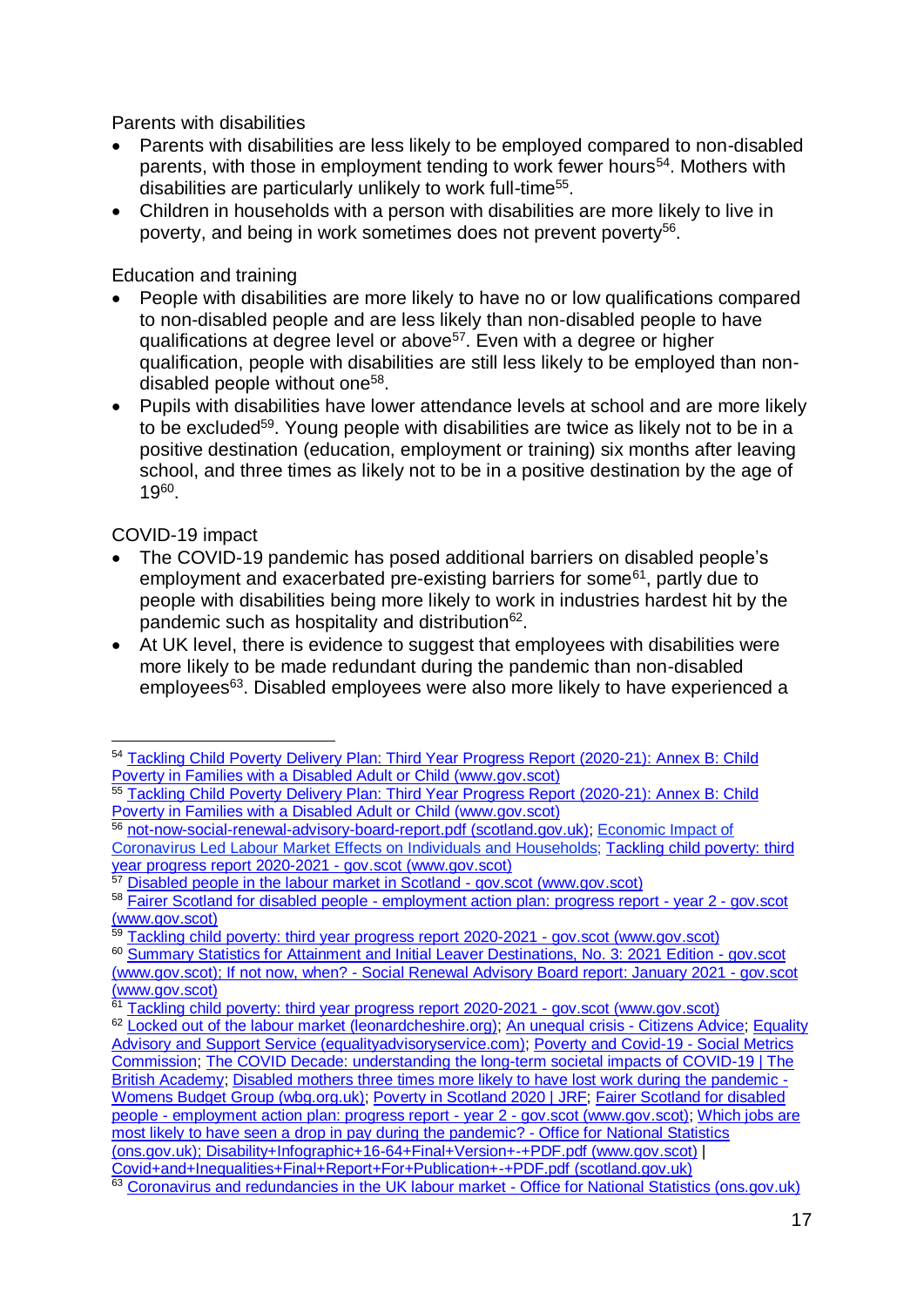decrease in hours worked, and were more likely to report being asked to take leave - which includes unpaid leave<sup>64</sup>.

- Analysis by the Joseph Rowntree Foundation found that around 56% of disabled people in the UK who were employed at the start of 2020 had reported a loss of earnings by the middle of the year (2 percentage points more than non-disabled people)<sup>65</sup>. The analysis also found that disabled people were also more likely to report they had zero earnings by mid-year<sup>66</sup>.
- Research published by Leonard Cheshire suggests that the economic impacts of the pandemic are expected to continue to have an adverse effect on access to employment and financial security of people with disabilities<sup>67</sup>.

#### Stakeholder feedback

Stakeholders highlighted that employers need to consider and offer a range of accessible jobs and adjustments that will meet the individual needs of (young) disabled people in the workforce. It was also suggested that the delivery of new, good, green jobs should be used to address the disability employment gap and be made available to people with disabilities and also other underrepresented groups. Stakeholders also emphasised the need to recognise the importance and economic value of informal/unpaid care and the need for the care sector to be reflected as a priority and strategic sector within the economy.

Examples of NSET Programmes of Actions and Projects that will advance equality:

#### Entrepreneurial People and Culture

Project 1: Embed first rate entrepreneurial learning across the education and skills systems. For example, to build a new partnership between business and our education system, offering every school, college and university a network of relationships with high quality start-ups and entrepreneurs providing inspirational role models and mentors who can show young people what can be achieved and develop a culture that celebrates entrepreneurship – with an initial focus on schools in areas of multiple deprivation; to adapt and review Scotland's apprenticeship system; and to embed entrepreneurship in the Young Person's Guarantee.

Project 2: Create a world class entrepreneurial infrastructure of institutions and programmes providing a high intensity pathway for high growth companies. For example, to set targets and focus on providing access to support programmes from amongst the most under-represented groups, particularly women, those on low incomes and those without qualifications at further or higher education. This would include the offer of financial support for those who are unable to afford time out from a full-time job or caring responsibilities to develop ideas. An early priority will be to deliver our commitment to review how we support more women into entrepreneurship.

<sup>1</sup> <sup>64</sup> Coronavirus and the social impacts on disabled people in Great Britain: September 2020 [\(ons.gov.uk\)](https://www.ons.gov.uk/peoplepopulationandcommunity/healthandsocialcare/disability/articles/coronavirusandthesocialimpactsondisabledpeopleingreatbritain/february2021)

<sup>65 &</sup>lt;u>UK Poverty 2020/21</u> | JRF

<sup>66</sup> [UK Poverty 2020/21 | JRF](https://www.jrf.org.uk/report/uk-poverty-2020-21)

<sup>&</sup>lt;sup>67</sup> [Locked out of the labour market \(leonardcheshire.org\)](https://www.leonardcheshire.org/sites/default/files/2020-10/Locked-out-of-labour-market.pdf)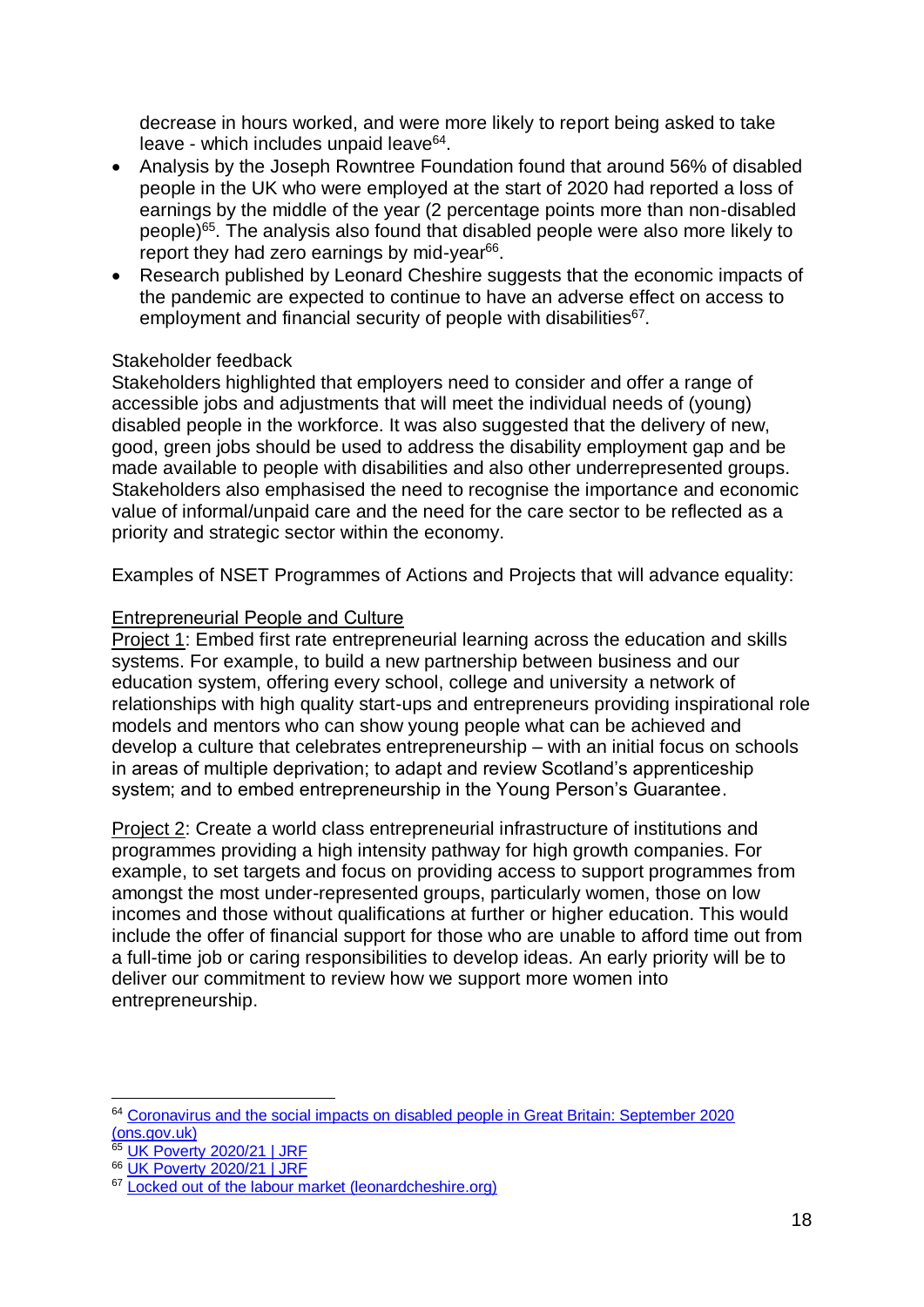Project 4: Build an entrepreneurial mindset in every sector of our economy. For example, to pro-actively promote business start-up opportunities to those at risk of redundancy through the PACE programme.

#### Productive Businesses and Regions

Project 8: Improve connectivity infrastructure and digital adoption across the economy. For example, to create better transport connectivity with sustainable, smart and cleaner transport options; and to provide an efficient and resilient digital infrastructure. This includes continued investment in improved broadband, fibre and mobile coverage for residential and business premises.

Project 9: Upskill business and public sector leaders, pioneering new approaches to driving productivity improvements. For example, to launch the Centre for Workplace Transformation in 2022 to support experimentation in ways of working postpandemic to deliver good jobs, recognising the importance of the way workplaces operate and best use of employees' skills to enhance business performance.

#### Skilled Workforce

Project 11: Adapt the education and skills system to make it more agile and responsive to our economic needs and ambitions. For example, to develop proposals for a national digital academy focused around the provision of SCQF level 6 qualifications including Highers, to open up access to a wide array of subjects to a wider array of learners, supporting post-school learners to access learning later in life and around other commitments; to deliver the forthcoming national strategy on adult learning that will ensure that community learning is more consistent and comprehensive.

Project 12: Support and incentivise people, and their employers, to invest in skills and training throughout their working lives. For example, to implement a lifetime upskilling and retraining offer that is more straightforward for people and business to access; and to target more skills investment and support to working age people in poverty or at risk of moving into poverty (particularly the six priority family types) – this will be done by working with learners and delivery partners to better understand the steps we must take to improve provision, including in areas such as training at times that suit people with caring responsibilities, with additional support needs or that fit around current jobs.

Project 13: Expand Scotland's available talent pool, at all skills levels, to give employers the skills pipeline they need to take advantage of opportunities. For example, we will systemically address Scotland's labour market inactivity challenges by assessing trends within labour market inactive groups and understand what steps can be taken to bring more individuals into the labour market – including through the use of child-care and transport provision, part-time / flexible working, support for employees with disabilities, and business start-up and work from home opportunities.

#### A Fairer and More Equal Society

Project 14: Tackle poverty through fairer pay and conditions. For example, to apply Fair Work conditionality to grants, requiring payment of real Living Wage, and channels for effective workers' voice by summer 2022, and determine how these conditions can be applied to non-departmental public bodies, and to further extend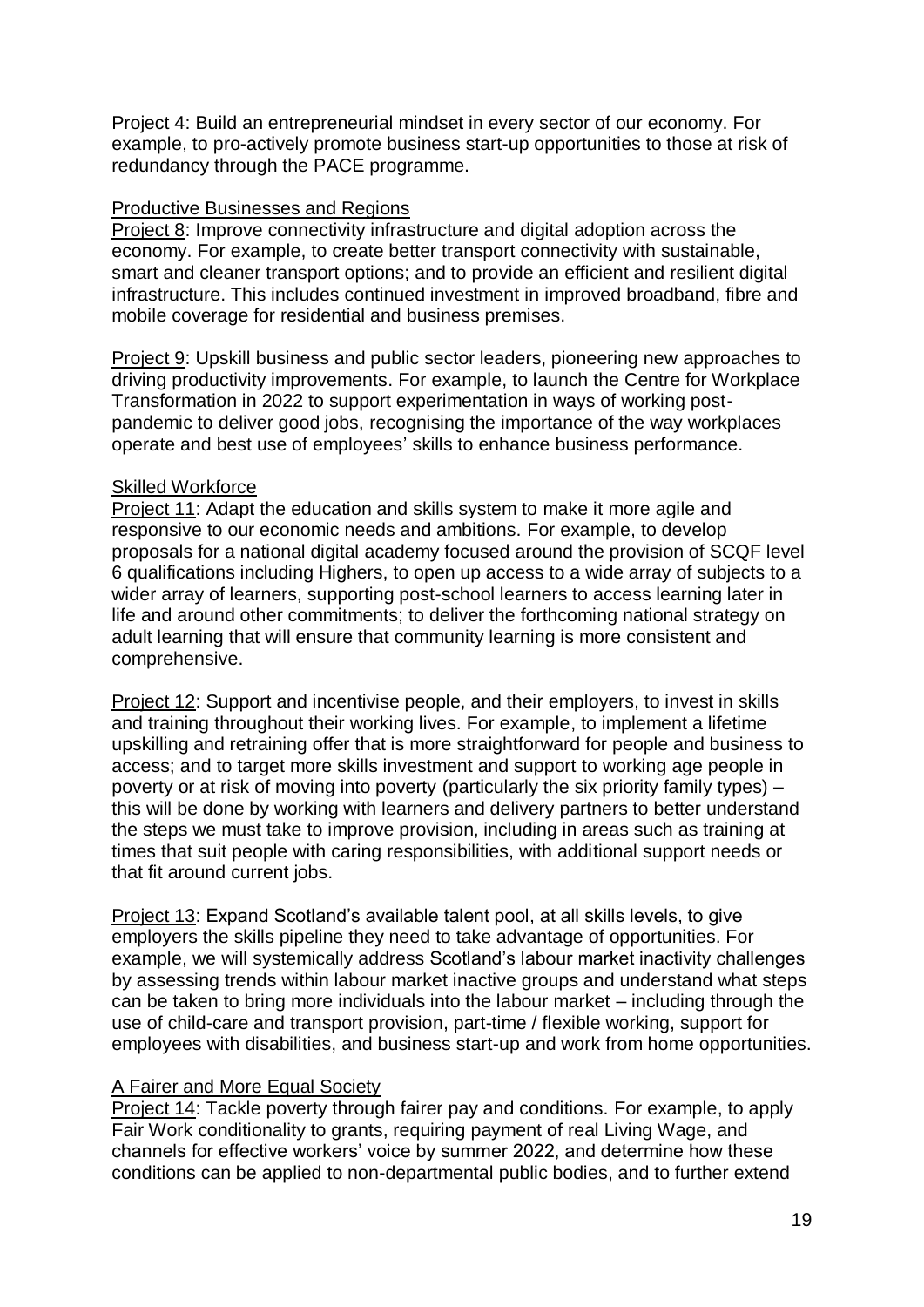Fair Work conditionality; to deliver on the commitment to require payment of the real Living Wage in Scottish Government contracts from October 2021; and to work with employers and trade unions in sectors where low pay and precarious work can be most prevalent (including leisure and hospitality, and early learning and childcare) to embed fair work practices and achieve higher standards of pay, better security of work, and greater union representation.

Project 15: Eradicate structural barriers to participating in the labour market. For example, to take further steps to remove barriers to employment and career advancement for disabled people, which will be set out in the forthcoming refreshed 'A Fairer Scotland for Disabled People: Employment Action Plan'; building on the principles of the Young Person's Guarantee, develop an all age guarantee of support for those most disadvantaged in the labour market; to deliver an aligned and integrated offer of support for those seeking to move towards, into or progressing within the labour market, ensuring access to the advice and services including housing, health, affordable and flexible childcare and transport offers; to simplify the employability system by implementing No One Left Behind; to set out how we will support parents to increase their incomes from employment as part of crossgovernment action to deliver upon the ambitious targets set through the Child Poverty (Scotland) Act 2017.

#### <span id="page-20-0"></span>**7.3 Gender Reassignment**

What the evidence tells us:

- Trans people face a range of disadvantages and vulnerabilities in their everyday life and in employment<sup>68</sup>.
- The lives of many trans people at work remain difficult, and they face discrimination, bullying and harassment at every stage of employment, including during recruitment processes<sup>69</sup>.
- Some trans people find getting into work difficult or challenging, with prejudice and stereotyping having negative impacts on their employment prospects $70$ .
- More than half of trans people (51%) have deliberately hidden or disguised their identity at work for fear of discrimination and one in eight trans employees (12%) has been physically attacked by a colleague or customer in the last 12 months $^{71}$ .
- LGBT+ employees experience more job dissatisfaction and less psychological safety and are more likely to report that work has a negative impact on their  $($ mental) health<sup>72</sup>. Trans people are less likely to have had a paid job in the last 12 months (65% of trans women and 57% of trans men had one)<sup>73</sup>.
- Trans and non-binary workers are particularly under-represented in the workforce<sup>74</sup> overall.

 $\overline{a}$ 

<sup>68</sup> Stonewall | LGBT in Britain - [Trans Report \(2017\) \(stonewallscotland.org.uk\);](https://www.stonewallscotland.org.uk/lgbt-britain-trans-report) Trans People and Work in Scotland (Igbthealth.org.uk)

<sup>69</sup> [Inclusion at work: Perspectives on LGBT+ working lives \(cipd.co.uk\);](https://www.cipd.co.uk/Images/inclusion-work-perspectives-report_tcm18-90359.pdf) National LGBT Survey: Summary report - [GOV.UK \(www.gov.uk\);](https://www.gov.uk/government/publications/national-lgbt-survey-summary-report/national-lgbt-survey-summary-report#fn:16) [Stonewall | LGBT in Britain](https://www.stonewallscotland.org.uk/lgbt-britain-trans-report) - Trans Report (2017) [\(stonewallscotland.org.uk\);](https://www.stonewallscotland.org.uk/lgbt-britain-trans-report) [trans\\_mh\\_study.pdf \(scottishtrans.org\);](https://www.scottishtrans.org/wp-content/uploads/2013/03/trans_mh_study.pdf) [Trans-People-and-Work-](https://www.lgbthealth.org.uk/wp-content/uploads/2021/08/Trans-People-and-Work-Executive-Summary-LGBT-Health-Aug-2021-FINAL.pdf)[Executive-Summary-LGBT-Health-Aug-2021-FINAL.pdf \(lgbthealth.org.uk\).](https://www.lgbthealth.org.uk/wp-content/uploads/2021/08/Trans-People-and-Work-Executive-Summary-LGBT-Health-Aug-2021-FINAL.pdf)

<sup>70</sup> [Trans People and Work in Scotland \(lgbthealth.org.uk\)](https://www.lgbthealth.org.uk/resource/trans-people-scotland-work/)

<sup>&</sup>lt;sup>71</sup> [trans\\_mh\\_study.pdf \(scottishtrans.org\)](https://www.scottishtrans.org/wp-content/uploads/2013/03/trans_mh_study.pdf)

<sup>72</sup> [Inclusion at work: executive summary \(cipd.co.uk\)](https://www.cipd.co.uk/Images/inclusion-work-perspectives-exec-summ_tcm18-90360.pdf)

<sup>73</sup> [National LGBT Survey: Summary report -](https://www.gov.uk/government/publications/national-lgbt-survey-summary-report/national-lgbt-survey-summary-report#fn:16) GOV.UK (www.gov.uk)

<sup>74</sup> [\(PDF\) Listen carefully: transgender voices in the workplace \(researchgate.net\)](https://www.researchgate.net/publication/308365054_Listen_carefully_transgender_voices_in_the_workplace)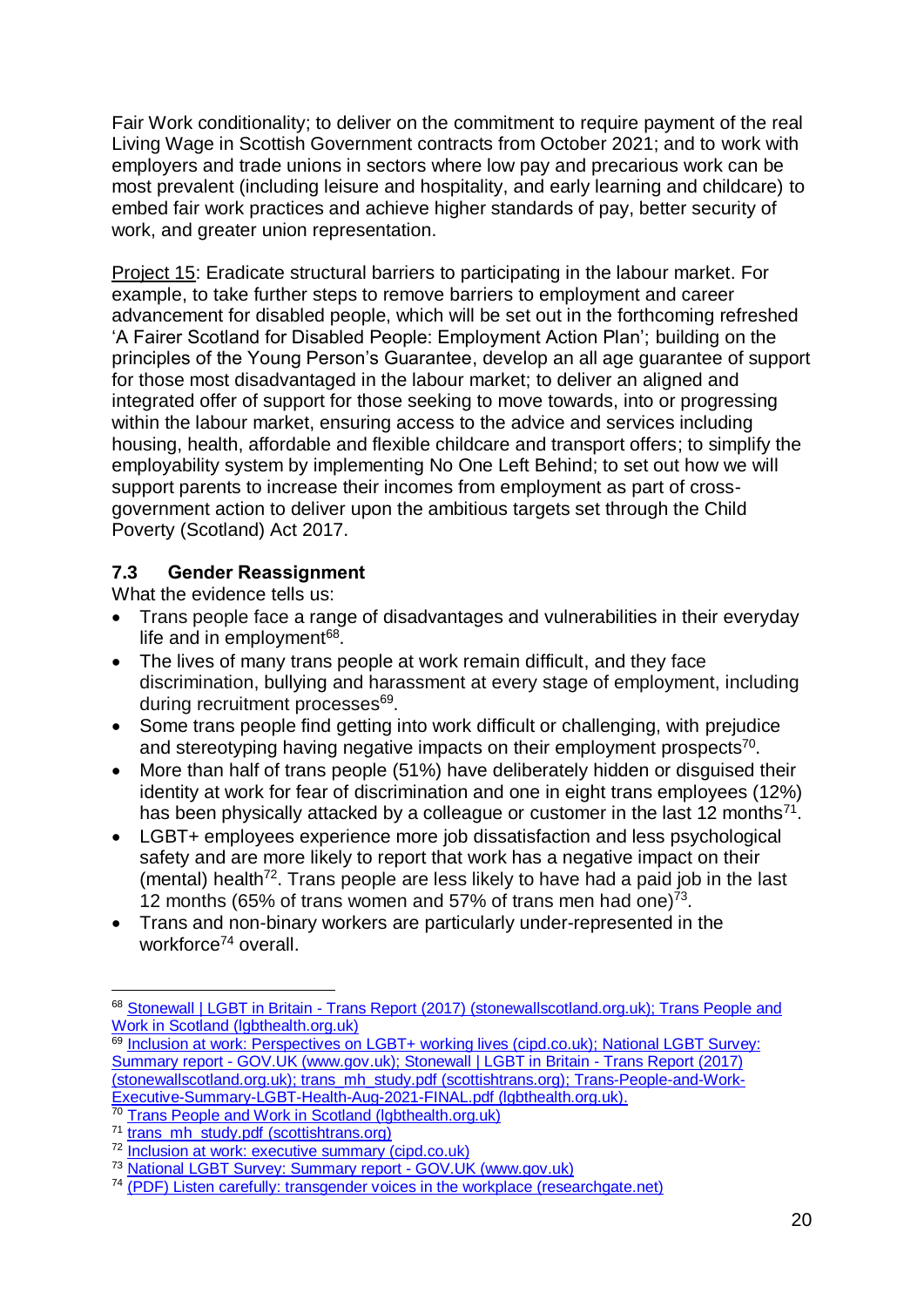- Barriers and challenges to the inclusion of trans and intersex employees include lack of knowledge by employers and fellow employees, insufficient line manager confidence, stigma, practical considerations (e.g. toilet facilities, uniforms), lack of support and flexible policies<sup>75</sup>. Barriers to accessing employment include fear of prejudice, application forms excluding non-binary identities, difficulties obtaining references and proof of qualification matching gender and new name, lack of awareness and transphobia from interview panels and feeling unable to be open about trans identity when applying for jobs $76$ .
- Trans students experience harassment and discrimination at HE institutions and for some this has a significant negative impact on their studies, future plans and skills.

Examples of NSET Programmes of Actions and Projects that will advance equality:

#### Entrepreneurial People and Culture

Project 1: Embed first rate entrepreneurial learning across the education and skills systems. For example, to build a new partnership between business and our education system, offering every school, college and university a network of relationships with high quality start-ups and entrepreneurs providing inspirational role models and mentors who can show young people what can be achieved and develop a culture that celebrates entrepreneurship – with an initial focus on schools in areas of multiple deprivation; and to adapt and review Scotland's apprenticeship system so that it is available for start-ups and early scale-ups to use, focussing in particular on providing opportunities for women and other under-represented groups and on specific skills, such as digital.

Project 2: Create a world class entrepreneurial infrastructure of institutions and programmes providing a high intensity pathway for high growth companies. For example, to set targets and focus on providing access to support programmes from amongst the most under-represented groups, particularly women, those on low incomes and those without qualifications at further or higher education. This would include the offer of financial support for those who are unable to afford time out from a full-time job or caring responsibilities to develop ideas.

#### Skilled Workforce

1

Project 11: Adapt the education and skills system to make it more agile and responsive to our economic needs and ambitions. For example, to develop proposals for a national digital academy focused around the provision of SCQF level 6 qualifications including Highers, to open up access to a wide array of subjects to a wider array of learners, supporting post-school learners to access learning later in life and around other commitments; to deliver the forthcoming national strategy on adult learning that will ensure that community learning is more consistent and comprehensive.

Project 12: Support and incentivise people, and their employers, to invest in skills and training throughout their working lives. For example, to implement a more

<sup>&</sup>lt;sup>75</sup> [Supporting trans employees in the workplace | Acas;](https://www.acas.org.uk/supporting-trans-employees-in-the-workplace/html#6.-barriers,-challenges-and-suggestions-for-change) Trans People and Work in Scotland (labthealth.org.uk)

<sup>&</sup>lt;sup>76</sup> Trans People and Work in Scotland (labthealth.org.uk)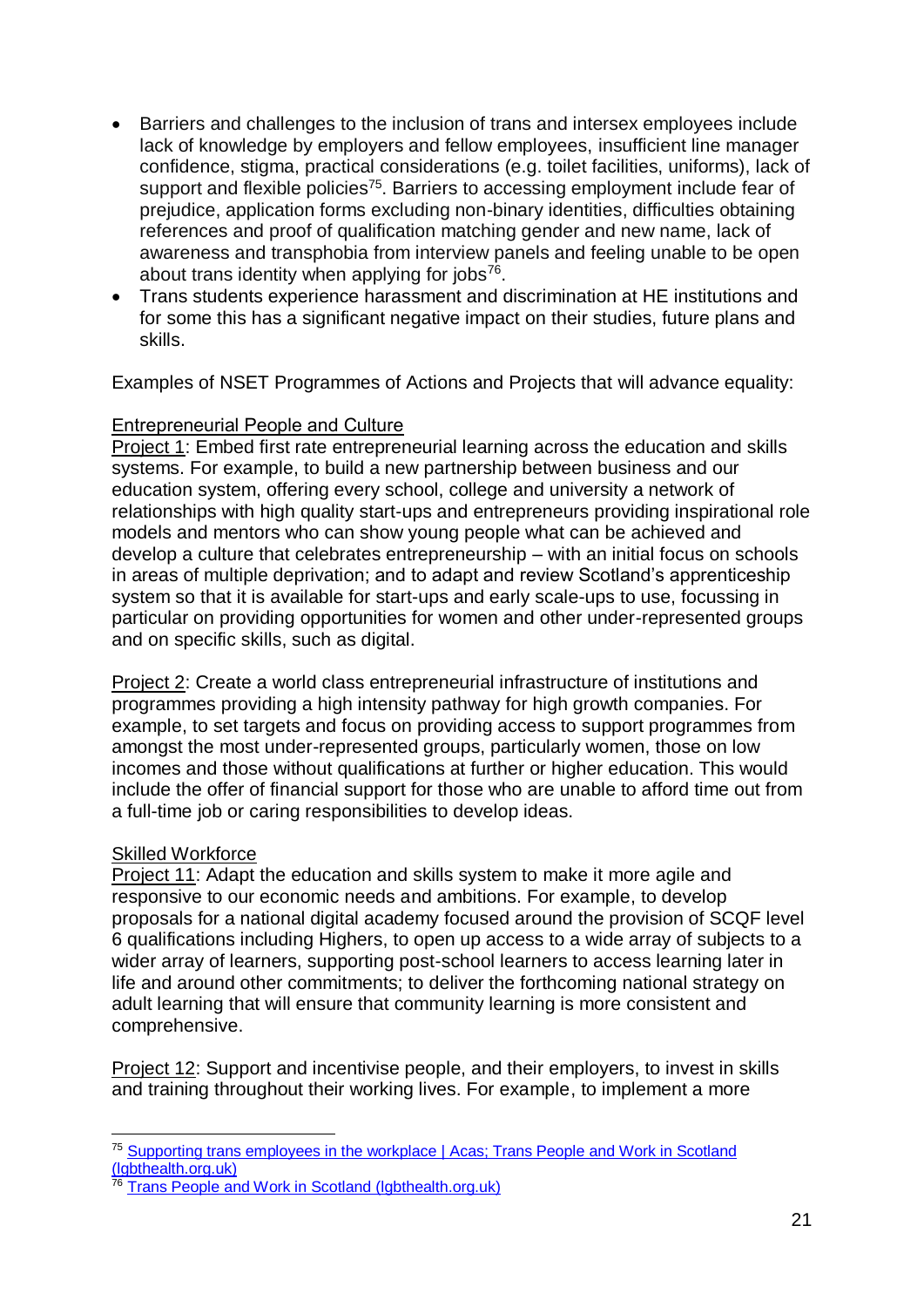straightforward lifetime upskilling and retraining offer; to ensure that access to training for more marginalised groups is made as easy as possible, we will work with learners and delivery partners to better understand the steps we must take to improve provision.

Project 13: Expand Scotland's available talent pool, at all skills levels, to give employers the skills pipeline they need to take advantage of opportunities. For example, to systemically address Scotland's labour market inactivity challenges by assessing trends within labour market inactive groups and understand what steps can be taken to bring more individuals into the labour market – including through the use of child-care and transport provision, part-time / flexible working, support for employees with disabilities, and business start-up and work from home opportunities.

#### Fairer and More Equal Society

Project 14: Tackle poverty through fairer pay and conditions. For example, to apply Fair Work conditionality to grants, requiring payment of real Living Wage, and channels for effective workers' voice by summer 2022, and determine how these conditions can be applied to non-departmental public bodies, and to further extend Fair Work conditionality.

Project 15: Eradicate structural barriers to participating in the labour market. For example, building on the principles of the Young Person's Guarantee, develop an all age guarantee of support for those most disadvantaged in the labour market; and to deliver an aligned and integrated offer of support for those seeking to move towards, into or progressing within the labour market, ensuring access to the advice and services including housing and health.

#### <span id="page-22-0"></span>**7.4 Marriage and Civil Partnership**

What the evidence tells us:

- Relevant evidence available for this group is relatively limited, however the available evidence demonstrates links between poverty and income inequality in Scotland based on marital status.
- Relative poverty rates are highest for single, divorced and separated adults, and lowest for married adults. In 2017-20<sup>77</sup>, the relative poverty rate after housing costs was highest for single adults (27%) and divorced (or separated) adults (27%). Married adults were the least likely to be in poverty (13%), and widowed and cohabiting adults were in the middle (19% and 19%).
- Poverty rates among widowed and divorced/separated adults largely decreased over the long term, whereas the trend for singles, cohabiting and married adults was broadly flat over time<sup>78</sup>.
- There are clear gender impacts associated with housing wealth following divorce and household dissolution. Divorced men are more likely to re-enter home ownership and less likely to suffer prolonged financial hardship in the long term than women<sup>79</sup>. In the event of separation or the loss of a partner, women can be especially vulnerable to entering poverty.

<sup>1</sup> <sup>77</sup> [Poverty and Income Inequality in Scotland 2017-20 \(data.gov.scot\)](https://data.gov.scot/poverty/#Marital_status)

<sup>78</sup> [Poverty and Income Inequality in Scotland 2016-19 -](https://www.gov.scot/publications/poverty-income-inequality-scotland-2016-19/) gov.scot (www.gov.scot)

<sup>79</sup> [Scottish household survey 2018: annual report -](https://www.gov.scot/publications/scotlands-people-annual-report-results-2018-scottish-household-survey/) gov.scot (www.gov.scot)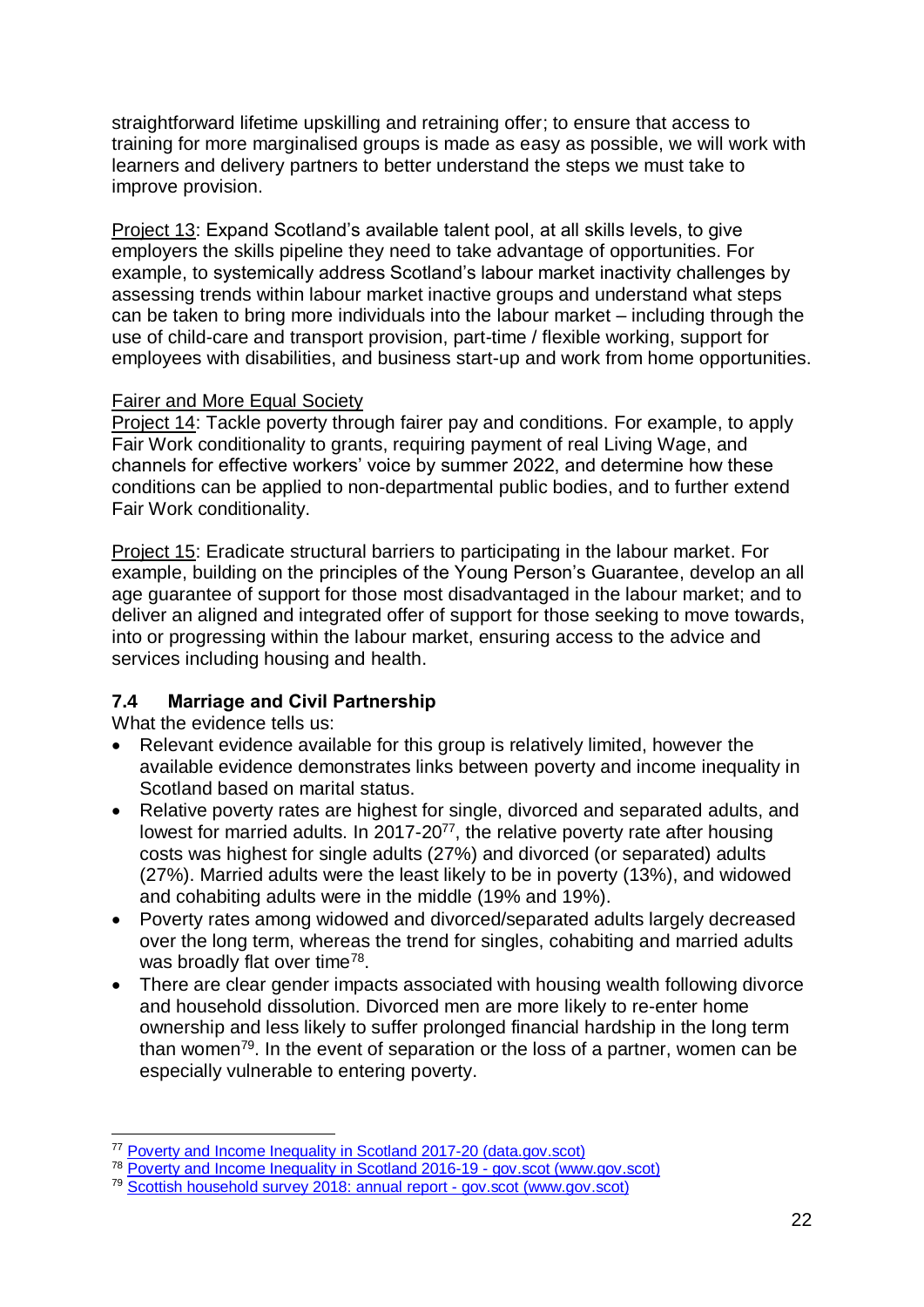• Lone parents, the majority of whom are women, are more likely to be in poverty (38% of children in lone parent families were in relative poverty in 2017-20 vs 24% of all children). In addition, 40% of children in lone parent households in relative poverty also have a person with disabilities at home – amplifying barriers to overcome poverty<sup>80</sup>. Lone parents also struggle to receive the Child Maintenance that they are entitled to from the non-resident parent $81$ .

Examples of NSET Programmes of Actions and Projects that will advance equality:

#### Entrepreneurial People and Culture

Project 1: Embed first rate entrepreneurial learning across the education and skills systems. For example, to build a new partnership between business and our education system, offering every school, college and university a network of relationships with high quality start-ups and entrepreneurs providing inspirational role models and mentors who can show young people what can be achieved and develop a culture that celebrates entrepreneurship – with an initial focus on schools in areas of multiple deprivation.

#### Skilled Workforce

Project 11: Adapt the education and skills system to make it more agile and responsive to our economic needs and ambitions. For example, to develop proposals for a national digital academy focused around the provision of SCQF level 6 qualifications including Highers, to open up access to a wide array of subjects to a wider array of learners, supporting post-school learners to access learning later in life and around other commitments; to deliver the forthcoming national strategy on adult learning that will ensure that community learning is more consistent and comprehensive.

Project 12: Support and incentivise people, and their employers, to invest in skills and training throughout their working lives. For example, to implement a more straightforward lifetime upskilling and retraining offer; and to target more skills investment and support to working age people in poverty or at risk of moving into poverty (particularly the six priority family types<sup>1</sup>). Ensuring that access to training for more marginalised groups is made as easy as possible, we will work with learners and delivery partners to better understand the steps we must take to improve provision, including in areas such as training at times that suit people with caring responsibilities, with additional support needs or that fit around current jobs.

#### A Fairer and More Equal Society

Project 14: Tackle poverty through fairer pay and conditions. For example, to apply Fair Work conditionality to grants, requiring payment of real Living Wage, and channels for effective workers' voice by summer 2022, and determine how these conditions can be applied to non-departmental public bodies, and to further extend Fair Work conditionality; and to engage with employers and trade unions in sectors where low pay and precarious work can be most prevalent to embed Fair Work practices and achieve higher standards of pay, better security of work, and greater union representation.

<sup>1</sup> <sup>80</sup> [Tackling child poverty priority families overview -](https://www.gov.scot/publications/tackling-child-poverty-priority-families-overview/) gov.scot (www.gov.scot)

<sup>81</sup> [Coronavirus \(COVID-19\): impact on equality \(research\) -](https://www.gov.scot/publications/the-impacts-of-covid-19-on-equality-in-scotland/) gov.scot (www.gov.scot)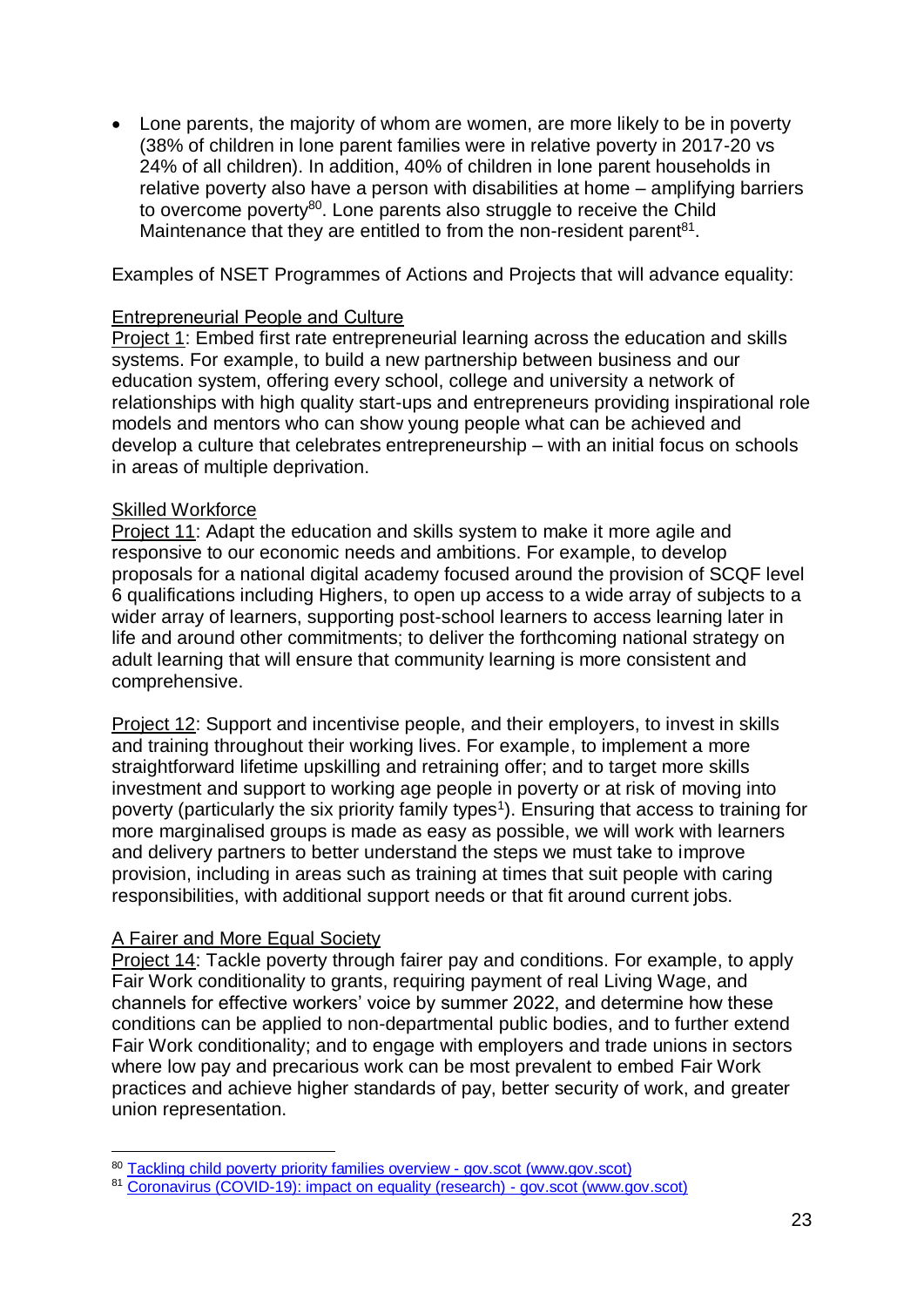Project 15: Eradicate structural barriers to participating in the labour market. For example simplifying the employability system by implementing No One Left Behind; to ensure that people receive aligned and integrated offer of support to help them on their journey towards, into or progressing within the labour market and help them thrive and sustain employment for the long term.

#### <span id="page-24-0"></span>**7.5 Pregnancy and Maternity**

What the evidence tells us:

- The relationship between lack of material resources and poor health, including during pregnancy, is well established, and the birth of a new baby can result in those close to the poverty line falling below  $it^{82}$ . Pregnancy brings a period of sudden increased financial pressure and sustained money worries have been reported following a birth of a baby<sup>83</sup>, increasing a risk of child poverty<sup>84</sup>.
- Households with children aged 0-4 are at high risk of poverty<sup>85</sup>. The risk, however, is much higher when the youngest child is aged less than one year old. Families with a new child are more likely to enter poverty<sup>86</sup>.
- Motherhood has a significant impact on the number of hours that some mothers can work which then affects their pay and income relative to non-mothers and men<sup>87</sup>. Mothers suffer a big long-term pay penalty from part-time working, on average earning about 30% less per hour than similarly educated fathers<sup>88</sup>. Some of this wage gap can be attributed to mothers being more likely to work part-time, or taking time out of the labour market altogether.
- Young mothers tend to have lower educational levels compared to older mothers when their first child is born<sup>89</sup>, which impacts on subsequent career prospects. They are less likely to be in work when their first child is 10 months old, with education being found to be a key predictor of later employment<sup>90</sup>. When in work, they are more likely to earn a low income and more likely to receive social security entitlements<sup>91</sup>.

<sup>1</sup> <sup>82</sup> [Project Title \(gcph.co.uk\)](https://www.gcph.co.uk/assets/0000/7967/Exploring_the_Cost_of_the_Pregnancy_Pathway_report_Sept_2020.pdf)

<sup>83</sup> [Project Title \(gcph.co.uk\)](https://www.gcph.co.uk/assets/0000/7967/Exploring_the_Cost_of_the_Pregnancy_Pathway_report_Sept_2020.pdf)

 $84$  The issue of child poverty is discussed in more detail in the NSET Evidence Paper, however, we recognise that there are instances during pregnancy and early months of maternity that are likely to drive child poverty further. An intersectional approach should therefore be taken to consider the relationship between child poverty and pregnancy and maternity.

<sup>85</sup> Every Child, Every Chance: The Tackling Child Poverty Delivery Plan 2018-22: Annex 3 - Equality [Impact Assessment \(www.gov.scot\)](https://www.gov.scot/binaries/content/documents/govscot/publications/impact-assessment/2018/03/tackling-child-poverty-delivery-plan-2018-22-annex-3-equality/documents/00533633-pdf/00533633-pdf/govscot%3Adocument/00533633.pdf)

<sup>86</sup> [Tackling child poverty delivery plan 2018-2022: annex 3 -](https://www.gov.scot/publications/tackling-child-poverty-delivery-plan-2018-22-annex-3-equality/) gov.scot (www.gov.scot)

<sup>87</sup> Microsoft Word - The Motherhood Pay Penalty key findings in new template RS SH SB.docx [\(tuc.org.uk\);](https://www.tuc.org.uk/sites/default/files/MotherhoodPayPenalty.pdf) [Mothers suffer big long-term pay penalty from part-time working -](https://ifs.org.uk/publications/10364) Institute For Fiscal [Studies -](https://ifs.org.uk/publications/10364) IFS; [wcms\\_371804.pdf \(europa.eu\).](https://eige.europa.eu/resources/wcms_371804.pdf)

<sup>88</sup> [BN223.pdf \(ifs.org.uk\)](https://ifs.org.uk/uploads/publications/bns/BN223.pdf)

<sup>89</sup> Every Child, Every Chance: The Tackling Child Poverty Delivery Plan 2018-22: Annex 3 - Equality [Impact Assessment \(www.gov.scot\)](https://www.gov.scot/binaries/content/documents/govscot/publications/impact-assessment/2018/03/tackling-child-poverty-delivery-plan-2018-22-annex-3-equality/documents/00533633-pdf/00533633-pdf/govscot%3Adocument/00533633.pdf)

<sup>00</sup> [Every Child, Every Chance: The Tackling Child Poverty Delivery Plan 2018-22: Annex 3 –](https://www.gov.scot/binaries/content/documents/govscot/publications/impact-assessment/2018/03/tackling-child-poverty-delivery-plan-2018-22-annex-3-equality/documents/00533633-pdf/00533633-pdf/govscot%3Adocument/00533633.pdf) Equality [Impact Assessment \(www.gov.scot\)](https://www.gov.scot/binaries/content/documents/govscot/publications/impact-assessment/2018/03/tackling-child-poverty-delivery-plan-2018-22-annex-3-equality/documents/00533633-pdf/00533633-pdf/govscot%3Adocument/00533633.pdf)

<sup>&</sup>lt;sup>91</sup> [Every Child, Every Chance: The Tackling Child Poverty Delivery Plan 2018-22: Annex 3 –](https://www.gov.scot/binaries/content/documents/govscot/publications/impact-assessment/2018/03/tackling-child-poverty-delivery-plan-2018-22-annex-3-equality/documents/00533633-pdf/00533633-pdf/govscot%3Adocument/00533633.pdf) Equality [Impact Assessment \(www.gov.scot\)](https://www.gov.scot/binaries/content/documents/govscot/publications/impact-assessment/2018/03/tackling-child-poverty-delivery-plan-2018-22-annex-3-equality/documents/00533633-pdf/00533633-pdf/govscot%3Adocument/00533633.pdf)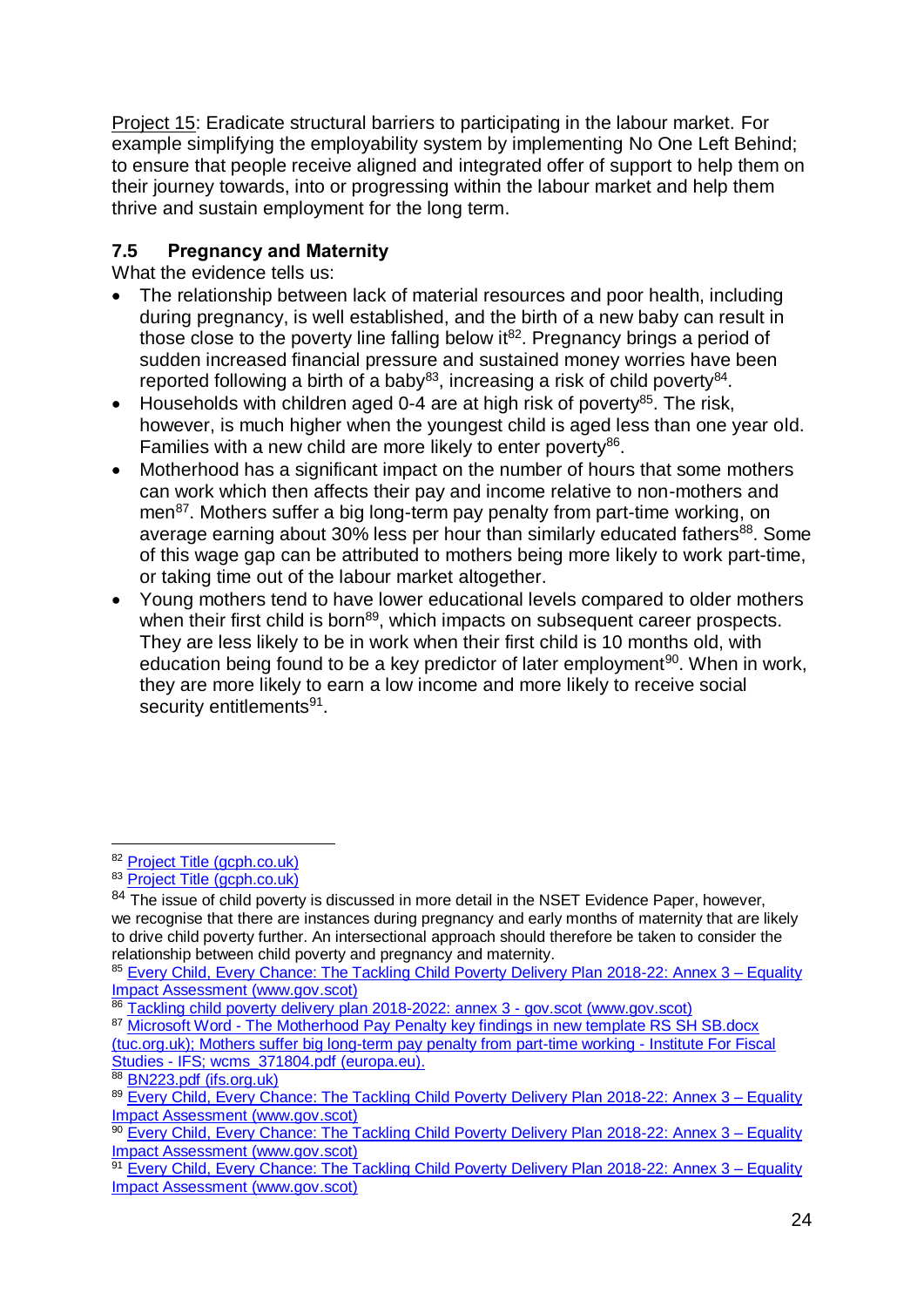- Even before the pandemic, lone parents, the majority of whom are women, were more likely to be in unmanageable debt and/or financially vulnerable and more likely to live in deprived areas $92$ .
- Single mothers with low qualifications are particularly concentrated in sectors most impacted by the pandemic<sup>93</sup>. Households with only one earner are more vulnerable to the impacts of earnings reductions or job losses and lone parents may be less likely to have someone to share childcare with, making participation in paid work challenging<sup>94</sup>.
- Compared with fathers, mothers spend less time in paid work and more time on household responsibilities, and the differences in work patterns between mothers and fathers have grown since before the pandemic<sup>95</sup>.
- Since the start of the pandemic, mothers are more likely than fathers to have left or lost their job, or to have been furloughed<sup>96</sup>, and spent on average two hours longer per day caring for children during lockdown compared to fathers<sup>97</sup>.

#### Stakeholder feedback

1

Some of the evidence gathered above was reflected in the response to the NSET public consultation and stakeholder engagement. Stakeholders emphasised the importance of unpaid care and the care sector for gender equality, and more broadly as part of the foundation economy in many communities across Scotland. Stakeholders called for the care sector to be reflected in the strategy as a priority and strategic sector, and, with woman being more likely to take unpaid leave to care for children than men, they highlighted that an action on affordable childcare was critical for a gender-equal economic recovery.

Examples of NSET Programmes of Actions and Projects that will advance equality:

#### Entrepreneurial People and Culture

Project 1: Embed First Rate Entrepreneurial Learning Across the Education and Skills Systems. For example, to build a new partnership between business and our education system, offering every school, college and university a network of relationships with high quality start-ups and entrepreneurs providing inspirational role models and mentors who can show young people what can be achieved and develop a culture that celebrates entrepreneurship – with an initial focus on schools in areas of multiple deprivation; and to adapt and review Scotland's apprenticeship system so that it is available for start-ups and early scale-ups to use, focussing in particular on providing opportunities for women and other under-represented groups and on specific skills, such as digital.

<sup>92</sup>[Covid+and+Inequalities+Final+Report+For+Publication+-+PDF.pdf \(scotland.gov.uk\);](https://www.gov.scot/binaries/content/documents/govscot/publications/research-and-analysis/2020/09/the-impacts-of-covid-19-on-equality-in-scotland/documents/full-report/full-report/govscot%3Adocument/Covid%2Band%2BInequalities%2BFinal%2BReport%2BFor%2BPublication%2B-%2BPDF.pdf) Scottish [household survey 2018: annual report -](https://www.gov.scot/publications/scotlands-people-annual-report-results-2018-scottish-household-survey/pages/6/) gov.scot (www.gov.scot)[; Scottish household survey 2018:](https://www.gov.scot/publications/scotlands-people-annual-report-results-2018-scottish-household-survey/pages/6/)  annual report - [gov.scot \(www.gov.scot\).](https://www.gov.scot/publications/scotlands-people-annual-report-results-2018-scottish-household-survey/pages/6/)

<sup>93</sup> [not-now-social-renewal-advisory-board-report.pdf \(scotland.gov.uk\)](https://www.gov.scot/publications/not-now-social-renewal-advisory-board-report-january-2021/)

<sup>94</sup> [Coronavirus \(COVID-19\): impact on equality \(research\) -](https://www.gov.scot/publications/the-impacts-of-covid-19-on-equality-in-scotland/) gov.scot (www.gov.scot); [Covid+and+Inequalities+Final+Report+For+Publication+-+PDF.pdf \(scotland.gov.uk\)](file://///scotland.gov.uk/dc1/fs1_home/U444404/Covid+and+Inequalities+Final+Report+For+Publication+-+PDF.pdf)

 $95$  'Interrupted' is defined as doing at least one work and one non-work activity during an hour-long slot.

<sup>96</sup> Microsoft Word - [BN290-Mothers-and-fathers-balancing-work-and-life-under-lockdown.docx](https://ifs.org.uk/uploads/BN290-Mothers-and-fathers-balancing-work-and-life-under-lockdown.pdf)  [\(ifs.org.uk\)](https://ifs.org.uk/uploads/BN290-Mothers-and-fathers-balancing-work-and-life-under-lockdown.pdf)

<sup>97</sup> Women doing more childcare under lockdown but men more likely to feel their jobs are suffering [\(kcl.ac.uk\)](https://www.kcl.ac.uk/news/women-doing-more-childcare-under-lockdown-but-men-more-likely-to-feel-their-jobs-are-suffering)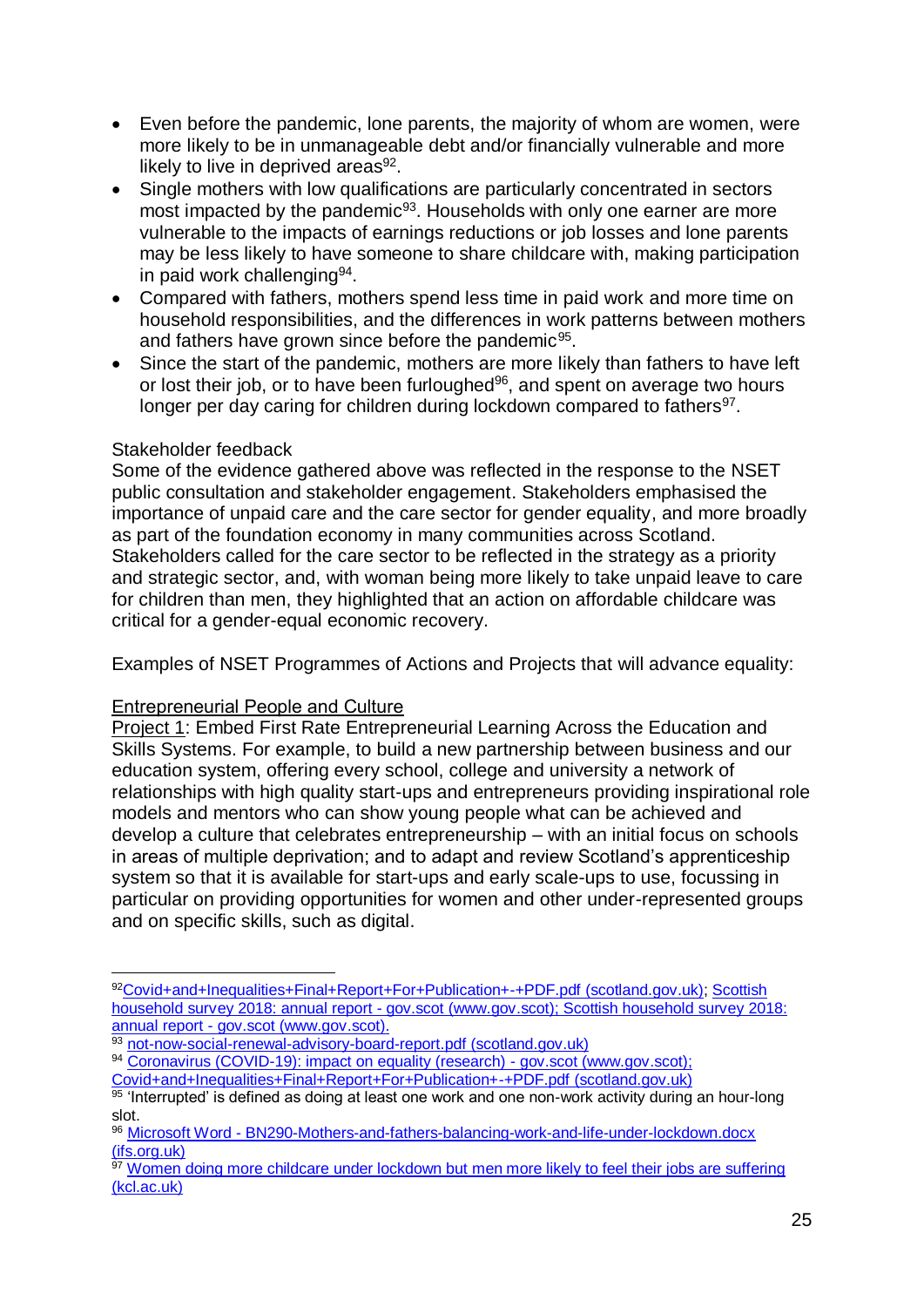Project 2: Create a world class entrepreneurial infrastructure of institutions and programmes providing a high intensity pathway for high growth companies. For example, to set targets and focus on providing access to support programmes from amongst the most under-represented groups, particularly women, those on low incomes and those without qualifications at further or higher education. This would include the offer of financial support for those who are unable to afford time out from a full-time job or caring responsibilities to develop ideas. An early priority will be action to scope and deliver our new Women's Business Centre.

Project 4: Build an entrepreneurial mindset in every sector of our economy. For example, to pro-actively promote business start-up opportunities to those at risk of redundancy through the PACE programme.

#### Productive Businesses and Regions

Project 8: Improve connectivity infrastructure and digital adoption across the economy. For example, to create better transport connectivity with sustainable, smart and cleaner transport options; and to provide an efficient and resilient digital infrastructure. This includes continued investment in improved broadband, fibre and mobile coverage for residential and business premises.

Project 9: Upskill business and public sector leaders, pioneering new approaches to driving productivity improvements. For example, to launch the Centre for Workplace Transformation in 2022 to support experimentation in ways of working postpandemic to deliver good jobs, recognising the importance of the way workplaces operate and best use of employees' skills to enhance business performance.

#### Skilled Workforce

Project 11: Adapt the education and skills system to make it more agile and responsive to our economic needs and ambitions. For example, to develop proposals for a national digital academy focused around the provision of SCQF level 6 qualifications including Highers, to open up access to a wide array of subjects to a wider array of learners, supporting post-school learners to access learning later in life and around other commitments; to deliver the forthcoming national strategy on adult learning that will ensure that community learning is more consistent and comprehensive.

Project 12: Support and incentivise people, and their employers, to invest in skills and training throughout their working lives. For example, to implement a more straightforward lifetime upskilling and retraining offer; and to target more skills investment and support to working age people in poverty or at risk of moving into poverty (particularly the six priority family types). Ensuring that access to training for more marginalised groups is made as easy as possible, we will work with learners and delivery partners to better understand the steps we must take to improve provision, including in areas such as training at times that suit people with caring responsibilities, with additional support needs or that fit around current jobs. We will also develop a new Skills Pact to underpin our commitment to strong partnership working with both employers and unions. The Pact will build on the collaborative approach we took with business to focus on action we can take together to improve investment in skills and training and ensure provision better meets the needs of employers and employees. As part of this, we will work collaboratively with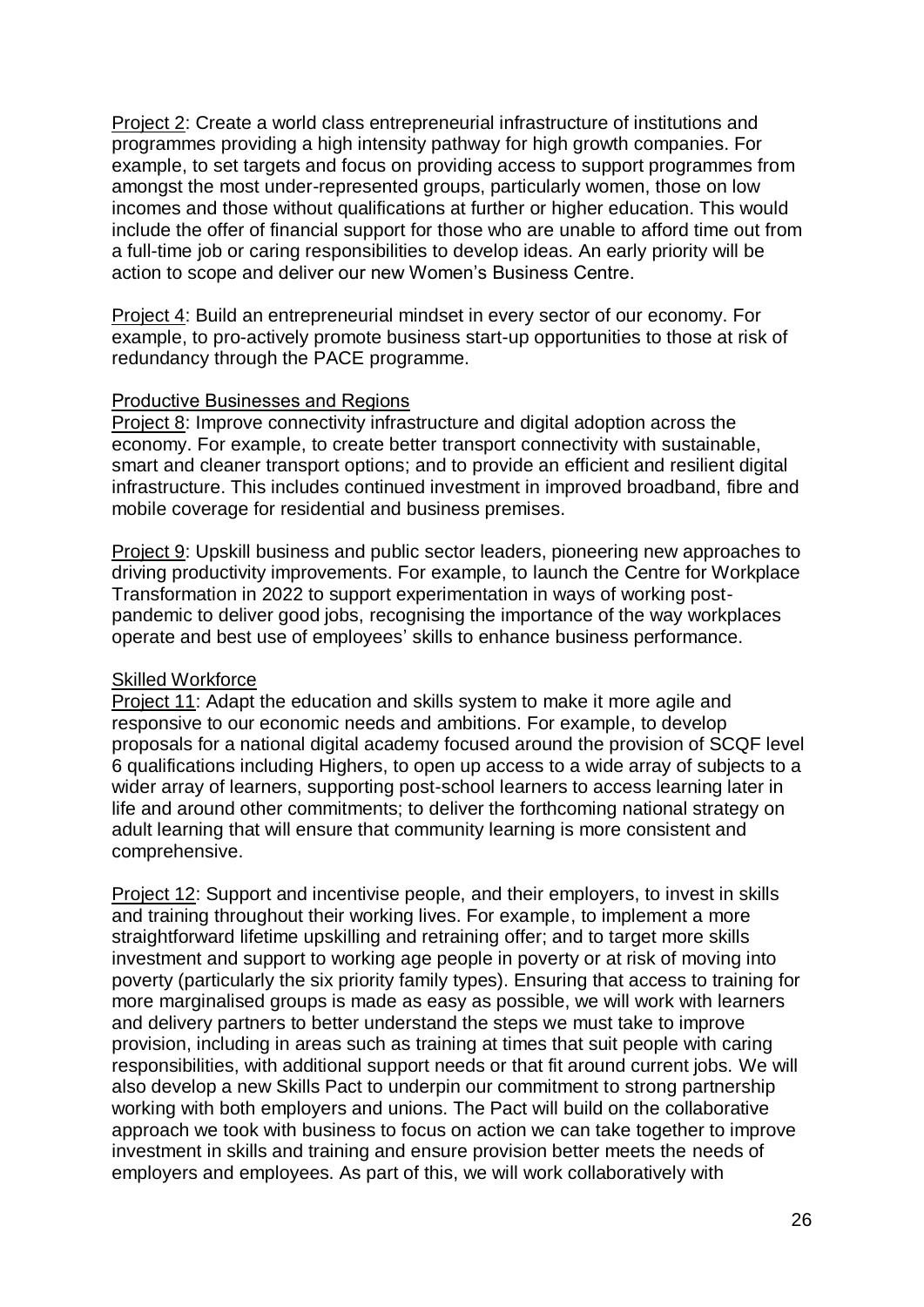employers and unions to explore how we can increase employer investment in upskilling and retraining.

Project 13: Expand Scotland's available talent pool, at all skills levels, to give employers the skills pipeline they need to take advantage of opportunities. For example, to systemically address Scotland's labour market inactivity challenges by assessing trends within labour market inactive groups and understand what steps can be taken to bring more individuals into the labour market – including through the use of child-care and transport provision, part-time / flexible working, support for employees with disabilities, and business start-up and work from home opportunities.

#### A Fairer and More Equal Society

Project 14: Tackle poverty through fairer pay and conditions. For example, to apply Fair Work conditionality to grants, requiring payment of real Living Wage, and channels for effective workers' voice by summer 2022, and determine how these conditions can be applied to non-departmental public bodies, and to further extend Fair Work conditionality; to deliver on the commitment to require payment of the real Living Wage in Scottish Government contracts from October 2021; and to work with employers and trade unions in sectors where low pay and precarious work can be most prevalent (including leisure and hospitality, and early learning and childcare) to embed Fair Work practices and achieve higher standards of pay, better security of work, and greater union representation.

Project 15: Eradicate structural barriers to participating in the labour market. For example, to set out how we will support parents to increase their incomes from employment as part of cross-government action to deliver upon the ambitious targets set through the Child Poverty (Scotland) Act 2017; to simplify the employability system by implementing No One Left Behind; to ensure that people receive aligned and integrated offer of support to help them on their journey towards, into or progressing within the labour market and help them thrive and sustain employment for the long term; to take further steps to remove barriers to employment and career advancement for women that will be set out in the forthcoming Gender Pay Gap Action plan; and, building on the principles of the Young Person's Guarantee, to develop an all age guarantee of support for those most disadvantaged in the labour market, with an initial focus on parents from the six priority family groups at risk of child poverty.

#### <span id="page-27-0"></span>**7.6 Race and Ethnicity**

What the evidence tells us:

• Compared with the UK as a whole, Scotland's population is less ethnically diverse and its minority ethnic population is less likely to be born in the UK $98$ .

<sup>1</sup> 98 Annual Population Survey, ONS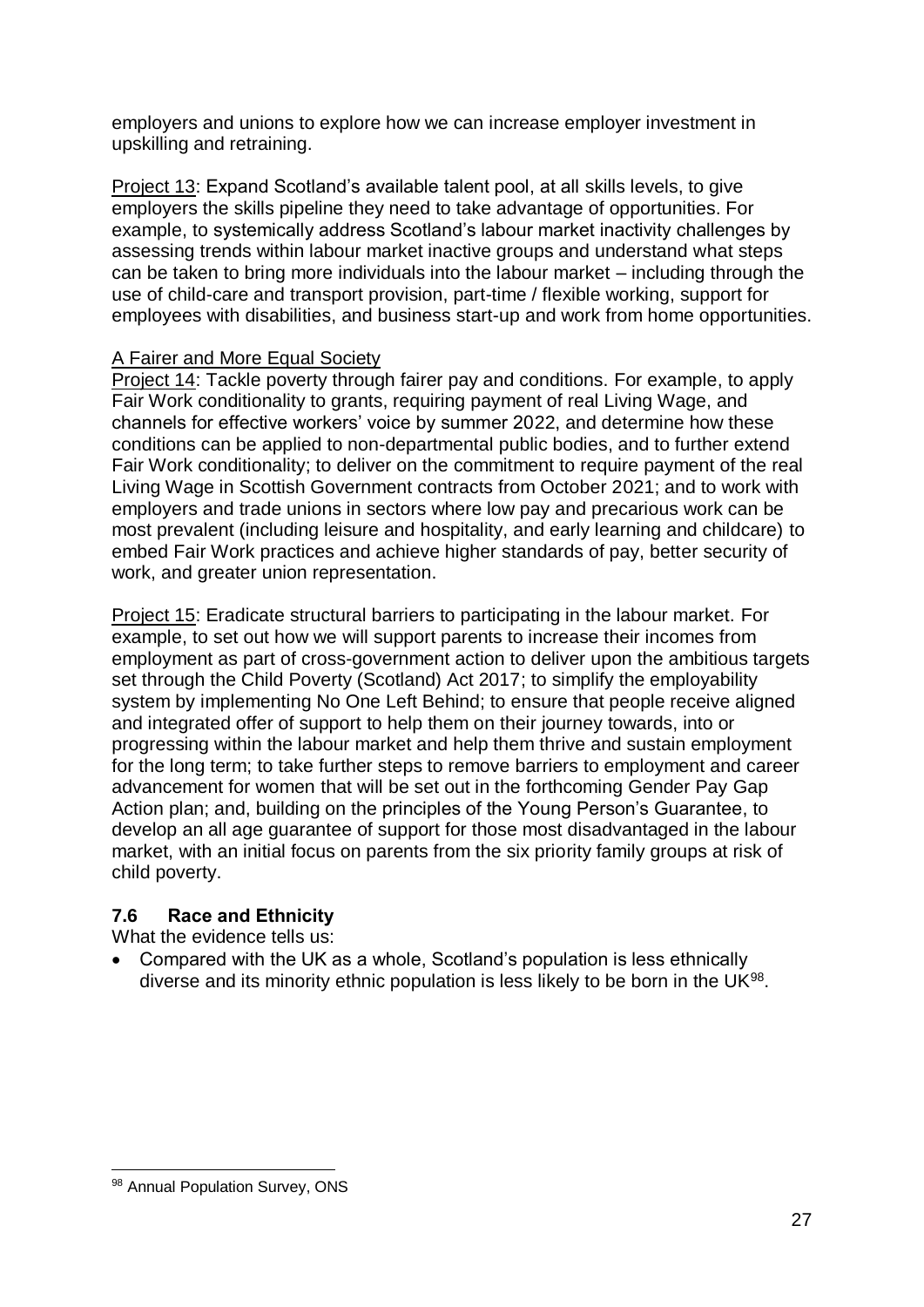- Compared with the white population, minority ethnic groups are more likely to work in accommodation and food services<sup>99</sup>, be more likely to earn low income<sup>100</sup> and less likely to have savings<sup>101</sup>.
- Poverty rates for people in minority ethnic households are higher than for the general population in Scotland and minority ethnic people are more likely to be in relative poverty after housing costs<sup>102</sup>. Minority ethnic families are also most at risk of child poverty (38% of children in minority ethnic families were in relative poverty in 2017-20 compared to 24% of all children in Scotland) and families from some minority ethnic groups are more likely to have three or more children, putting them at higher risk of child poverty<sup>103</sup>.
- Some minority ethnic households are also more likely to live in the most deprived areas in Scotland compared to white Scottish/British households<sup>104</sup>.
- People with multiple protected characteristics (e.g. someone from a minority ethnic group who also has a disability) can face heightened barriers to employment. For example, 2019 data shows that a non-disabled white person is more than twice as likely to be in employment than a person with a disability from a minority ethnic group<sup>105</sup>.
- While the UK's minority ethnic employment gap<sup>106</sup> has been narrowing consistently over time, there is less evidence of that same progress in Scotland<sup>107</sup>. However, this may also be partly due to small survey samples in Scotland leading to greater data volatility in Scotland than in the UK.
- The employment rate for people from minority ethnic groups in Scotland is consistently lower than the employment rate for white people<sup>108</sup>. The employment rate for the minority ethnic<sup>109</sup> population aged 16 to 64 was estimated at 65.1% during the period April 2020-March 2021 $110$ , significantly lower than the rate for the white population (73.2%) – an employment rate gap of 8.2 percentage points.
- The minority ethnic employment gap is much larger for women than men. In Scotland, the minority ethnic employment gap was estimated at approximately 13.2 percentage points for women and at 2.2 percentage points for men (April 2020 - March 2021)<sup>111</sup>. The much larger gap for women than men may be partly attributed to cultural factors for particular ethnic groups.

 $\overline{a}$ 99 [Scotland's Labour Market: People, Places and Regions –](https://www.gov.scot/publications/scotlands-labour-market-people-places-and-regions-background-tables-and-charts/) background tables and charts - gov.scot [\(www.gov.scot\)](https://www.gov.scot/publications/scotlands-labour-market-people-places-and-regions-background-tables-and-charts/)

<sup>100</sup> If not now, when? - [Social Renewal Advisory Board report: January 2021 -](https://www.gov.scot/publications/not-now-social-renewal-advisory-board-report-january-2021/) gov.scot [\(www.gov.scot\)](https://www.gov.scot/publications/not-now-social-renewal-advisory-board-report-january-2021/)

<sup>&</sup>lt;sup>101</sup> If not now, when? - [Social Renewal Advisory Board report: January 2021 -](https://www.gov.scot/publications/not-now-social-renewal-advisory-board-report-january-2021/) gov.scot [\(www.gov.scot\)](https://www.gov.scot/publications/not-now-social-renewal-advisory-board-report-january-2021/)

<sup>&</sup>lt;sup>102</sup> [Poverty and Income Inequality in Scotland 2017-20 \(data.gov.scot\)](https://data.gov.scot/poverty/#Ethnicity)

<sup>103</sup> [Poverty and Income Inequality in Scotland 2017-20 \(data.gov.scot\)](https://data.gov.scot/poverty/#Ethnicity)

<sup>&</sup>lt;sup>104</sup> [Housing needs of minority ethnic groups: Evidence review](https://www.gov.scot/publications/housing-needs-minority-ethnic-groups-evidence-review/)

<sup>105</sup> **fFairer Scotland for disabled people - [employment action plan: progress report -](https://www.gov.scot/publications/fairer-scotland-disabled-people-employment-action-plan-year-2-progress-report/pages/4/) year 2 - gov.scot** [\(www.gov.scot\)](https://www.gov.scot/publications/fairer-scotland-disabled-people-employment-action-plan-year-2-progress-report/pages/4/)

 $106$  The Minority Ethnic Employment Gap is the difference between the employment rate of white people and the employment rate of minority ethnic people.

<sup>107</sup> Annual Population Survey, ONS, 2004-2020

<sup>&</sup>lt;sup>108</sup> 'White' includes 'White Polish' and 'White Gypsy' who also experience disadvantage.

<sup>&</sup>lt;sup>109</sup> 'Minority ethnic' includes all categories outside the white population.

<sup>110</sup> [Scotland's Labour Market: People, Places and Regions -](https://www.gov.scot/publications/scotlands-labour-market-people-places-regions-statistics-annual-population-survey-2020-21/pages/4/) Statistics from the Annual Population Survey 2020/21 - [gov.scot \(www.gov.scot\)](https://www.gov.scot/publications/scotlands-labour-market-people-places-regions-statistics-annual-population-survey-2020-21/pages/4/)

<sup>&</sup>lt;sup>111</sup> [Scotland's Labour Market: People, Places and Regions -](https://www.gov.scot/publications/scotlands-labour-market-people-places-regions-statistics-annual-population-survey-2020-21/pages/1/) Statistics from the Annual Population Survey 2020/21 - [gov.scot \(www.gov.scot\)](https://www.gov.scot/publications/scotlands-labour-market-people-places-regions-statistics-annual-population-survey-2020-21/pages/1/)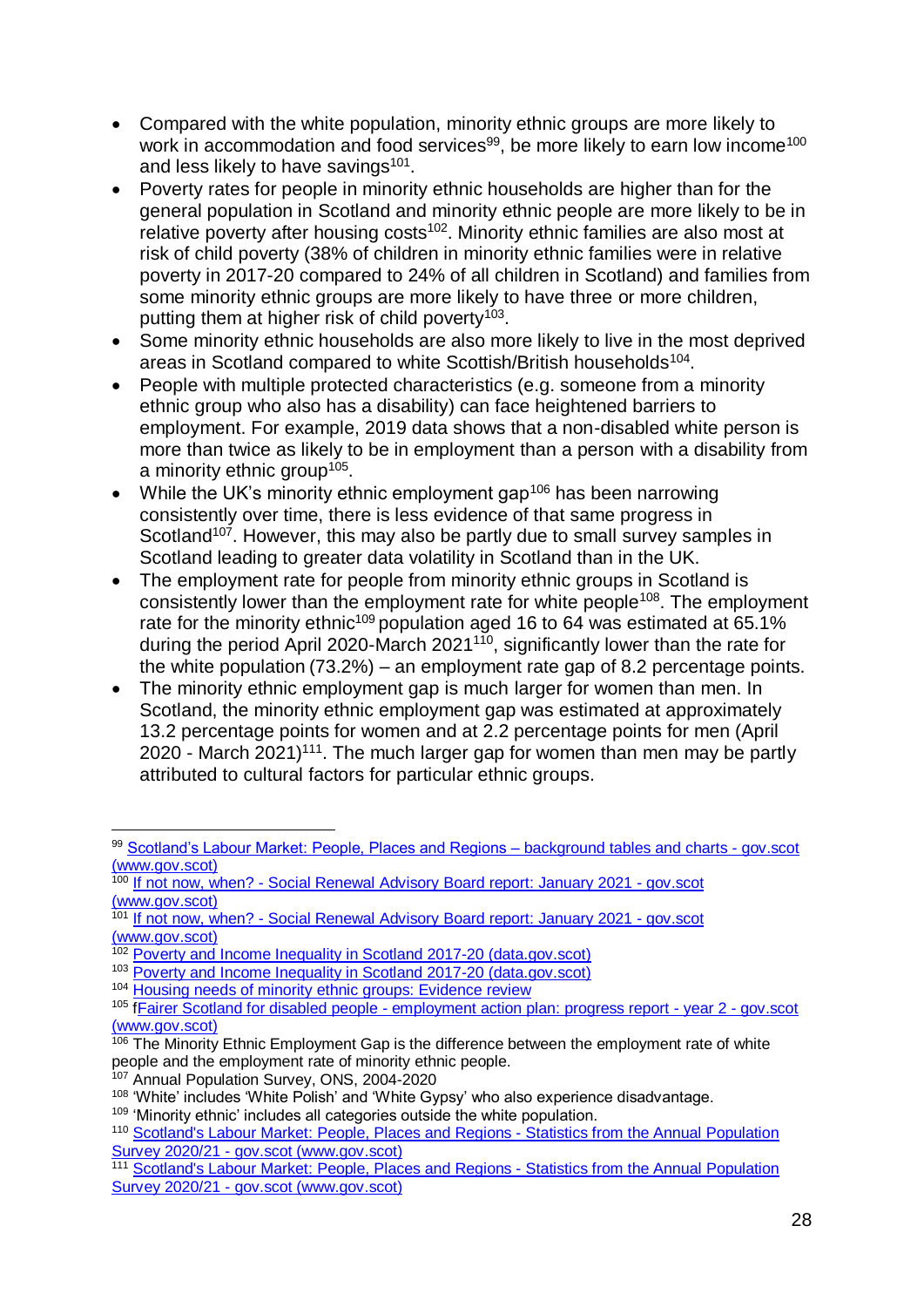- Analysis by ethnicity shows a TEA $112$  rate of almost 13% amongst Scotland's non-white population, which is higher than for the general population. For some, however, entrepreneurial activity may be partly undertaken as a result of discrimination in the labour market.
- Minority ethnic workers are more likely to work in some of the sectors most  $im$ pacted by the pandemic<sup>113</sup> and may be at greater risk of the 'scarring' effects of unemployment<sup>114</sup>. Over a fifth of UK minority ethnic workers who were furloughed during the first lockdown in 2020 were no longer working by September 2020, more than double the overall rate<sup>115</sup>.
- The employment of minority ethnic people was disproportionately impacted by previous economic recessions, with profound implications for living standards and overall income and wealth equality<sup>116</sup>.

#### Stakeholder feedback

Stakeholders highlighted that there is a lack of representation of ethnic minorities in policy-making processes and that black and minority ethnic business owners, whilst very seldom included, have a substantial footprint across Scotland. They emphasised that diversity needs to be harnessed across Scotland's business community and that diversity must be valued in order to drive innovation and deliver revenue growth. Stakeholders also emphasised that barriers to employment for ethnic minority groups in Scotland must be considered and addressed.

Examples of NSET Programmes of Actions and Projects that will advance equality:

#### Entrepreneurial People and Culture

Project 1: Embed first rate entrepreneurial learning across the education and skills systems. For example, to build a new partnership between business and our education system, offering every school, college and university a network of relationships with high quality start-ups and entrepreneurs providing inspirational role models and mentors who can show young people what can be achieved and develop a culture that celebrates entrepreneurship – with an initial focus on schools in areas of multiple deprivation; and to adapt and review Scotland's apprenticeship system so that it is available for start-ups and early scale-ups to use, focussing in particular on providing opportunities for women and other under-represented groups and on specific skills, such as digital.

Project 2: Create a world class entrepreneurial infrastructure of institutions and programmes providing a high intensity pathway for high growth companies. For example, to set targets and focus on providing access to support programmes from amongst the most under-represented groups, particularly women, those on low incomes and those without qualifications at further or higher education. This would include the offer of financial support for those who are unable to afford time out from

<sup>1</sup> <sup>112</sup> Total Early-stage Entrepreneurial Activity

<sup>&</sup>lt;sup>113</sup> Economic Impact of Coronavirus Led Labour Market Effects on Individuals and Households, Communities Analysis Division, Scottish Government, April 2020; Annual Population Survey, ONS, 2020.

<sup>114</sup> If not now, when? - [Social Renewal Advisory Board report: January 2021 -](https://www.gov.scot/publications/not-now-social-renewal-advisory-board-report-january-2021/) gov.scot [\(www.gov.scot\)](https://www.gov.scot/publications/not-now-social-renewal-advisory-board-report-january-2021/)

<sup>115</sup> If not now, when? - [Social Renewal Advisory Board report: January 2021 -](https://www.gov.scot/publications/not-now-social-renewal-advisory-board-report-january-2021/) gov.scot [\(www.gov.scot\)](https://www.gov.scot/publications/not-now-social-renewal-advisory-board-report-january-2021/)

<sup>116</sup> [Coronavirus \(COVID-19\): impact on equality \(research\) -](https://www.gov.scot/publications/the-impacts-of-covid-19-on-equality-in-scotland/) gov.scot (www.gov.scot)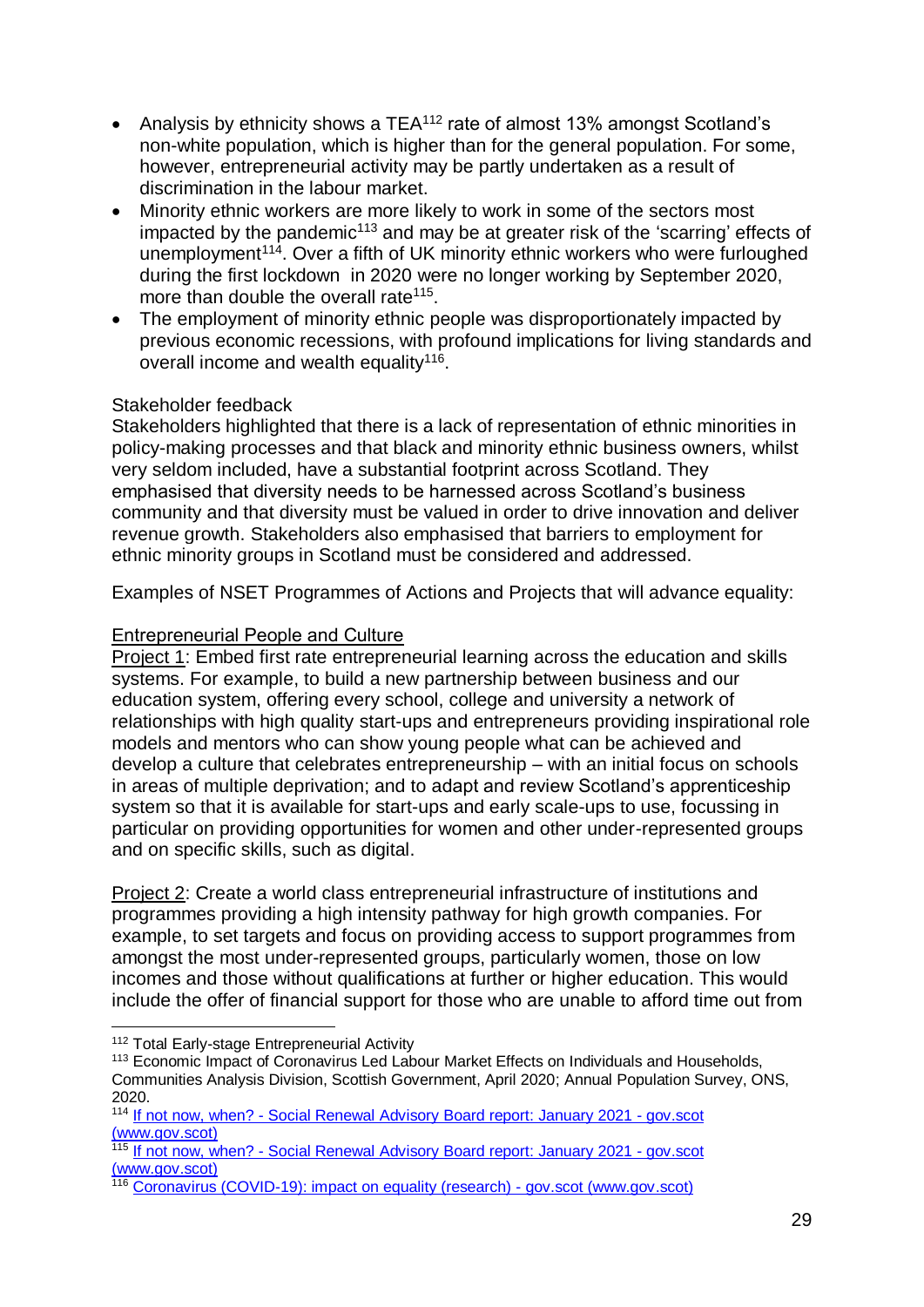a full-time job or caring responsibilities to develop ideas. An early priority will be action to scope and deliver our new Women's Business Centre.

Project 4: Build an entrepreneurial mindset in every sector of our economy. For example, to pro-actively promote business start-up opportunities to those at risk of redundancy through the PACE programme.

#### Productive Businesses and Regions

Project 8: Improve connectivity infrastructure and digital adoption across the economy. For example, to create better transport connectivity with sustainable, smart and cleaner transport options; and to provide an efficient and resilient digital infrastructure. This includes continued investment in improved broadband, fibre and mobile coverage for residential and business premises.

Project 9: Upskill business and public sector leaders, pioneering new approaches to driving productivity improvements. For example, to launch the Centre for Workplace Transformation in 2022 to support experimentation in ways of working postpandemic to deliver good jobs, recognising the importance of the way workplaces operate and best use of employees' skills to enhance business performance.

#### Skilled Workforce

Project 11: Adapt the education and skills system to make it more agile and responsive to our economic needs and ambitions. For example, to develop proposals for a national digital academy focused around the provision of SCQF level 6 qualifications including Highers, to open up access to a wide array of subjects to a wider array of learners, supporting post-school learners to access learning later in life and around other commitments; to deliver the forthcoming national strategy on adult learning that will ensure that community learning is more consistent and comprehensive.

Project 12: Support and incentivise people, and their employers, to invest in skills and training throughout their working lives. For example, to implement a more straightforward lifetime upskilling and retraining offer; and to target more skills investment and support to working age people in poverty or at risk of moving into poverty (particularly the six priority family types). Ensuring that access to training for more marginalised groups is made as easy as possible, we will work with learners and delivery partners to better understand the steps we must take to improve provision, including in areas such as training at times that suit people with caring responsibilities, with additional support needs or that fit around current jobs.

Project 13: Expand Scotland's available talent pool, at all skills levels, to give employers the skills pipeline they need to take advantage of opportunities. For example, to systemically address Scotland's labour market inactivity challenges by assessing trends within labour market inactive groups and understand what steps can be taken to bring more individuals into the labour market – including through the use of child-care and transport provision, part-time / flexible working, support for employees with disabilities, and business start-up and work from home opportunities.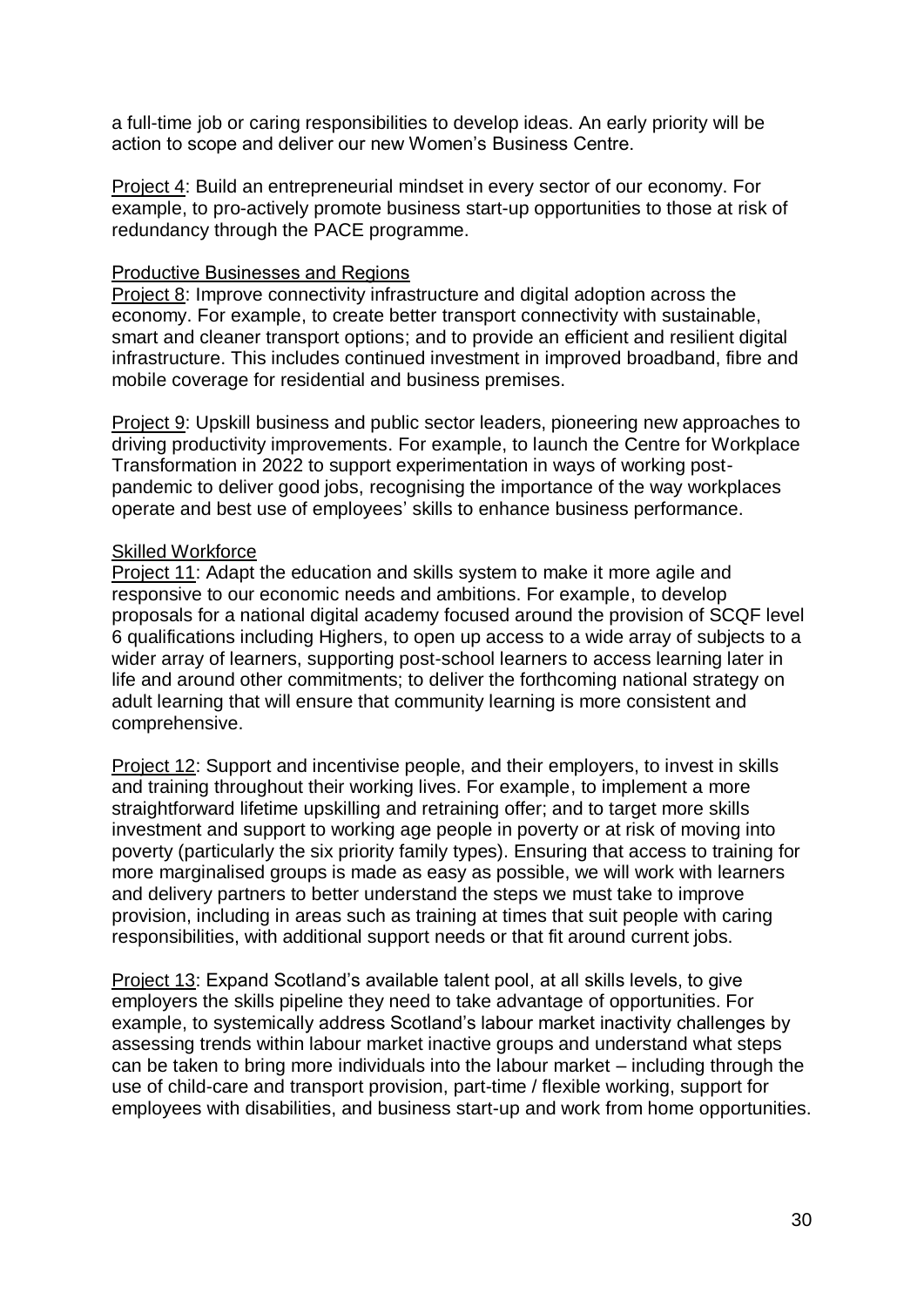#### A Fairer and More Equal Society

Project 14: Tackle poverty through fairer pay and conditions. For example, to apply Fair Work conditionality to grants, requiring payment of real Living Wage, and channels for effective workers' voice by summer 2022, and determine how these conditions can be applied to non-departmental public bodies, and to further extend Fair Work conditionality; to deliver on the commitment to require payment of the real Living Wage in Scottish Government contracts from October 2021; and to work with employers and trade unions in sectors where low pay and precarious work can be most prevalent (including leisure and hospitality, and early learning and childcare) to embed Fair Work practices and achieve higher standards of pay, better security of work, and greater union representation.

Project 15: Eradicate structural barriers to participating in the labour market. For example, to set out how we will support parents to increase their incomes from employment as part of cross-government action to deliver upon the ambitious targets set through the Child Poverty (Scotland) Act 2017; to simplify the employability system by implementing No One Left Behind; to ensure that people receive aligned and integrated offer of support to help them on their journey towards, into or progressing within the labour market and help them thrive and sustain employment for the long term - in this way we will ensure that individuals and families have access to the advice and services they need to thrive, including housing, health, affordable and flexible childcare and transport offers; and to take further steps to remove barriers to employment and career advancement for disabled people, women, those with care experience and people from minority ethnic groups that will be set out in the forthcoming refreshed 'A Fairer Scotland for Disabled People: Employment Action Plan' and the Gender Pay Gap Action plan, and a new ethnicity pay gap strategy and plan; and, building on the principles of the Young Person's Guarantee, to develop an all age guarantee of support for those most disadvantaged in the labour market, with an initial focus on parents from the six priority family groups at risk of child poverty.

#### <span id="page-31-0"></span>**7.7 Religion or Belief**

1

What the evidence tells us:

- Relatively limited evidence is available for this group.
- In 2015-20<sup>117</sup>, relative poverty rates were considerably higher for Muslim adults (52%) compared to adults overall (18%).
- There is variation in employment rates by religion. Since 2004, the employment rate of Muslims in Scotland has been consistently lower than the employment rate for the population at large (58.1% vs 73.4% in 2020)<sup>118</sup>.
- Whilst estimates are less precise for other religions due to small sample sizes, the data does suggest that the employment outcomes for those who are Jewish, Sikh or Buddhist in Scotland lag behind the overall population<sup>119</sup>.

<sup>&</sup>lt;sup>117</sup> [Poverty and Income Inequality in Scotland 2017-20 \(data.gov.scot\)](https://data.gov.scot/poverty/#Religion)

<sup>118</sup> [Scotland's Labour Market: People, Places and Regions –](https://www.gov.scot/publications/scotlands-labour-market-people-places-and-regions-background-tables-and-charts/) background tables and charts - gov.scot [\(www.gov.scot\)](https://www.gov.scot/publications/scotlands-labour-market-people-places-and-regions-background-tables-and-charts/)

<sup>119</sup> To note, sample sizes for these religious groups are small, resulting in less precise estimates. [Scotland's Labour Market: People, Places and Regions –](https://www.gov.scot/publications/scotlands-labour-market-people-places-and-regions-background-tables-and-charts/) background tables and charts - gov.scot [\(www.gov.scot\)](https://www.gov.scot/publications/scotlands-labour-market-people-places-and-regions-background-tables-and-charts/)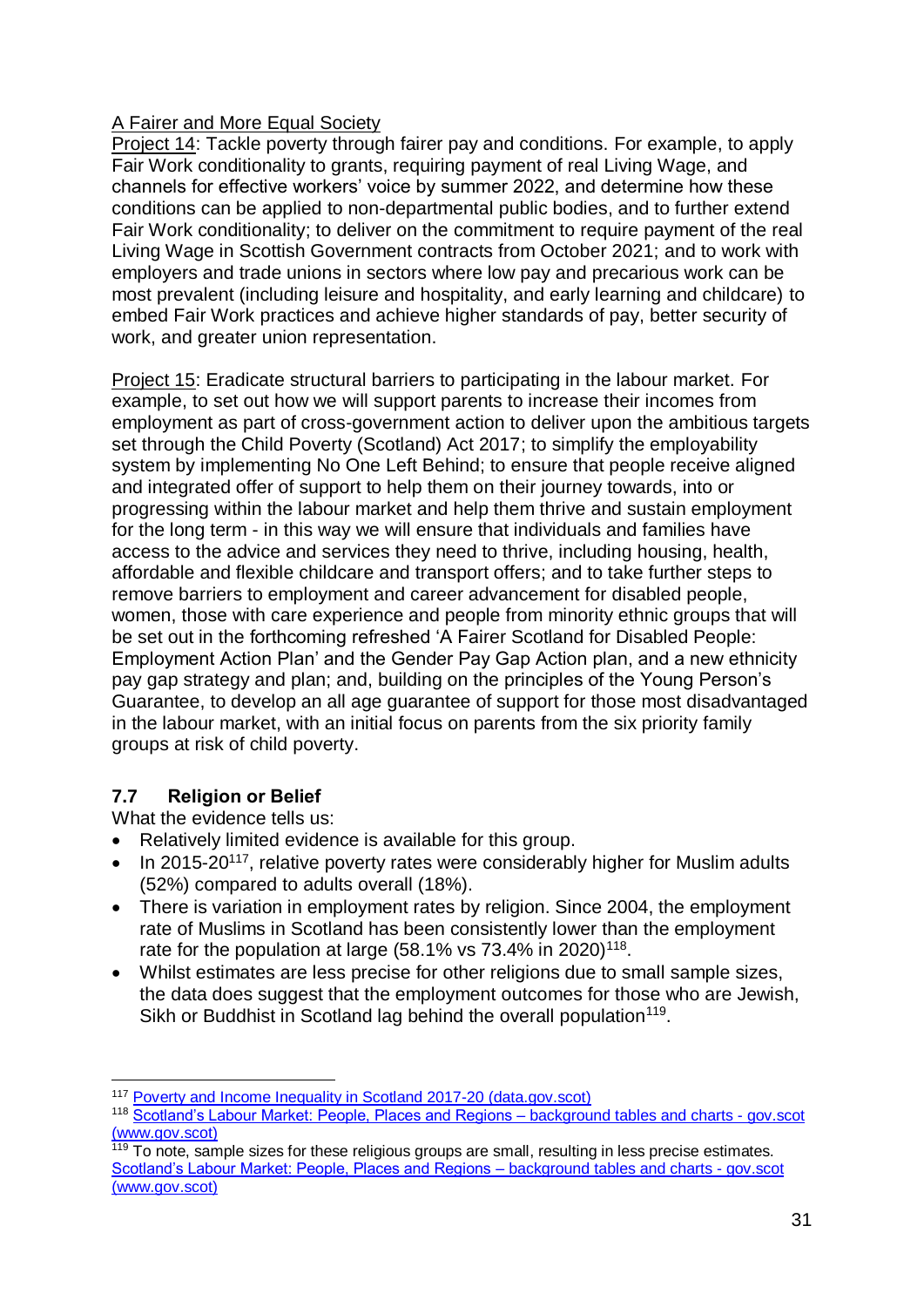Examples of NSET Programmes of Actions and Projects that will advance equality:

#### Productive Businesses and Regions

Project 9: Upskill business and public sector leaders, pioneering new approaches to driving productivity improvements. For example, to launch the Centre for Workplace Transformation in 2022 to support experimentation in ways of working postpandemic to deliver good jobs, recognising the importance of the way workplaces operate and best use of employees' skills to enhance business performance.

#### Skilled Workforce

Project 12: Support and incentivise people, and their employers, to invest in skills and training throughout their working lives. For example, to implement a more straightforward lifetime upskilling and retraining offer; and to target more skills investment and support to working age people in poverty or at risk of moving into poverty (particularly the six priority family types).

Project 13: Expand Scotland's available talent pool, at all skills levels, to give employers the skills pipeline they need to take advantage of opportunities. For example, to systemically address Scotland's labour market inactivity challenges by assessing trends within labour market inactive groups and understand what steps can be taken to bring more individuals into the labour market – including through the use of child-care and transport provision, part-time / flexible working, support for employees with disabilities, and business start-up and work from home opportunities.

#### A Fairer and More Equal Society

Project 14: Tackle poverty through fairer pay and conditions. For example, to apply Fair Work conditionality to grants, requiring payment of real Living Wage, and channels for effective workers' voice by summer 2022, and to further extend Fair Work conditionality; to deliver on the commitment to require payment of the real Living Wage in Scottish Government contracts from October 2021; and to work with employers and trade unions in sectors where low pay and precarious work can be most prevalent to embed Fair Work practices and achieve higher standards of pay, better security of work, and greater union representation.

<span id="page-32-0"></span>Project 15: Eradicate structural barriers to participating in the labour market. For example, to simplify the employability system by implementing No One Left Behind; to ensure that people receive aligned and integrated offer of support to help them on their journey towards, into or progressing within the labour market; and to take further steps to remove barriers to employment and career advancement for women and people from minority ethnic groups that will be set out in the forthcoming refreshed Gender Pay Gap Action plan and a new ethnicity pay gap strategy and plan; and, building on the principles of the Young Person's Guarantee, to develop an all age guarantee of support for those most disadvantaged in the labour market.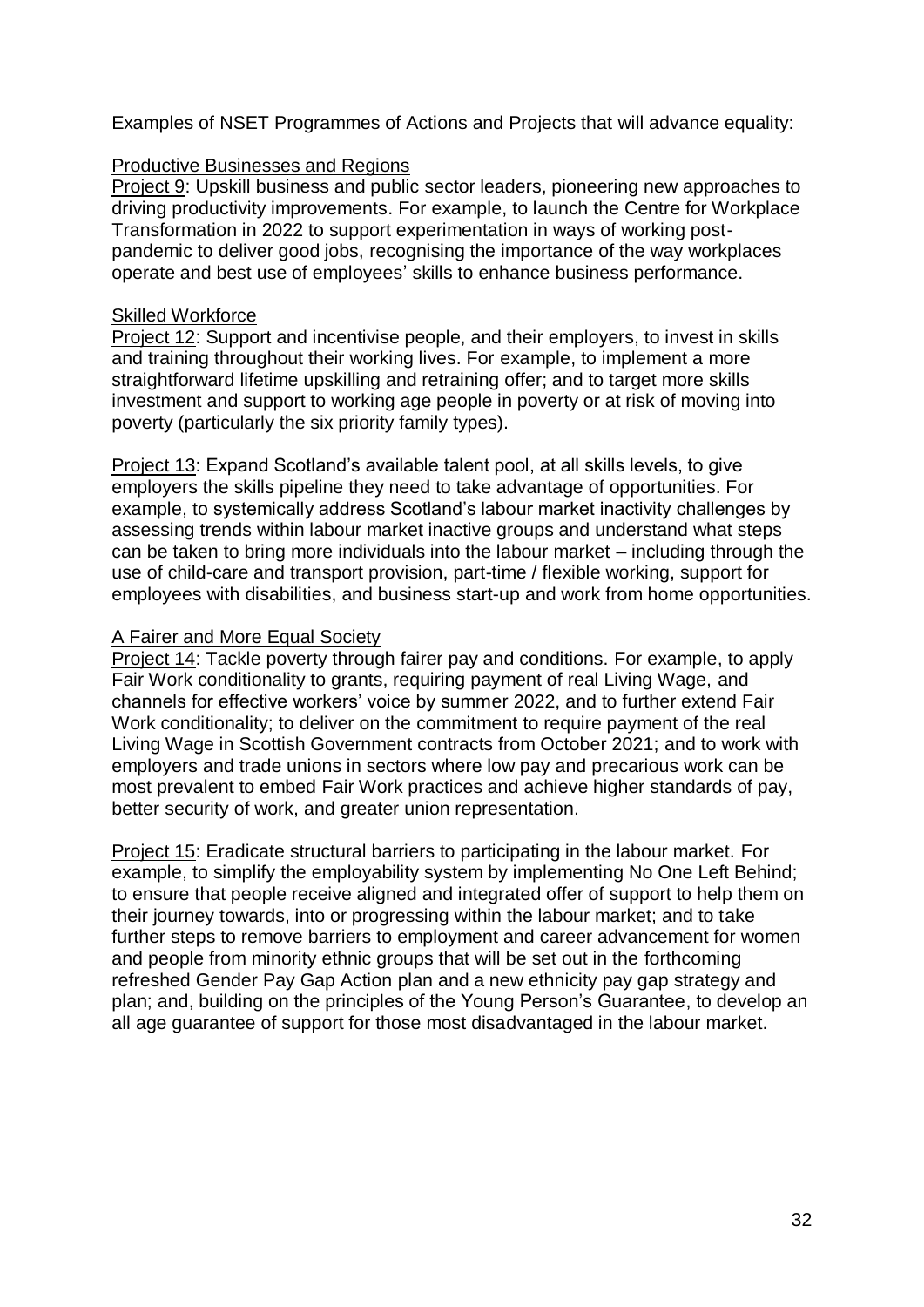#### **7.8 Sex**

What the evidence tells us:

- Whilst substantial progress has been made over the past 20 years in Scotland in reducing both the employment rate gap and pay gap between men and women<sup>120</sup>, outcomes for women still lag behind men.
- Women experience a range of barriers in the labour market that lead them to be paid less on average than men, drive aspects of the gender pay gap and contribute to the existence of (child) poverty<sup>121</sup>. These relate to the type of job they are more likely to do (job selection), how much these jobs pay (job valuation) and whether they can move into higher-paid jobs (job progression)<sup>122</sup>. Age also presents a barrier to women's employment – for example, women transitioning through the menopause while in work can require additional support $123$ .
- Women (and particularly ethnic minority women) $124$  are more likely to be in insecure work<sup>125</sup> and are overrepresented in sectors referred to as 5 C's of cashiering (retail), care, catering, cleaning and clerical. These sectors have historically low pay, low progression and low status but can often provide more flexibility to allow women to undertake caring responsibilities<sup>126</sup>.
- While the gender gaps in participation in the paid labour market has narrowed over time, women are still less likely to participate, and when they do participate, it is more likely to be on a part-time basis<sup>127</sup> and at lower management levels<sup>128</sup>. The reasons for this include, but are not limited to, education (and expectations of traditionally male and female subjects), women's ability to take jobs and their limited career options, and availability of suitable jobs with part-time and flexible working only available in certain occupations or sectors<sup>129</sup>.
- Women tend to do jobs that are low‐paid compared to those jobs undertaken by men. Gender segregation exists in many sectors in Scotland<sup>130</sup>, and the undervaluation of 'women's work' such as care, cleaning and retail is a key cause of women's low pay<sup>131</sup>. Women also tend to be less likely than men to reach senior positions due to factors such as childcare responsibilities and division of resources and work at home.
- Women with disabilities, minority ethnic women, and lone parents (the vast majority of whom are young women), are at an even higher risk of poverty, disruption to employment chances and good labour market outcomes. The

<sup>1</sup> 120 [Covid+and+Inequalities+Final+Report+For+Publication+-+PDF.pdf \(www.gov.scot\)](https://www.gov.scot/binaries/content/documents/govscot/publications/research-and-analysis/2020/09/the-impacts-of-covid-19-on-equality-in-scotland/documents/full-report/full-report/govscot%3Adocument/Covid%2Band%2BInequalities%2BFinal%2BReport%2BFor%2BPublication%2B-%2BPDF.pdf?forceDownload=true)

<sup>&</sup>lt;sup>121</sup> [Gender Pay Gap Action Plan: Analytical Annex \(www.gov.scot\);](https://www.gov.scot/binaries/content/documents/govscot/publications/strategy-plan/2019/03/fairer-scotland-women-gender-pay-gap-action-plan/documents/analytical-annex/analytical-annex/govscot%3Adocument/analytical-annex.pdf?forceDownload=true) A fairer Scotland for women: [gender pay gap action plan -](https://www.gov.scot/publications/fairer-scotland-women-gender-pay-gap-action-plan/) gov.scot (www.gov.scot)

<sup>122</sup> [Gender Pay Gap Action Plan: Analytical Annex \(www.gov.scot\)](https://www.gov.scot/binaries/content/documents/govscot/publications/strategy-plan/2019/03/fairer-scotland-women-gender-pay-gap-action-plan/documents/analytical-annex/analytical-annex/govscot%3Adocument/analytical-annex.pdf?forceDownload=true)

<sup>&</sup>lt;sup>123</sup> [A Fairer Scotland for Older People: framework for action -](https://www.gov.scot/publications/fairer-scotland-older-people-framework-action/) gov.scot (www.gov.scot)

<sup>&</sup>lt;sup>124</sup> If not now, when? - [Social Renewal Advisory Board report: January 2021 -](https://www.gov.scot/publications/not-now-social-renewal-advisory-board-report-january-2021/documents/) gov.scot [\(www.gov.scot\)](https://www.gov.scot/publications/not-now-social-renewal-advisory-board-report-january-2021/documents/)

<sup>&</sup>lt;sup>125</sup> If not now, when? - [Social Renewal Advisory Board report: January 2021 -](https://www.gov.scot/publications/not-now-social-renewal-advisory-board-report-january-2021/documents/) gov.scot [\(www.gov.scot\);](https://www.gov.scot/publications/not-now-social-renewal-advisory-board-report-january-2021/documents/) [Scotland's Labour Market: People, Places and Regions -](https://www.gov.scot/publications/scotlands-labour-market-people-places-regions-statistics-annual-population-survey-2020-21/pages/5/) Statistics from the Annual [Population Survey 2020/21 -](https://www.gov.scot/publications/scotlands-labour-market-people-places-regions-statistics-annual-population-survey-2020-21/pages/5/) gov.scot (www.gov.scot); NSET Evidence Paper <https://www.gov.scot/isbn/9781804351475>

<sup>126</sup> [Tackling child poverty delivery plan 2018-2022: annex 3 -](https://www.gov.scot/publications/tackling-child-poverty-delivery-plan-2018-22-annex-3-equality/) gov.scot (www.gov.scot)

<sup>127</sup> [Tackling child poverty delivery plan 2018-2022: annex 3 -](https://www.gov.scot/publications/tackling-child-poverty-delivery-plan-2018-22-annex-3-equality/) gov.scot (www.gov.scot)

<sup>128</sup> [Gender Pay Gap Action Plan: Analytical Annex \(www.gov.scot\)](https://www.gov.scot/binaries/content/documents/govscot/publications/strategy-plan/2019/03/fairer-scotland-women-gender-pay-gap-action-plan/documents/analytical-annex/analytical-annex/govscot%3Adocument/analytical-annex.pdf?forceDownload=true)

<sup>129</sup> [Gender Pay Gap Action Plan: Analytical Annex \(www.gov.scot\)](https://www.gov.scot/binaries/content/documents/govscot/publications/strategy-plan/2019/03/fairer-scotland-women-gender-pay-gap-action-plan/documents/analytical-annex/analytical-annex/govscot%3Adocument/analytical-annex.pdf?forceDownload=true)

<sup>130</sup> [Scotland's Labour Market: People, Places and Regions -](https://www.gov.scot/publications/scotlands-labour-market-people-places-regions-statistics-annual-population-survey-2020-21/pages/5/) Statistics from the Annual Population Survey 2020/21 - [gov.scot \(www.gov.scot\)](https://www.gov.scot/publications/scotlands-labour-market-people-places-regions-statistics-annual-population-survey-2020-21/pages/5/)

<sup>&</sup>lt;sup>131</sup> If not now, when? - [Social Renewal Advisory Board report: January 2021 -](https://www.gov.scot/publications/not-now-social-renewal-advisory-board-report-january-2021/) gov.scot [\(www.gov.scot\)](https://www.gov.scot/publications/not-now-social-renewal-advisory-board-report-january-2021/)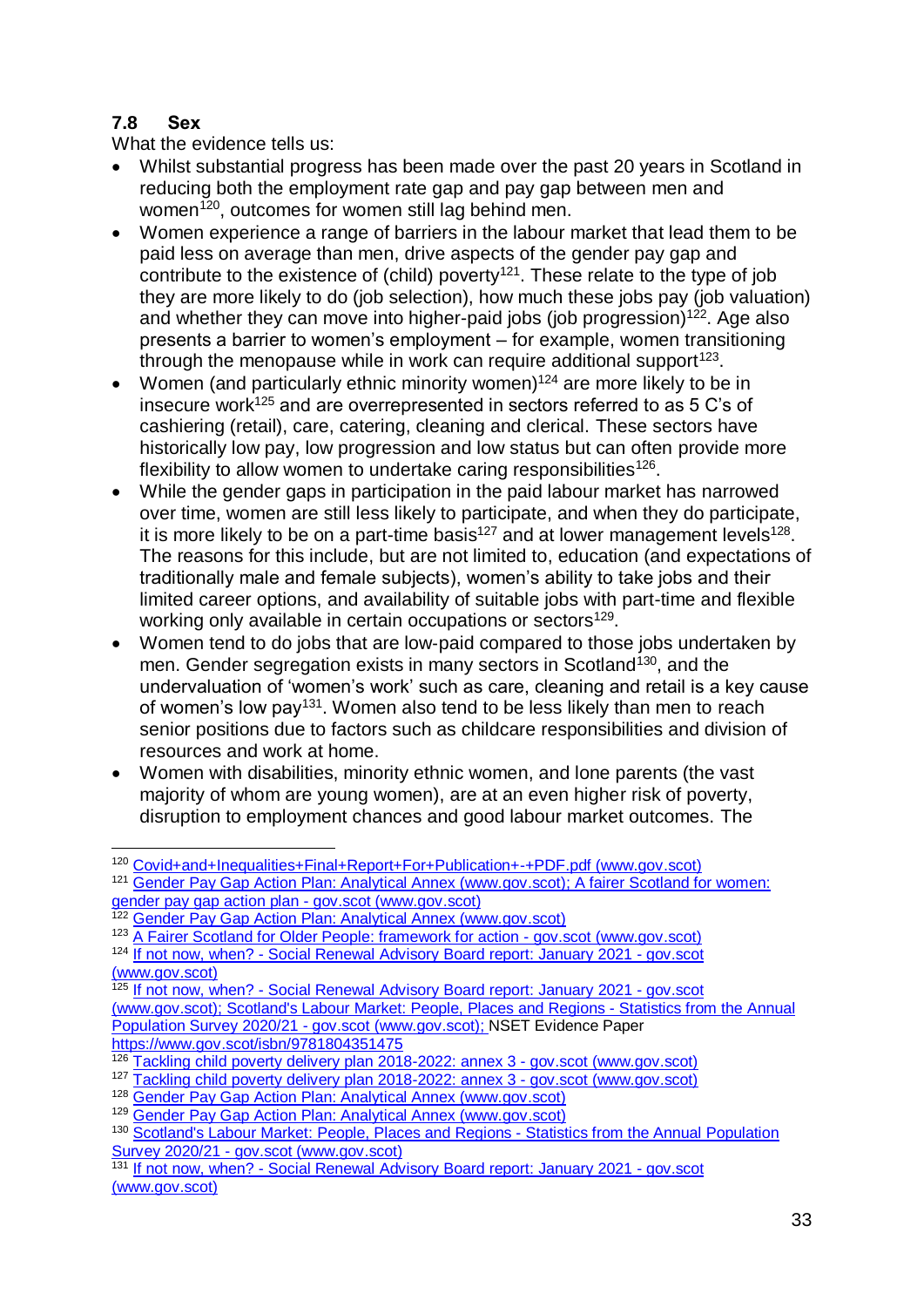Analytical Annex<sup>132</sup> to the 'Gender Pay Gap Action Plan' and the 'Gender Pay Action Plan<sup>'133</sup> published by the Scottish Government sets out the drivers for gender disparities in the labour market in more detail.

- The Gender Pay Gap<sup>134</sup> for full-time employees in Scotland has decreased significantly from over 18% in 2000 to 3.6% in 2021, however earnings from employment between men and women continue to vary with women earning less on average than men<sup>135</sup>.
- Between April 2011-March 2012 and April 2014-March 2015, the employment rate had increased at a faster rate for women compared with men in Scotland. However, since then, the rate of change had been similar for women and men up until April 2019-March 2020, after which both have decreased during the pandemic. In April 2020-March 2021, the employment rate for women was estimated at 70.5% (down from 71.4% in the previous year) and for men 75.2% (down from  $77.7\%$  in the previous year)<sup>136</sup>.
- Despite an increasing share of self-employment, women are still less likely to be self-employed than men<sup>137</sup>. In 2020, only 17% of SMEs in Scotland with employees and 20% of sole traders were women-led<sup>138</sup>. In terms of start-ups, as measured by the TEA rate, female entrepreneurship in Scotland has risen over time but remains lower than that amongst males<sup>139</sup>.
- As a result of COVID-19, women are expected to face larger long-term negative labour market outcomes due to their over-representation in part-time and insecure work<sup>140</sup>. Women were around three times more likely to work in a sector shut down during the pandemic than men, with single mothers with low qualifications being particularly overrepresented in these sectors<sup>141</sup>. The pandemic has emphasised the need to address the issue of women's low incomes from social security and employment $142$ .
- Over the course of the pandemic, women's unpaid housework, childcare, and unpaid care increased<sup> $143$ </sup>. Women may also find it more difficult to secure alternative employment and income streams following lay-off<sup>144</sup>.

<u>.</u>

<sup>141</sup> If not now, when? - [Social Renewal Advisory Board report: January 2021 -](https://www.gov.scot/publications/not-now-social-renewal-advisory-board-report-january-2021/) gov.scot [\(www.gov.scot\)](https://www.gov.scot/publications/not-now-social-renewal-advisory-board-report-january-2021/)

<sup>132</sup> [Gender Pay Gap Action Plan: Analytical Annex \(www.gov.scot\)](https://www.gov.scot/binaries/content/documents/govscot/publications/strategy-plan/2019/03/fairer-scotland-women-gender-pay-gap-action-plan/documents/analytical-annex/analytical-annex/govscot%3Adocument/analytical-annex.pdf?forceDownload=true)

<sup>133</sup> [A fairer Scotland for women: gender pay gap action plan -](https://www.gov.scot/publications/fairer-scotland-women-gender-pay-gap-action-plan/) gov.scot (www.gov.scot)

<sup>&</sup>lt;sup>134</sup> The Gender Pay Gap is calculated as the difference between the average hourly earnings (excluding overtime) for men and women as a proportion of the average hourly earnings (excluding overtime) for men.

<sup>135</sup> [Annual survey of hours and earnings: 2021 -](https://www.gov.scot/publications/annual-survey-of-hours-and-earnings-2021/) gov.scot (www.gov.scot)

<sup>136</sup> [Scotland's Labour Market: People, Places and Regions -](https://www.gov.scot/publications/scotlands-labour-market-people-places-regions-statistics-annual-population-survey-2020-21/documents/) Statistics from the Annual Population Survey 2020/21 - [gov.scot \(www.gov.scot\)](https://www.gov.scot/publications/scotlands-labour-market-people-places-regions-statistics-annual-population-survey-2020-21/documents/)

<sup>137</sup> [Scotland's Labour Market: People, Places and Regions -](https://www.gov.scot/publications/scotlands-labour-market-people-places-regions-statistics-annual-population-survey-2020-21/pages/5/) Statistics from the Annual Population Survey 2020/21 - [gov.scot \(www.gov.scot\)](https://www.gov.scot/publications/scotlands-labour-market-people-places-regions-statistics-annual-population-survey-2020-21/pages/5/)

<sup>&</sup>lt;sup>138</sup> NSET Evidence Paper <https://www.gov.scot/isbn/9781804351475>

<sup>139</sup> NSET Evidence Paper <https://www.gov.scot/isbn/9781804351475>

<sup>140</sup> [Coronavirus \(COVID-19\): impact on equality \(research\) -](https://www.gov.scot/publications/the-impacts-of-covid-19-on-equality-in-scotland/) gov.scot (www.gov.scot)

<sup>142</sup> If not now, when? - [Social Renewal Advisory Board report: January 2021 -](https://www.gov.scot/publications/not-now-social-renewal-advisory-board-report-january-2021/) gov.scot [\(www.gov.scot\)](https://www.gov.scot/publications/not-now-social-renewal-advisory-board-report-january-2021/)

<sup>143</sup> If not now, when? - [Social Renewal Advisory Board report: January 2021 -](https://www.gov.scot/publications/not-now-social-renewal-advisory-board-report-january-2021/) gov.scot [\(www.gov.scot\)](https://www.gov.scot/publications/not-now-social-renewal-advisory-board-report-january-2021/)

<sup>144</sup> If not now, when? - [Social Renewal Advisory Board report: January 2021 -](https://www.gov.scot/publications/not-now-social-renewal-advisory-board-report-january-2021/) gov.scot [\(www.gov.scot\)](https://www.gov.scot/publications/not-now-social-renewal-advisory-board-report-january-2021/)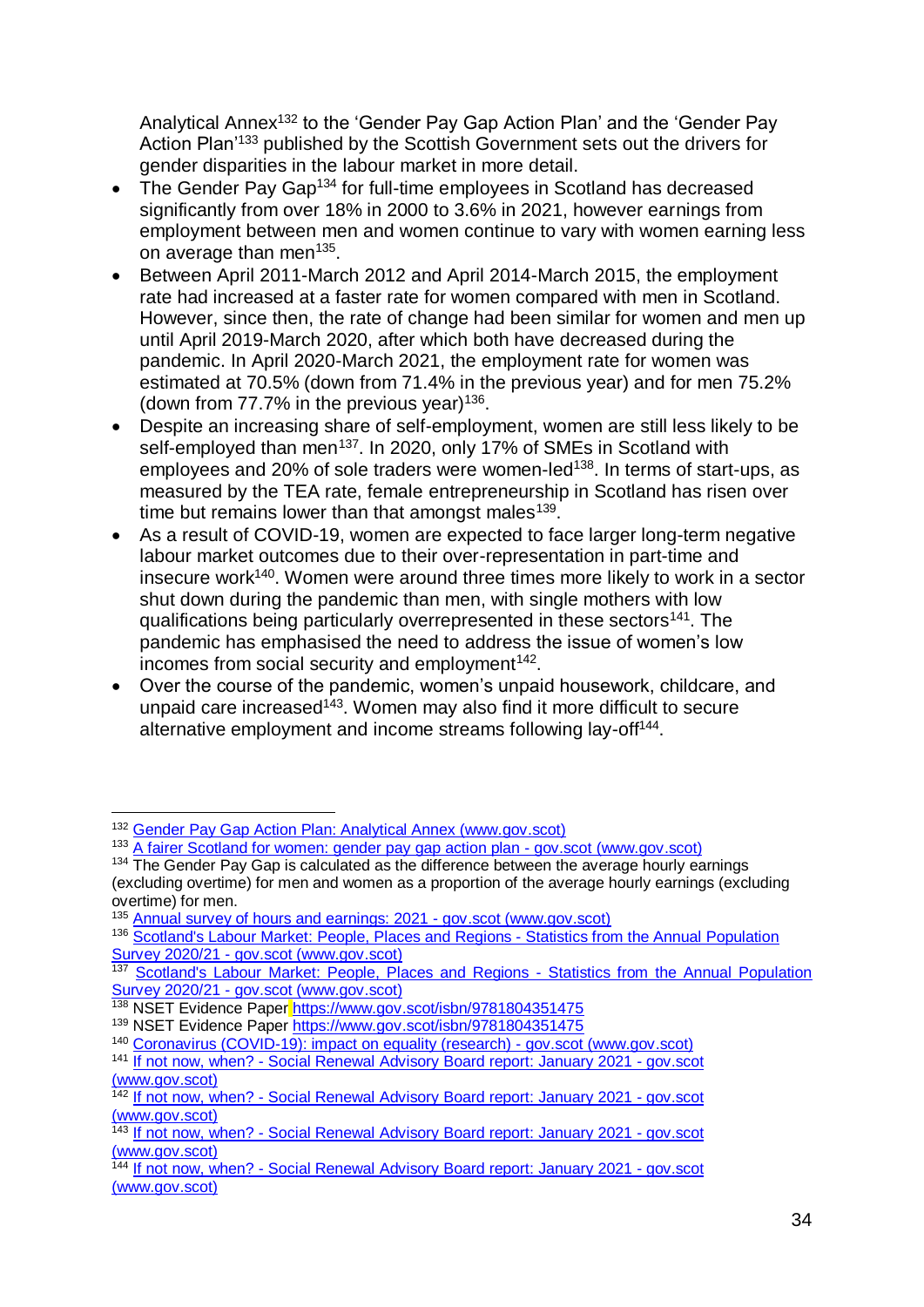#### Stakeholder feedback

Stakeholders highlighted a range of issues including, but not limited to, the following:

- Need for integrating gender perspectives and women's needs, disadvantages and inequalities into response measures and wider economic policymaking;
- Need to improve the understanding of inequality issues in the system with considerations on child-care and care economy more generally as critical to achieving women's equality;
- Need to understand the links between child poverty and women's poverty;
- NSET should build on Scottish Government commitments on the gender pay gap;
- Root causes of women's underrepresentation in technology and STEM sectors should be addressed;
- Women's entrepreneurship base should be developed and better supported;
- Investment and growth should be targeted in sectors where women's work is concentrated;
- Suggestions for enhancing the quality of infrastructure that supports women to progress within the labour market including investing in structured, affordable and flexible childcare provision and social care; tackling occupational segregation through the development of gender-sensitive (re)training and development programmes; and
- Need for expanding and funding peer-to-peer support networks and increased financial support, training and coaching for female entrepreneurs; and easier access to government contracts for women-led SMEs.

Examples of NSET Programmes of Actions and Projects that will advance equality:

#### Entrepreneurial People and Culture

Project 1: Embed first rate entrepreneurial learning across the education and skills systems. For example, to adapt and review Scotland's apprenticeship system so that it is available for start-ups and early scale-ups to use, focussing in particular on providing opportunities for women and other under-represented groups and on specific skills, such as digital.

Project 2: Create a world class entrepreneurial infrastructure of institutions and programmes providing a high intensity pathway for high growth companies. For example, to set targets and focus on providing access to support programmes from amongst the most under-represented groups, particularly women, those on low incomes and those without qualifications at further or higher education. This would include the offer of financial support for those who are unable to afford time out from a full-time job or caring responsibilities to develop ideas. An early priority will be action to scope and deliver our new Women's Business Centre.

Project 4: Build an entrepreneurial mindset in every sector of our economy. For example, to pro-actively promote business start-up opportunities to those at risk of redundancy through the PACE programme.

#### Productive Businesses and Regions

Project 8: Improve connectivity infrastructure and digital adoption across the economy. For example, to create better transport connectivity with sustainable, smart and cleaner transport options; and to provide an efficient and resilient digital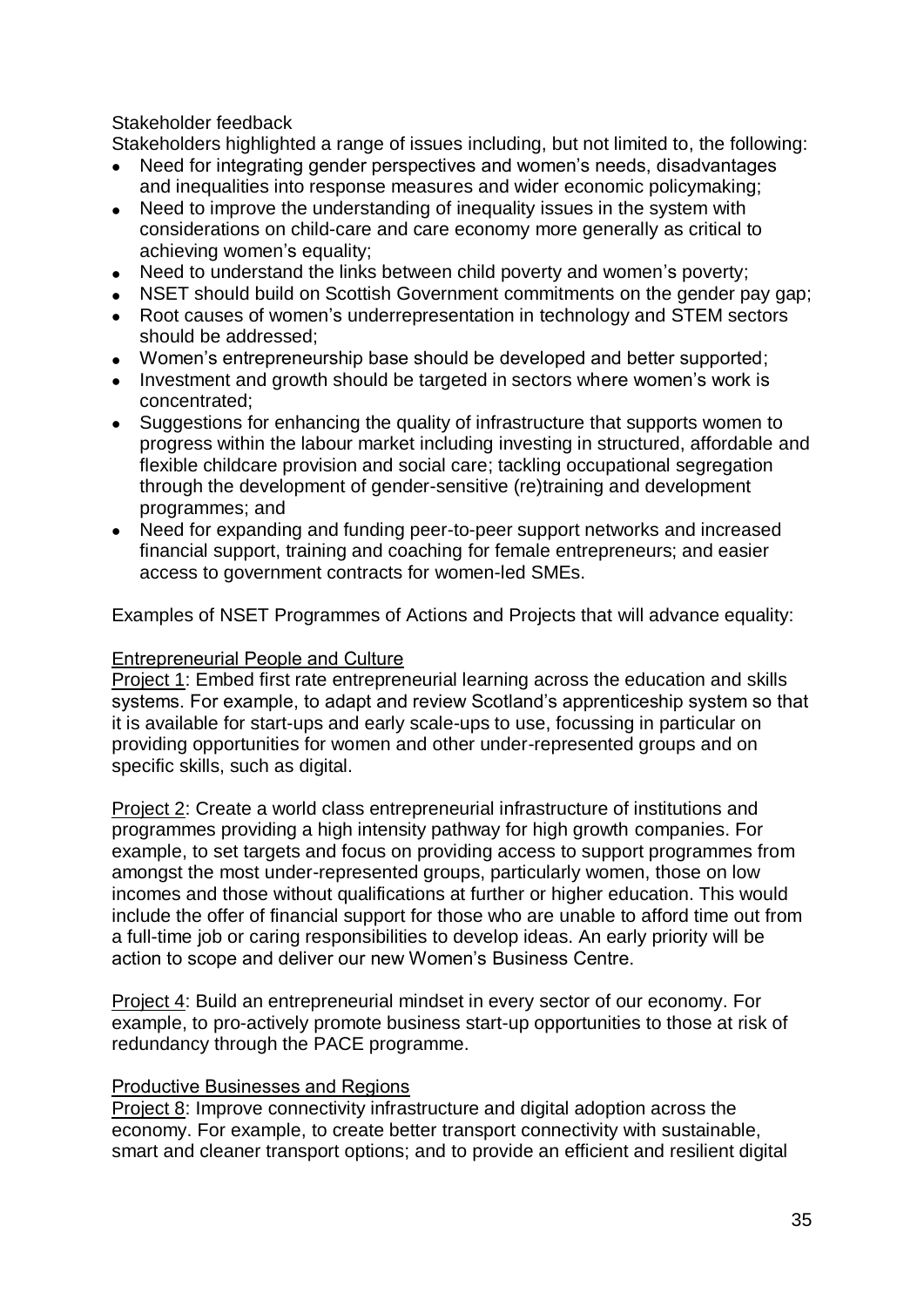infrastructure. This includes continued investment in improved broadband, fibre and mobile coverage for residential and business premises.

Project 9: Upskill business and public sector leaders, pioneering new approaches to driving productivity improvements. For example, to launch the Centre for Workplace Transformation in 2022 to support experimentation in ways of working postpandemic to deliver good jobs, recognising the importance of the way workplaces operate and best use of employees' skills to enhance business performance.

#### Skilled Workforce

Project 11: Adapt the education and skills system to make it more agile and responsive to our economic needs and ambitions. For example, to develop proposals for a national digital academy focused around the provision of SCQF level 6 qualifications including Highers, to open up access to a wide array of subjects to a wider array of learners, supporting post-school learners to access learning later in life and around other commitments; and to deliver the forthcoming national strategy on adult learning that will ensure that community learning is more consistent and comprehensive.

Project 12: Support and incentivise people, and their employers, to invest in skills and training throughout their working lives. For example, to implement a more straightforward lifetime upskilling and retraining offer; and to target more skills investment and support to working age people in poverty or at risk of moving into poverty (particularly the six priority family types<sup>145</sup>). Ensuring that access to training for more marginalised groups is made as easy as possible, we will work with learners and delivery partners to better understand the steps we must take to improve provision, including in areas such as training at times that suit people with caring responsibilities, with additional support needs or that fit around current jobs.

Project 13: Expand Scotland's available talent pool, at all skills levels, to give employers the skills pipeline they need to take advantage of opportunities. For example, to systemically address Scotland's labour market inactivity challenges by assessing trends within labour market inactive groups and understand what steps can be taken to bring more individuals into the labour market – including through the use of child-care and transport provision, part-time / flexible working, support for employees with disabilities, and business start-up and work from home opportunities.

#### A Fairer and More Equal Society

<u>.</u>

Project 14: Tackle poverty through fairer pay and conditions. For example, to apply Fair Work conditionality to grants, requiring payment of real Living Wage, and channels for effective workers' voice by summer 2022, and determine how these conditions can be applied to non-departmental public bodies, and to further extend Fair Work conditionality; to deliver on the commitment to require payment of the real Living Wage in Scottish Government contracts from October 2021; and to work with employers and trade unions in sectors where low pay and precarious work can be most prevalent (including leisure and hospitality, and early learning and childcare) to

<sup>&</sup>lt;sup>145</sup> Our Tackling Child Poverty Delivery Plan has identified six priority family types at higher risk of poverty: Lone parent families, the large majority of which are headed by women; Families which include a disabled adult or child; Larger families; Minority ethnic families; Families with a child under one year old; Families where the mother is under 25 years of age.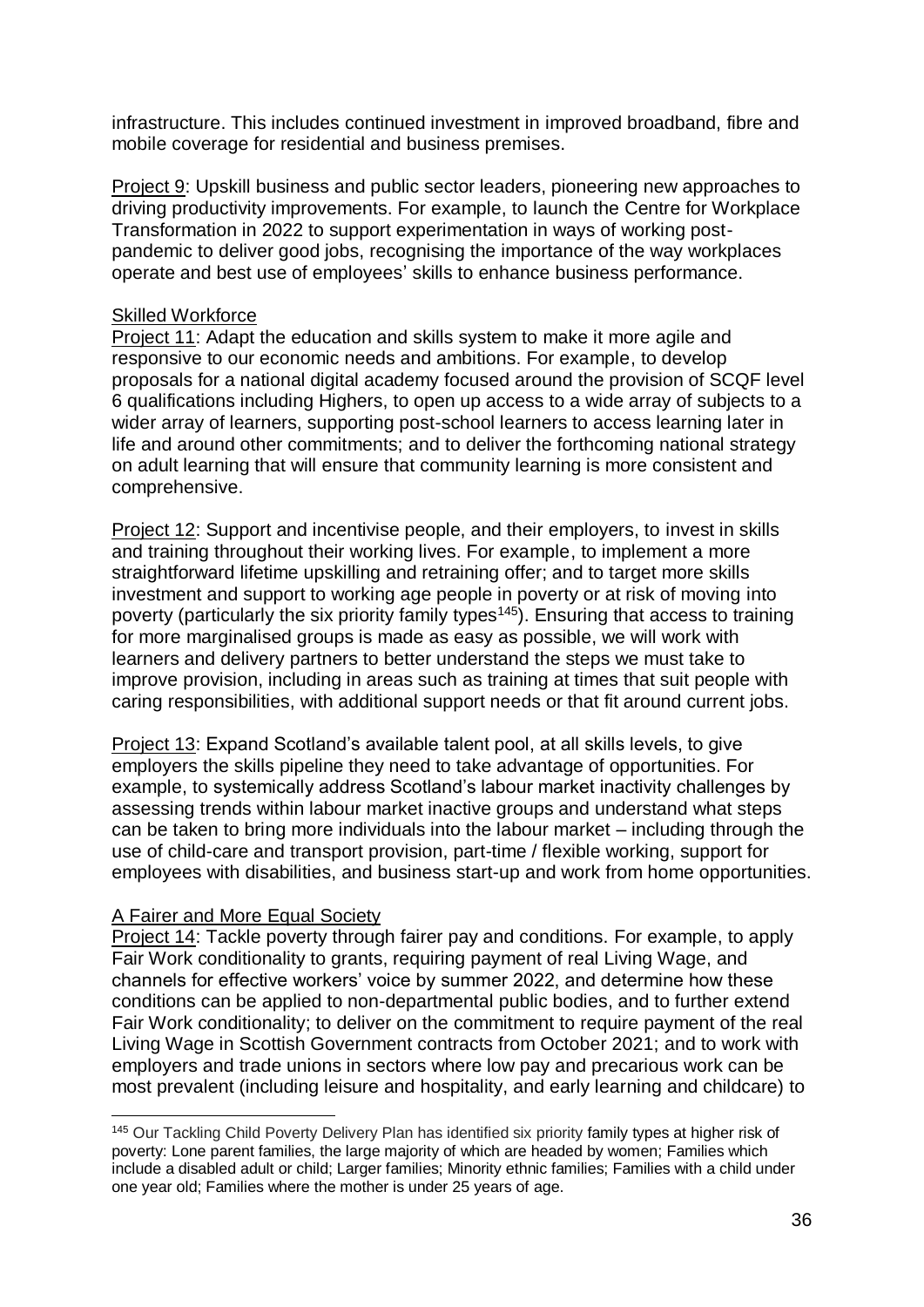promote and embed Fair Work practices and achieve higher standards of pay, better security of work, and greater union representation.

Project 15: Eradicate structural barriers to participating in the labour market. For example, to set out how we will support parents to increase their incomes from employment as part of cross-government action to deliver upon the ambitious targets set through the Child Poverty (Scotland) Act 2017; to simplify the employability system by implementing No One Left Behind; to ensure that people receive aligned and integrated offer of support to help them on their journey towards, into or progressing within the labour market and help them thrive and sustain employment for the long term - in this way we will ensure that individuals and families have access to the advice and services they need to thrive, including housing, health, affordable and flexible childcare and transport offers; to take further steps to remove barriers to employment and career advancement for women that will be set out in the forthcoming Gender Pay Gap Action plan; and, building on the principles of the Young Person's Guarantee, to develop an all age guarantee of support for those most disadvantaged in the labour market, with an initial focus on parents from the six priority family groups at risk of child poverty.

#### <span id="page-37-0"></span>**7.9 Sexual Orientation**

What the evidence tells us:

- Whilst attitudes towards lesbian, gay and bisexual people have become more positive over the past decade in Scotland, they continue to face a range of inequalities and disadvantage across a number of areas and settings including employment, healthcare and education.
- Compared to heterosexual adults, lesbian, gay, bisexual or other adults were more likely to be younger, live in deprived areas, report bad general health, be unemployed and have a degree<sup>146</sup>.
- Despite studies showing equal or better pay for LGB people, they continue to experience discrimination, harassment and abuse in the workplace and in education<sup>147</sup>. LGB employees are more than twice as likely to experience bullying at work than heterosexual employees, but many do not report this<sup>148</sup>.
- Four in ten LGB+ employees have experienced a form of workplace conflict in the past year, a rate significantly higher than for heterosexual workers<sup>149</sup>. When conflicts, such as undermining, humiliation, shouting or verbal abuse occurred, the issue had only been partially resolved or not resolved at all.
- LGB+ employees report poorer working relationships and job satisfaction compared to their heterosexual colleagues, a lack of psychological safety, and they were more likely to report that work has a negative impact on their health<sup>150</sup>. More subtle discrimination, such as derogatory jokes, misgendering and stereotyping also occur<sup>151</sup>.

<sup>&</sup>lt;u>.</u> <sup>146</sup> [Sexual orientation in Scotland 2017: summary of evidence base -](https://www.gov.scot/publications/sexual-orientation-scotland-2017-summary-evidence-base/) gov.scot (www.gov.scot) <sup>147</sup> [Inclusion at work: Perspectives on LGBT+ working lives \(cipd.co.uk\);](https://www.cipd.co.uk/Images/inclusion-work-perspectives-report_tcm18-90359.pdf) [Sexual orientation in](https://www.gov.scot/publications/sexual-orientation-scotland-2017-summary-evidence-base/)  [Scotland 2017: summary of evidence base -](https://www.gov.scot/publications/sexual-orientation-scotland-2017-summary-evidence-base/) gov.scot (www.gov.scot)

<sup>&</sup>lt;sup>148</sup> Lesbian, Gay and Bisexual employees' experience of discrimination, bullying and harassment at work - [ReShare \(ukdataservice.ac.uk\)](https://reshare.ukdataservice.ac.uk/851358/)

<sup>149</sup> [Inclusion at work: Perspectives on LGBT+ working lives \(cipd.co.uk\)](https://www.cipd.co.uk/Images/inclusion-work-perspectives-report_tcm18-90359.pdf)

<sup>150</sup> [Inclusion at work: Perspectives on LGBT+ working lives \(cipd.co.uk\)](https://www.cipd.co.uk/Images/inclusion-work-perspectives-report_tcm18-90359.pdf)

<sup>151</sup> [LGBT workplace discrimination: Learning from lived experiences | McKinsey](https://www.mckinsey.com/business-functions/people-and-organizational-performance/our-insights/lgbtq-plus-voices-learning-from-lived-experiences)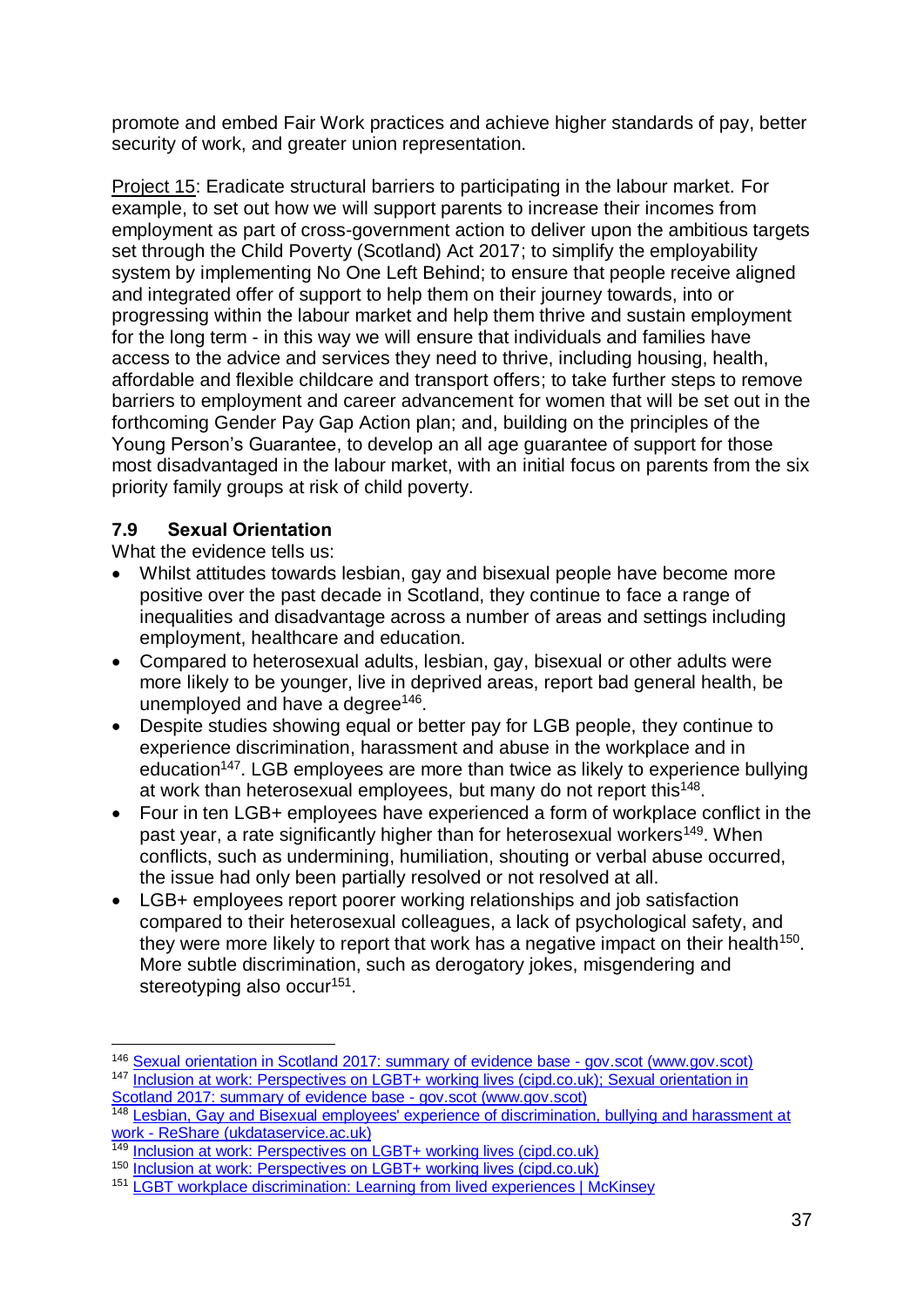Examples of NSET Programmes of Actions and Projects will advance equality:

#### Entrepreneurial People and Culture

Project 1: Embed first rate entrepreneurial learning across the education and skills systems. For example, building a new partnership between business and our education system, offering every school, college and university a network of relationships with high quality start-ups and entrepreneurs providing inspirational role models and mentors who can show young people what can be achieved and develop a culture that celebrates entrepreneurship – with an initial focus on schools in areas of multiple deprivation.

#### Skilled Workforce

Project 12: Support and incentivise people, and their employers, to invest in skills and training throughout their working lives. For example, to ensure that access to training for more marginalised groups is made as easy as possible, we will work with learners and delivery partners to better understand the steps we must take to improve provision.

#### Fairer and More Equal Society

Project 14: Tackle poverty through fairer pay and conditions. For example, to apply Fair Work conditionality to grants, requiring payment of real Living Wage, and channels for effective workers' voice by summer 2022; and to further extend Fair Work conditionality.

Project 15: Eradicate structural barriers to participating in the labour market. For example, building on the principles of the Young Person's Guarantee, to develop an all age guarantee of support for those most disadvantaged in the labour market; and to deliver an aligned and integrated offer of support for those seeking to move towards, into or progressing within the labour market, ensuring access to the advice and services including housing and health.

#### <span id="page-38-0"></span>**8. Conclusion**

Our vision for 2032 is for Scotland to be a wellbeing economy, thriving across economic, social and environmental dimensions. To be truly transformational and ensure that Scotland's economy benefits all of Scotland's people, achieving this vision will be done in a way that tackles inequality and advances equality for people with protected characteristics, as well as other disadvantaged groups, in our society.

The evidence and stakeholder feedback presented in this Equality Position Statement have informed the development of NSET Programmes of Actions and Projects that underpin them. We will continue to use, build and understand the evidence on equalities to support policy development as we finalise the detailed NSET delivery plans and implement the strategy over the next 10 years. EQIAs will be progressed for the individual policies put in place to deliver the NSET as they are developed by policy teams. Our delivery plans will be linked to the forthcoming Scottish Government Resource Spending Review (RSR) and the RSR will also include equality impact assessments.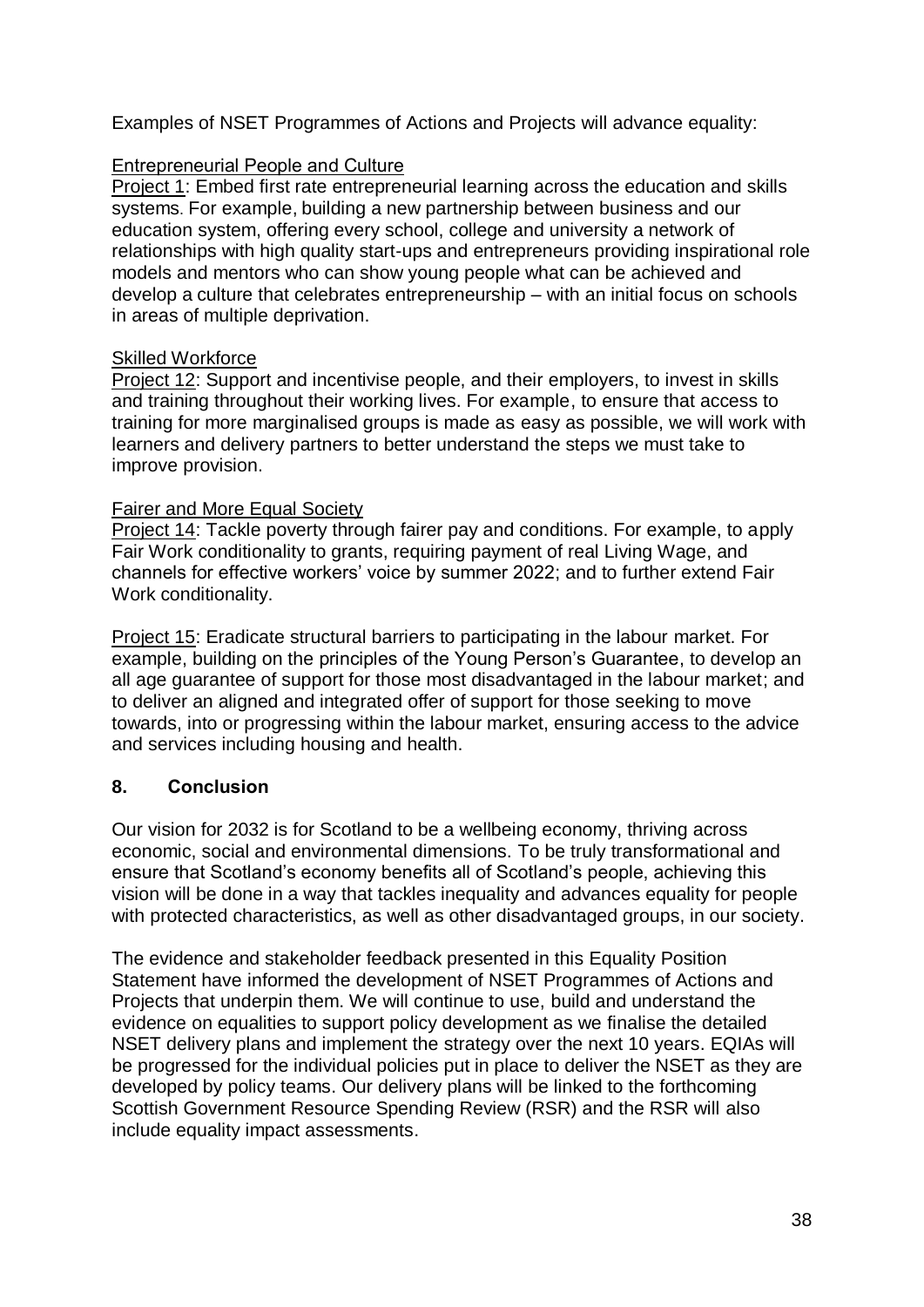We commit to establishing a Centre of Expertise in Equality and Human Rights within the Scottish Government, advancing our understanding and embedding equality and human rights within the economic policy-making process.

The NSET Delivery Board will oversee the successful implementation of the commitments and policies set out in the strategy. We commit to publish an annual progress report that will include equalities monitoring, will help to advance equality and where gaps in the available evidence are identified, we will take action to continue to improve our evidence base.

This Position Statement, and the ongoing gathering of relevant evidence, will provide a framework to support the development of specific Equality Impact Assessments so that policy officials can identify the anticipated impacts of NSET projects and actions on equalities groups and where any negative impacts emerge will take appropriate mitigating actions. Our ambition for a fairer, more equal society and our actions to remove the barriers that many of Scotland's people face in our economy are a vital component of building the fairer, wealthier and greener wellbeing economy we seek.

| Date: 21 February 2022         |
|--------------------------------|
| <b>Name: Dr Gary Gillespie</b> |
| Job title: Chief Economist     |
|                                |